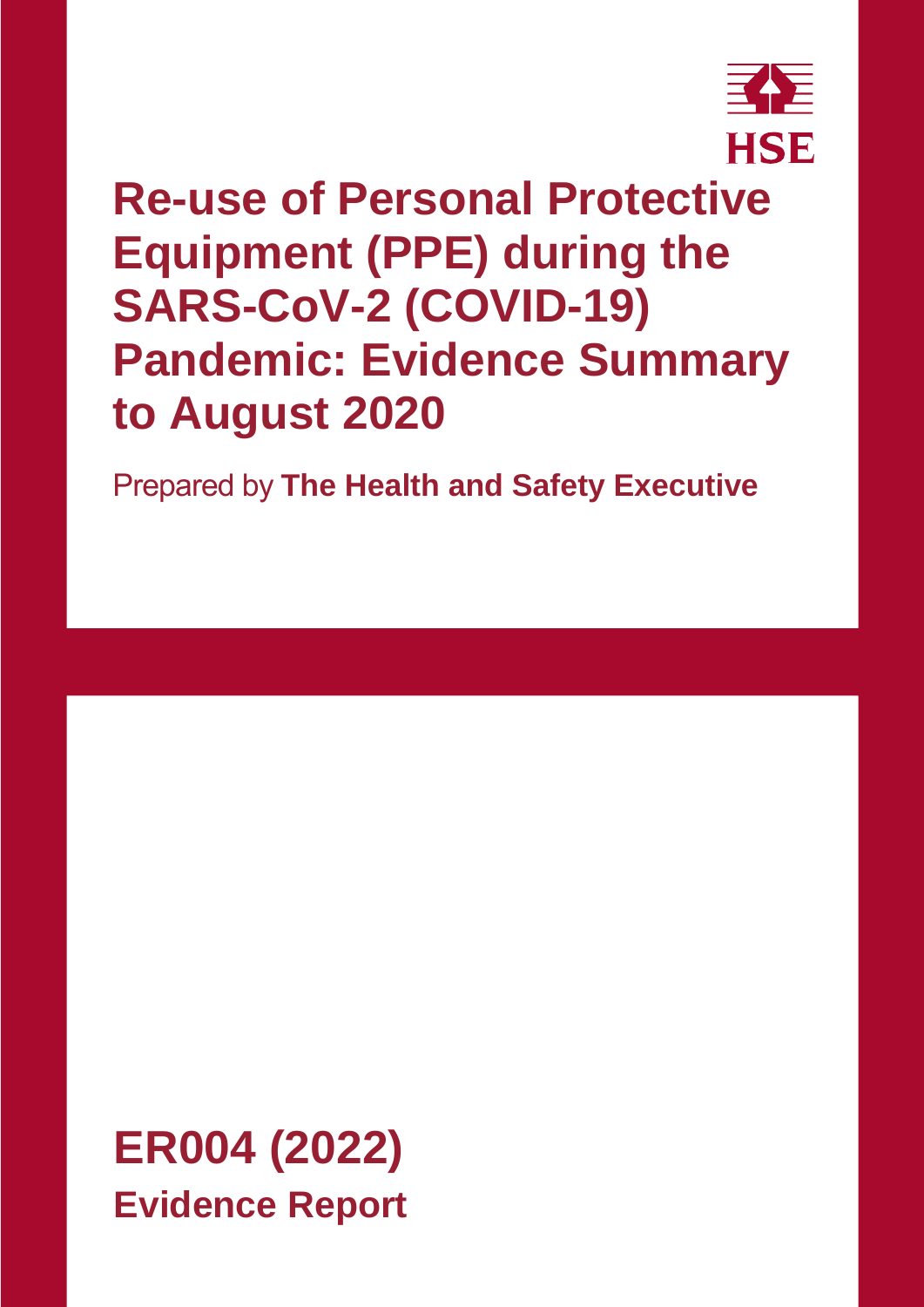© Crown copyright 2022

Prepared 2020 First published 2022

You may reuse this information (not including logos) free of charge in any format or medium, under the terms of the Open Government Licence. To view the licence: visit the [National Archives Website,](http://www.nationalarchives.gov.uk/doc/open-government-licence/) write to the Information Policy Team, The National Archives, Kew, London TW9 4DU, or email [psi@nationalarchives.gsi.gov.uk.](mailto:psi@nationalarchives.gsi.gov.uk)

Some images and illustrations may not be owned by the Crown so cannot be reproduced without permission of the copyright owner. Enquiries should be sent to [copyright@hse.gov.uk.](mailto:copyright@hse.gsi.gov.uk)

**Scientific evidence about COVID-19 is vital to inform decision making by HSE and across Government. The national and global scientific evidence base about COVID-19 (SARS-CoV-2) continues to develop. Evidence summaries give the best available evidence on specific questions at the time of their preparation in order to inform the COVID-19 response. Subsequent HSE guidance and advice may therefore have been updated.**

**This rapid evidence summary considers the reuse of personal protective equipment (PPE) for items designed to be used more than once, and for disposable single use items. Re-use of disposable PPE should only be considered as a last resort during pandemic-related equipment shortages and goes against PPE supply and use legislation. In the event that this last resort is unavoidable, HSE has powers under the COSHH Regulations to approve re-use of single use Respiratory Protective Equipment (RPE). This approval requires robust evidence that effective protection is provided by the specific PPE model following defined decontamination protocols.**

**HSE scientists prepared this evidence summary to inform decision making by policymakers in UK Government and HSE as well as other experts. NHS England and NHS Improvement (NHSE&I) needed to establish whether PPE can be safely re-used after disinfection to support supplies to health care workers during the pandemic. The review considers evidence available from January 2020 to August 2020. The main question considered is: What is the evidence to support the safe re-use of different types of PPE, including face coverings which are not defined as PPE, using different cleaning methods and disinfection technologies?**

This report and the work it describes were funded by the Health and Safety Executive. Its contents, including any opinions and/or conclusions expressed, are those of the authors alone and do not necessarily reflect HSE policy.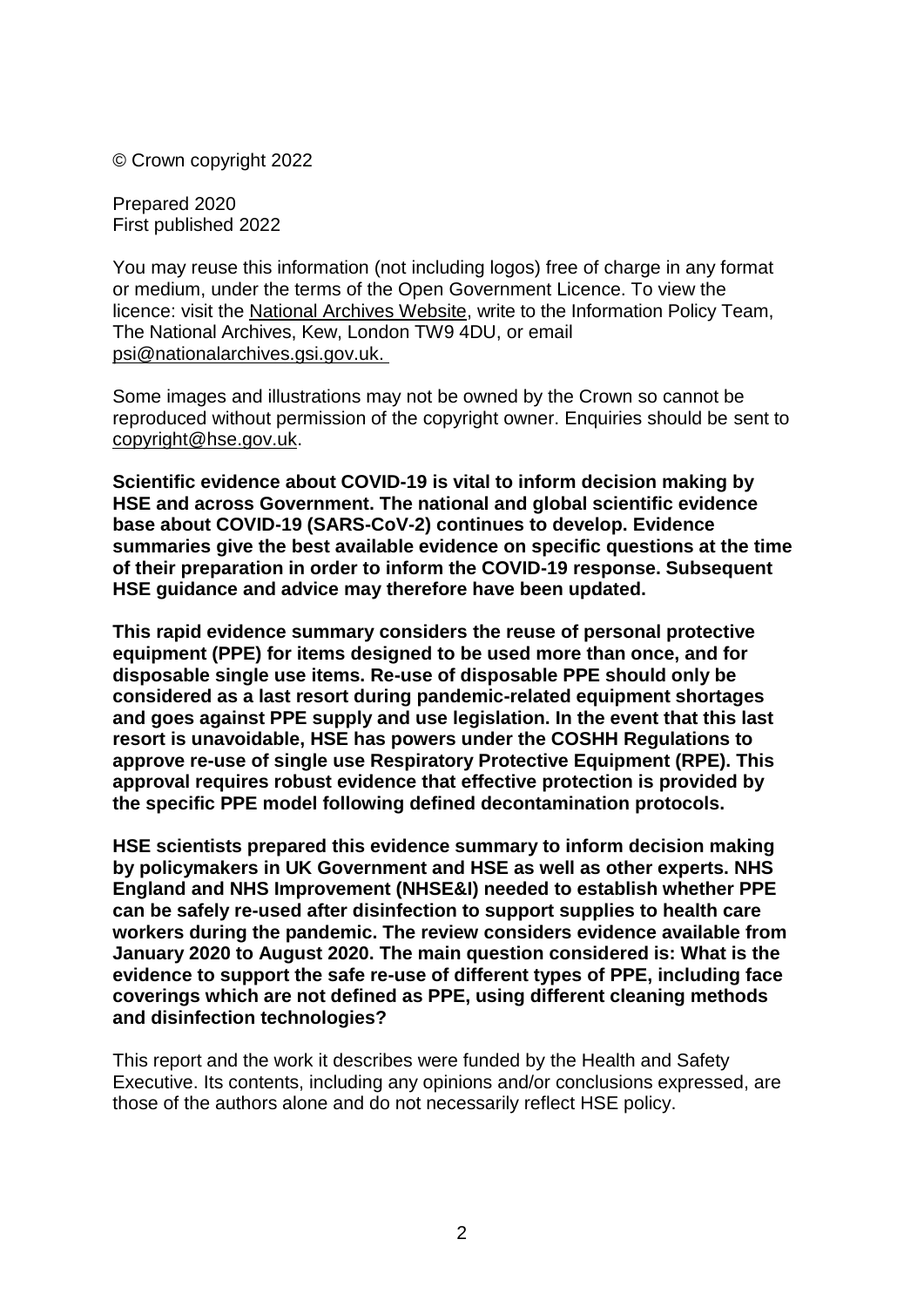HSE guidance and information on COVID-19 workplace control measures and guidance for safe working in the healthcare settings during the pandemic is at:

<https://www.hse.gov.uk/coronavirus/index.htm>

<https://www.hse.gov.uk/coronavirus/ppe-face-masks/health-social-care/index.htm>

(accessed 13 January 2022.)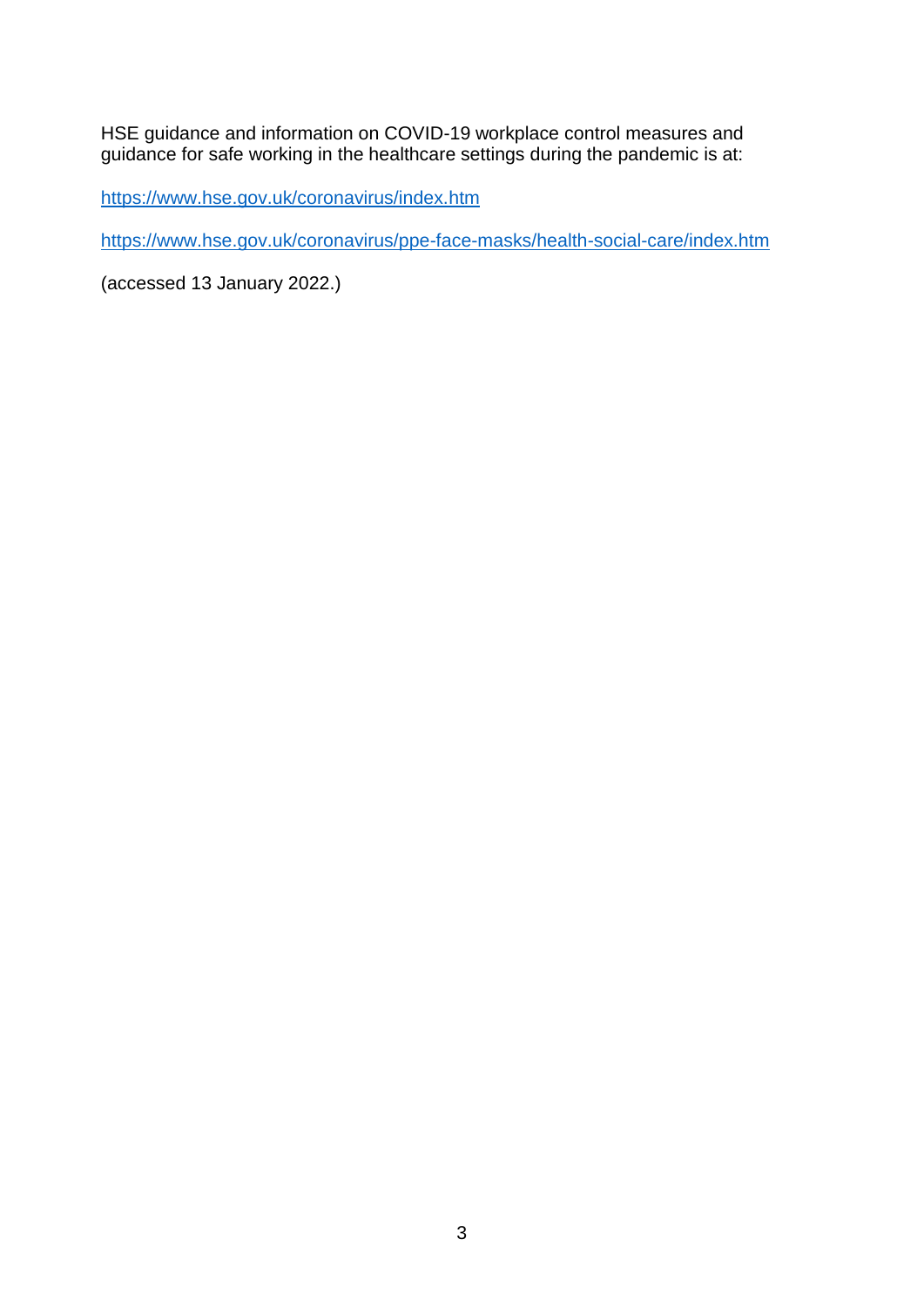# **Re-use of Personal Protective Equipment (PPE) during the SARS-CoV-2 (COVID-19) Pandemic: Evidence Summary to August 2020**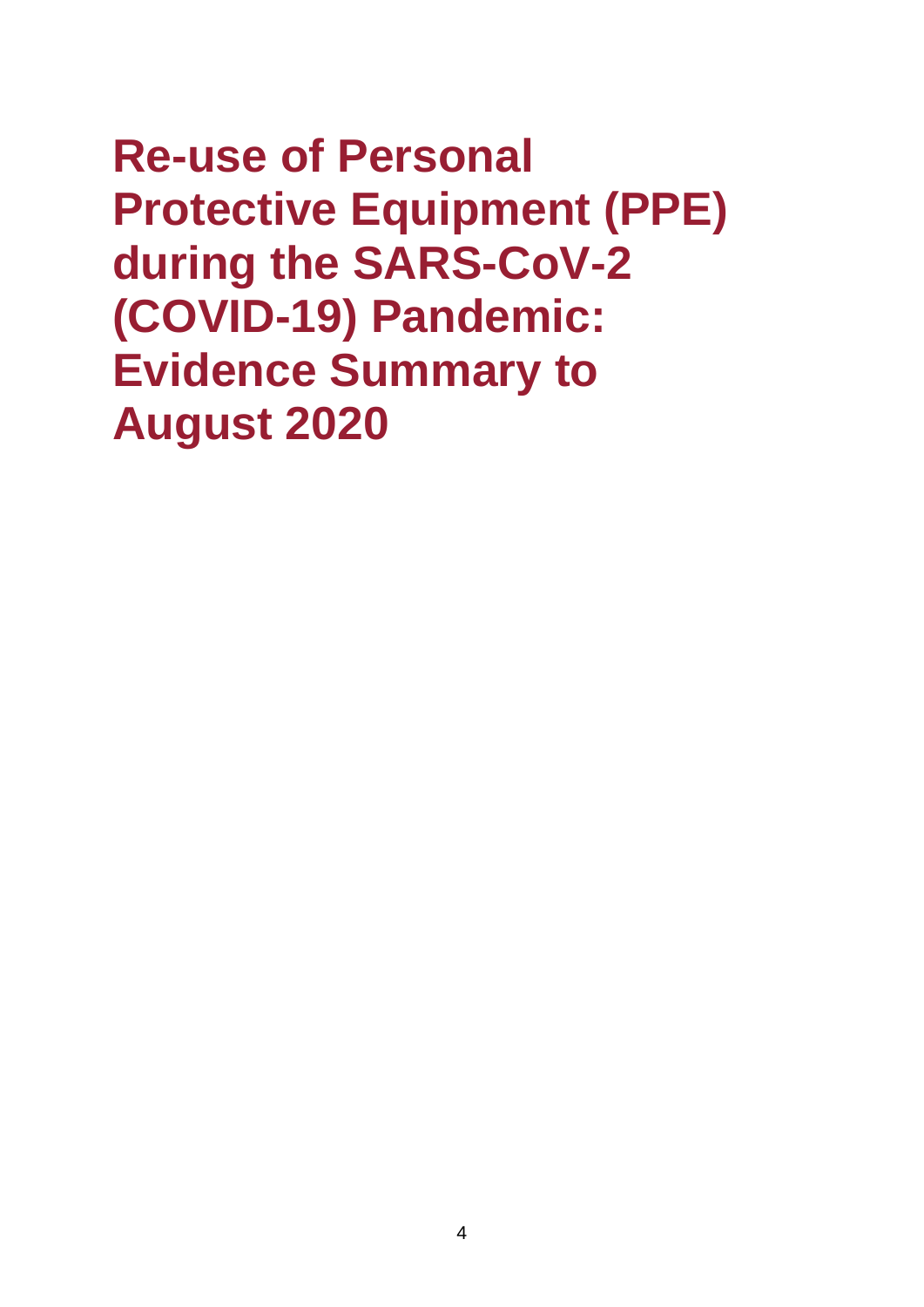# <span id="page-4-0"></span>**Acknowledgements**

The authors would like to thank the following organisations who agreed for the results of unpublished studies to be included in this evidence summary. The organisations contributing information included; Inivos Ltd, The British Occupational Hygiene Society, The Royal Academy of Engineers, Bioquell UK Ltd, NHS Scotland and NHS Wales, NHS England, University Hospital Southampton, Wessex Academic Health Science Network.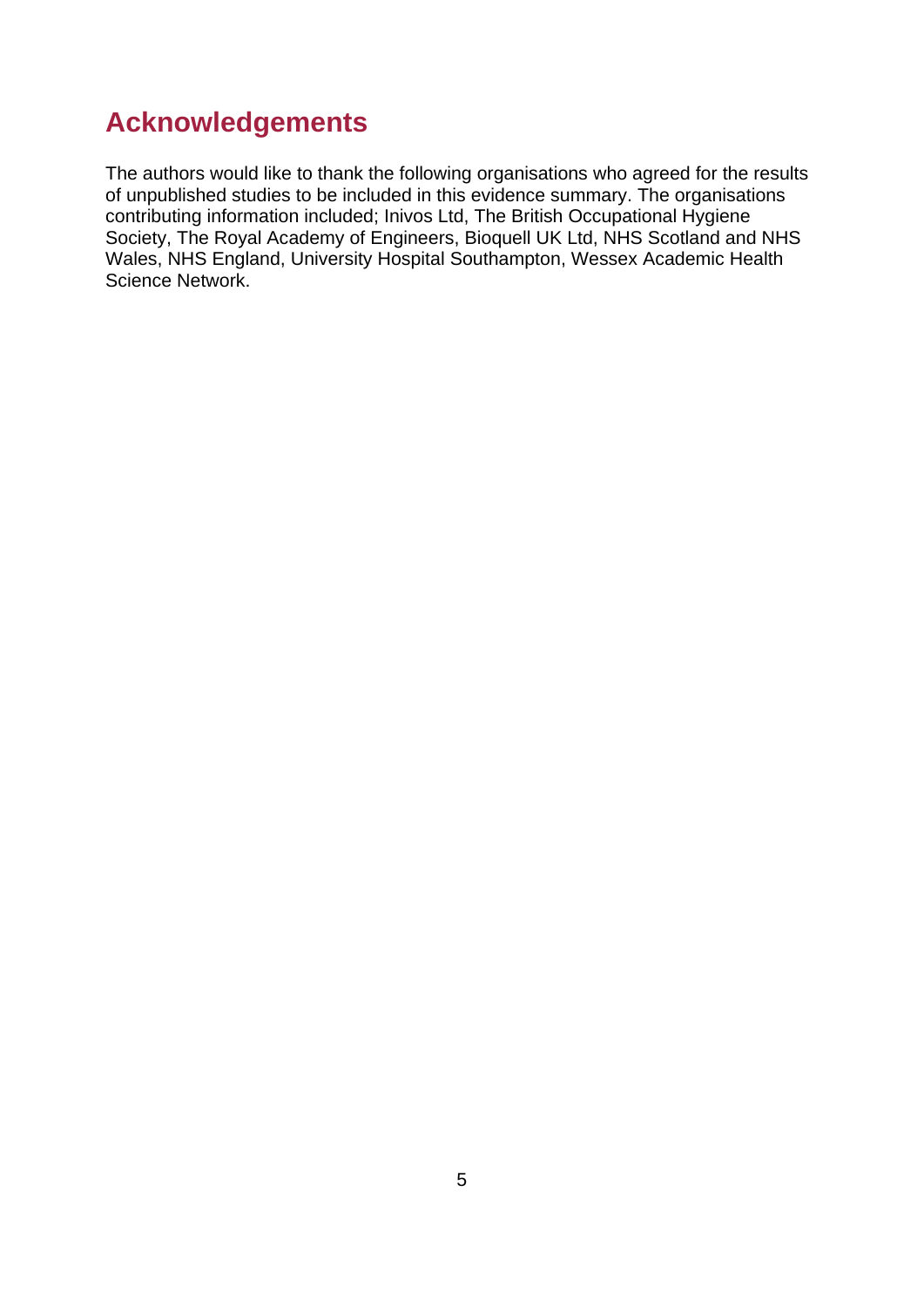# <span id="page-5-0"></span>**Key Messages**

This summary considered evidence published between January 2020 and August 2020 and was prepared to address a request from UK Government for information about the re-use of personal protective equipment (PPE), and whether after disinfection its performance as PPE will be compromised.

- PPE designed for re-use can be disinfected using a range of methods including thermal treatment, chemical treatment and ultra-violet (UV) irradiation.
- The most suitable disinfection approach will depend on the particular PPE item. Effective disinfection requires good protocols to be developed and followed. Damaged or heavily soiled PPE items should be discarded.
- Re-use of PPE that is designed for single use should only be considered as a last resort. There is evidence that some items can be disinfected without comprimising their performance as PPE. However, some methods can damage material integrity and reduce the effectiveness of the items. This is a particular risk for respiratory protective equipment (RPE).
- If PPE needs to be re-used, behavioural aspects around its use need to be considered. There is evidence that employees can be uncomfortable about wearing RPE previously been worn by someone else, even when the PPE is designed for re-use and can be decontaminated without compromising its performance.
- Reusable PPE manufacturers' instructions for use (including cleaning and disinfection procedures) should be followed. When considering the re-use of PPE users need to assess the likely reduction in its effectiveness if they use alternative cleaning/disinfection procedures not recommended by the manufacturer.
- Medical masks are shown to be better than cloth face coverings to protect the wearer from infection, but there is little evidence yet on the most suitable methods of washing cloth face coverings or whether these degrade over time.
- Any system for re-use of PPE would require strict procedures and instructions for users, and needs to recognise that the results from successful trials of PPE reuse can only be applied to the specific makes/models of PPE investigated and cannot be generalised and applied to all PPE of that type.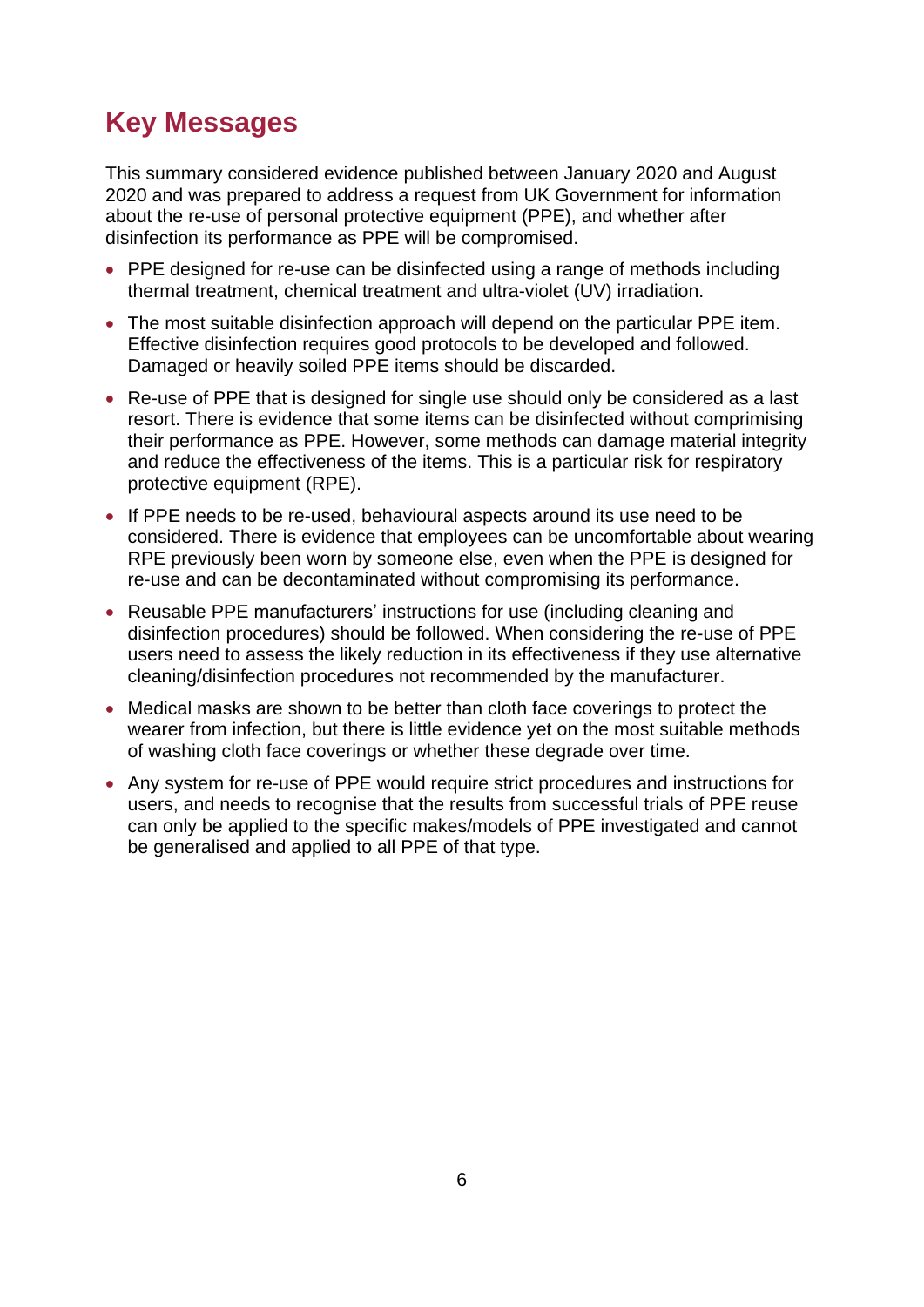# <span id="page-6-0"></span>**Executive Summary**

# <span id="page-6-1"></span>**Background**

This summary considered evidence published between January 2020 and August 2020 and was prepared to address a request from UK Government for information about the re-use of personal protective equipment (PPE), and whether after disinfection its performance as PPE will be compromised.

Disposable PPE is designed for limited use, with constituent materials not necessarily manufactured to endure extended or repeated wear. Other PPE is designed for re-use under specified usage conditions, either in its entirety or in part. Any PPE designed for re-use still has to be made hygienically safe before re-use and needs to have retained its original protective properties.

The re-use of single use PPE goes against the requirements of GB health and safety legislation. However, for respiratory protective equipment (RPE) only, HSE do have powers under COSHH to 'type' approve RPE, or to approve a standard to conform to. To address the requirement for PPE during the COVID-19 pandemic, substantial work is being carried out in the UK and worldwide on the most effective methods to facilitate the safe re-use of PPE.

Where re-usable PPE or disposable PPE are being re-used, hygienic treatment will involve some form of disinfection or sterilization to render items microbiologically safe. However, because disposable items are not necessarily designed to tolerate chemical (i.e., disinfectant) or physical reprocessing (for example., irradiation, heat), it is imperative that material integrity is subsequently assessed to ensure that wearer protection continues to be adequate. It is the responsibility of the employer to ensure that PPE remains adequate and suitable for use at all times.

An evidence summary was prepared about methods used to disinfect and re-use personal protective equipment (PPE). This summary was prepared to assist HSE policymakers and other government scientists tasked with providing advice to Government. It should be noted that most studies of PPE resuse to date were carried out using surrogate microorganisms rather than the SARS-CoV-2 virus.

# <span id="page-6-2"></span>**Aim**

The aim of this rapid evidence summary is to present evidence on the subject of PPE re-use. Some of this is unpublished/pre-publication (pre-reviewed) evidence was not in the public domain at the time of the evidence summary was first undertaken (Sept 2020). Unpublished articles would not normally be included in a review of evidence. In current circumstances with few published studies in relation to PPE reuse and COVID-19, some relevant preprint studies were included but should be regarded with caution until published. Studies published before the COVID-19 pandemic were also considered if they contained relevant evidence regarding the reuse of PPE.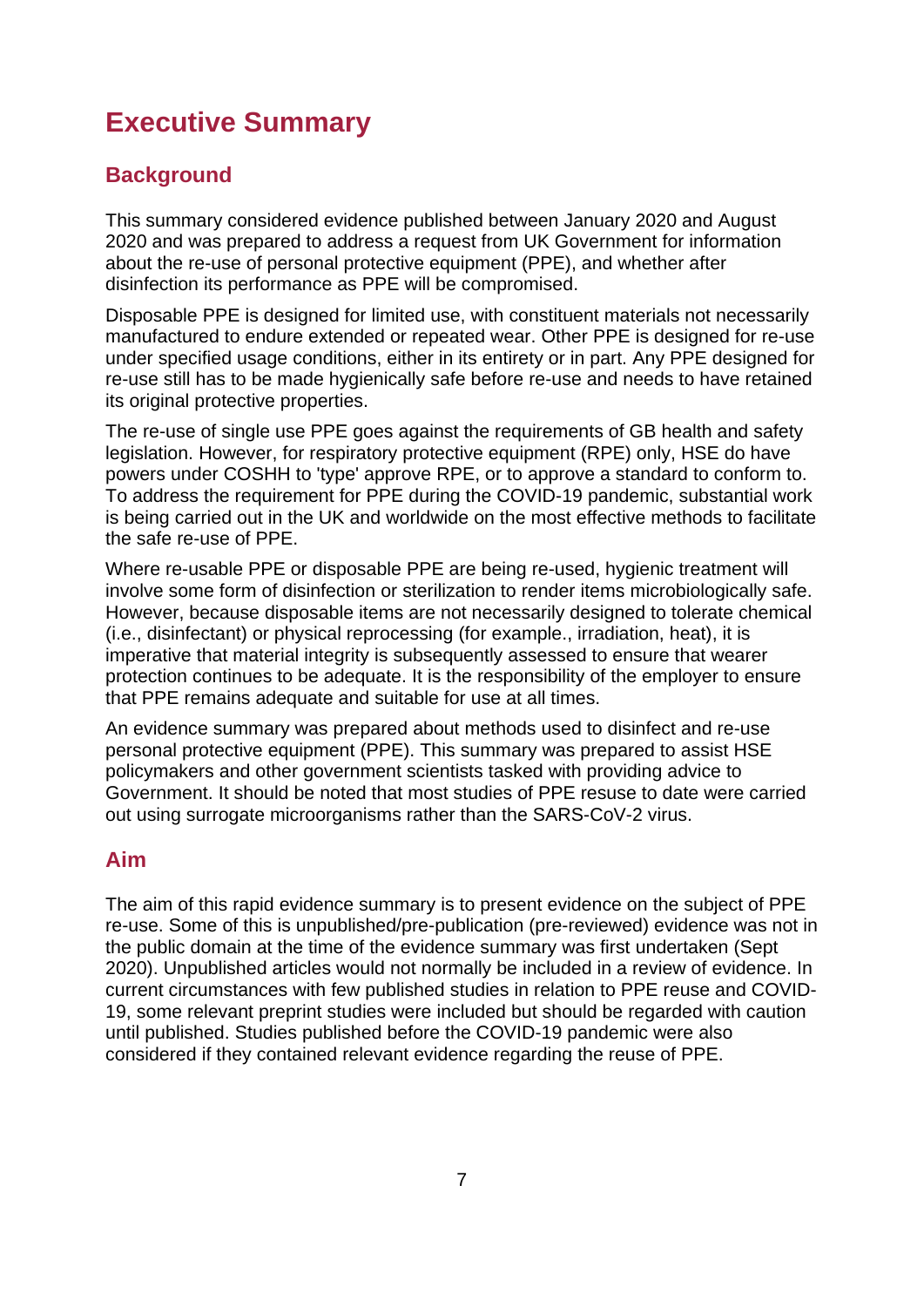### <span id="page-7-0"></span>**Methods**

Specific search term combinations used for publication retrieval were linked to a specific research question. As well as published literature, information was also sought from other authoritative sources such as UK and international Government advice pages and industry and scientific contacts working in the field of decontamination technologies. Supplementary literature searches were undertaken using Google, Google Scholar and PubMed and international scientific contacts were approached to identify relevant unpublished studies.

### <span id="page-7-1"></span>**Evidence based conclusions**

#### <span id="page-7-2"></span>**A) Behavioural aspects of PPE re-use**

- For those re-using PPE, acceptance and confidence are important. This includes confidence in the PPE reprocessing methods, and that rigorous testing and validation of PPE disinfection protocols has taken place. PPE users typically prefer to use personalised equipment, not equipment that has been worn by another user(s) and then disinfected.
- Visibly soiled items of PPE must be discarded to ensure that those wearing reused PPE can be confident in the process.

#### <span id="page-7-3"></span>**B) PPE designed for re-use**

- RPE designed for re-use can often be disinfected and/or sterilized. However, some treatments require additional steps to ensure complete penetration of more complex items.
- The heat tolerance of re-usable RPE may differ and, if high sterilizing temperatures are used, some components such as plastic polymers may be irreversibly damaged. Low-temperature sterilization methods may also damage respirator components and it is critical to validate these treatments.
- To re-use RPE without compromising it performance, protocols for cleaning and disinfection after use must be developed and followed, preferably with involvement of the supplier. The design of some PPE has influenced the potential effectiveness of decontamination methods.
- Germicidal UV can give measurable pathogen reductions on re-usable plastic goggles, but is generally less effective than chemical fumigation treatments. Germicidal UV does, however, offer the advantage of leaving no chemical residues and is rapid compared to fumigation.
- There are existing, validated methods for re-usable gown decontamination. Gown manufacturers specify the number of disinfection cycles a garment can tolerate, though tracking this to ensure it is not exceeded may be challenging.
- International advice recognising the potential benefits of extended PPE use assumes any clinical use is confined to patients infected with the same pathogen, minimising the risk of disease transmission between patients.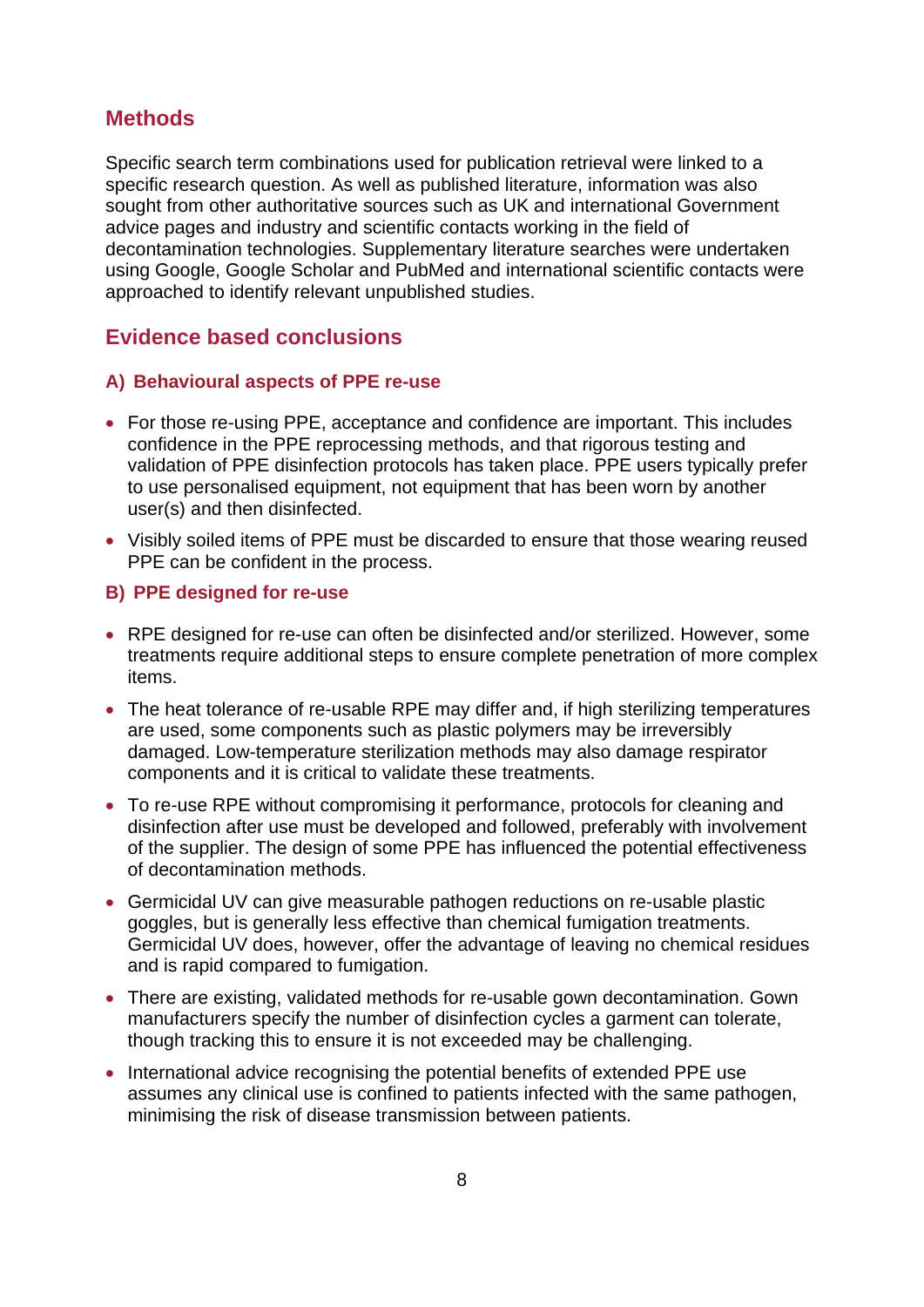### <span id="page-8-0"></span>**C) PPE designed to be disposable**

- Studies confirm that chemical, germicidal UV and heat based treatments can all be effective in reducing microbiological load on RPE component materials.
- Some studies describe impact on PPE material integrity, for example, effects on the protective fit of the RPE to the point where it fails a fit test after re-processing. These physical effects must be monitored to ensure wearer safety.
- For steam sterilization, RPE treatment may be limited to a small number of respirator models and for only one round of autoclaving at 121<sup>o</sup>C before respirator degradation occurs. Again, these potential failures must be assessed using appropriate testing regimes on representative RPE items.
- Off-gassing of fumigant from porous PPE items may occur, particularly for RPE. Adequate time must be allowed for aeration of treated items prior to re-issue, to avoid worker exposure to harmful chemicals.
- Thermal or chemical treatments of protective gowns or coveralls must consider whether their protective qualities are maintained after processing.
- As with other PPE, the re-use of visibly heavily soiled or damaged items should be avoided.

#### <span id="page-8-1"></span>**D) Face coverings**

- A cluster randomised study showed that rates of respiratory illness transmission were higher in a cloth mask cohort, compared to using medical masks. Penetration testing showed that passage of particles through cloth masks was high (97%) compared with medical masks (44%). An assessment of N95 type respirators showed less than <0.01% penetration.
- The European Centre for Disease Prevention and Control (ECDC) advises against use of cloth masks in the clinical setting, stating that penetration of viral particles is significantly higher than when wearing surgical masks.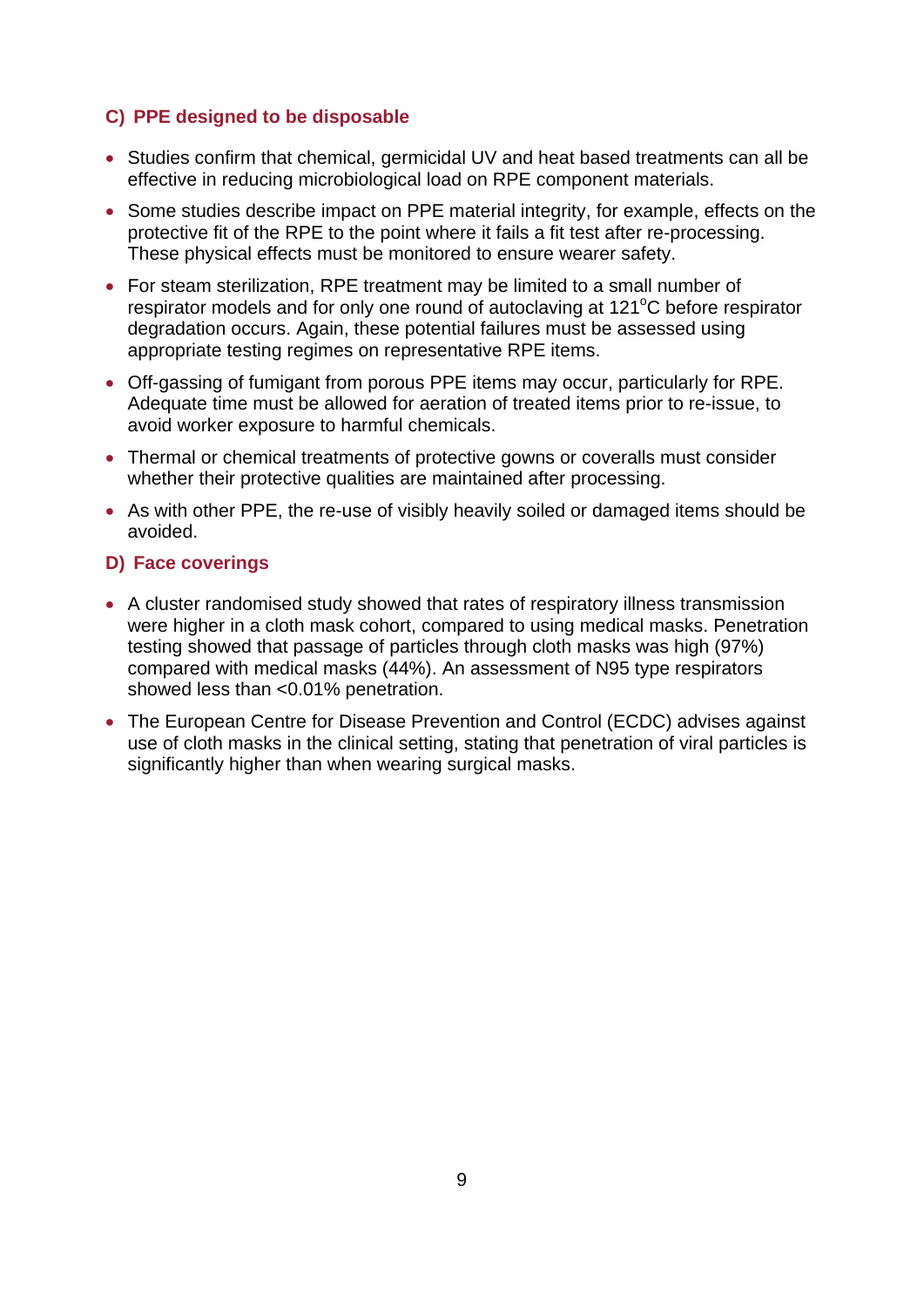# **Contents**

| A)                                                                           |  |
|------------------------------------------------------------------------------|--|
| B)                                                                           |  |
| C)                                                                           |  |
| D)                                                                           |  |
|                                                                              |  |
|                                                                              |  |
|                                                                              |  |
|                                                                              |  |
|                                                                              |  |
|                                                                              |  |
|                                                                              |  |
|                                                                              |  |
|                                                                              |  |
|                                                                              |  |
|                                                                              |  |
|                                                                              |  |
|                                                                              |  |
|                                                                              |  |
|                                                                              |  |
|                                                                              |  |
| 3.3 Supporting evidence: re-usable Respiratory Protective Equipment (RPE) 19 |  |
|                                                                              |  |
|                                                                              |  |
|                                                                              |  |
|                                                                              |  |
|                                                                              |  |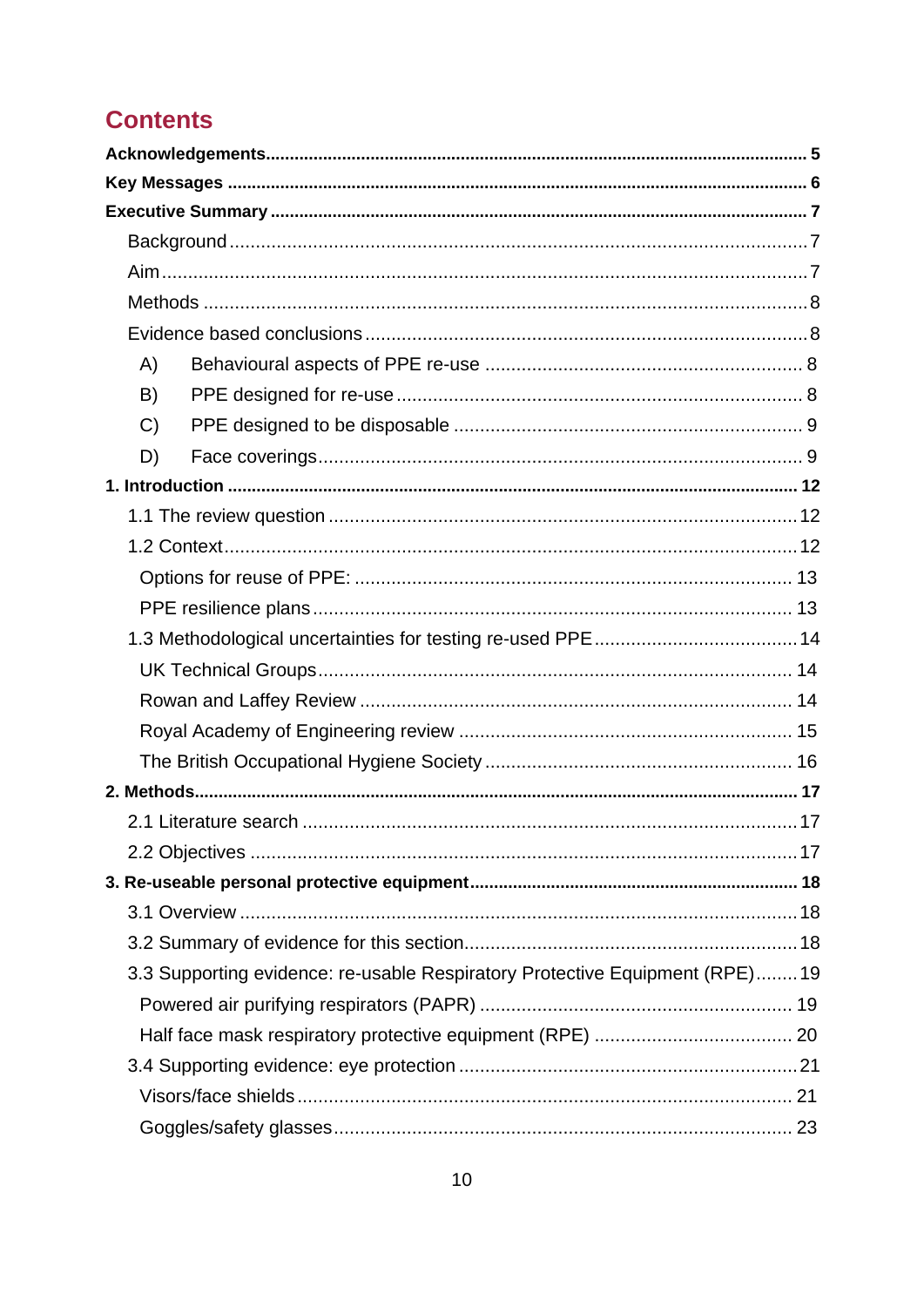| Government Guidance on Respiratory protective equipment (RPE) 27       |  |  |
|------------------------------------------------------------------------|--|--|
|                                                                        |  |  |
| Addendum - updated evidence from pre-publication studies about RPE  31 |  |  |
|                                                                        |  |  |
|                                                                        |  |  |
|                                                                        |  |  |
|                                                                        |  |  |
|                                                                        |  |  |
|                                                                        |  |  |
|                                                                        |  |  |
|                                                                        |  |  |
|                                                                        |  |  |
|                                                                        |  |  |
|                                                                        |  |  |
|                                                                        |  |  |
|                                                                        |  |  |
|                                                                        |  |  |
|                                                                        |  |  |
|                                                                        |  |  |
|                                                                        |  |  |
|                                                                        |  |  |
|                                                                        |  |  |
|                                                                        |  |  |
|                                                                        |  |  |
|                                                                        |  |  |
|                                                                        |  |  |
|                                                                        |  |  |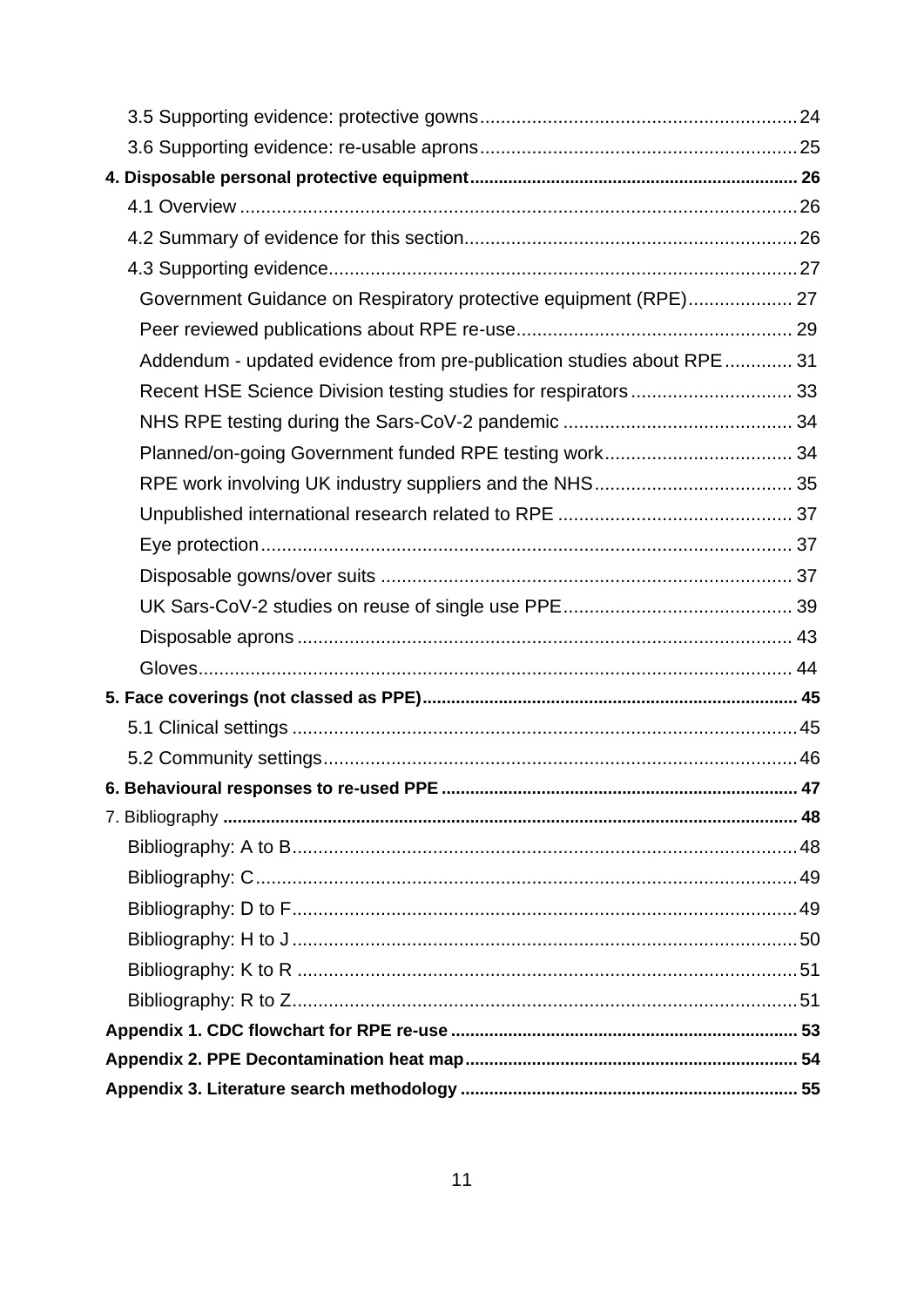# <span id="page-11-0"></span>**1. Introduction**

The national and global scientific evidence base for COVID-19 (Sars-CoV-2) continues to develop. Rapid evidence summaries have been commissioned to address specific questions to inform the COVID-19 response; they are based on evidence avialable at the time of their preparation. Subsequent HSE guidance and advice may therefore have been updated since the original review publication data.

### <span id="page-11-1"></span>**1.1 The review question**

This evidence summary addressed a request for information about the re-use of personal protective equipment (PPE) and how re-use could be achieved. Activities related to PPE re-use, or extended use, span occupational sectors and the public, but primarily affect workers such as healthcare professionals and public facing service providers. The original information request included face coverings, which are not defined as PPE but are now widely used by many members of the public and in certain occupational settings. These are also considered here. At the request of NHS England and NHS Improvement (NHSE&I) – the information has been considered within two main categories:

- PPE designed for re-use and,
- PPE designed for single use only (disposable)

Face coverings are considered within a separate section and information related to behaviours and the re-use of PPE is considered.

### <span id="page-11-2"></span>**1.2 Context**

Since March 2020 the subject of PPE has rarely been out of the UK news and has received unprecedented media coverage at national and international level. The rapid escalation, impact and scale of Sars-CoV-2 infections and the consequent need for healthcare support for many of those affected, has imposed equipment supply pressures on healthcare services that were never fully anticipated.

Staff within the National Health Service (NHS) and wider social care services in the UK must have access to PPE ensembles that are safe, effective and available in quantity, to match the workloads placed on them. The intensive demands of Sars-CoV-2 patient care, along with continued uncertainties about viral transmission and infectivity, have led to the large-scale discarding of items such as face visors and protective garments that might otherwise have been cleaned, disinfected and reused. As well as the obvious needs of the healthcare sector, the staged return of many other sectors to some form of working normality means that items such as visors, respiratory protective equipment (RPE), disposable gloves and aprons are now being widely used by many workers outside of the healthcare setting and by members of the public, placing additional supply demands on these items. The ongoing need to protect staff puts additional financial pressures on companies and public services because in most cases, PPE is constantly discarded and must be replaced with new. While the initial acute crises around healthcare worker PPE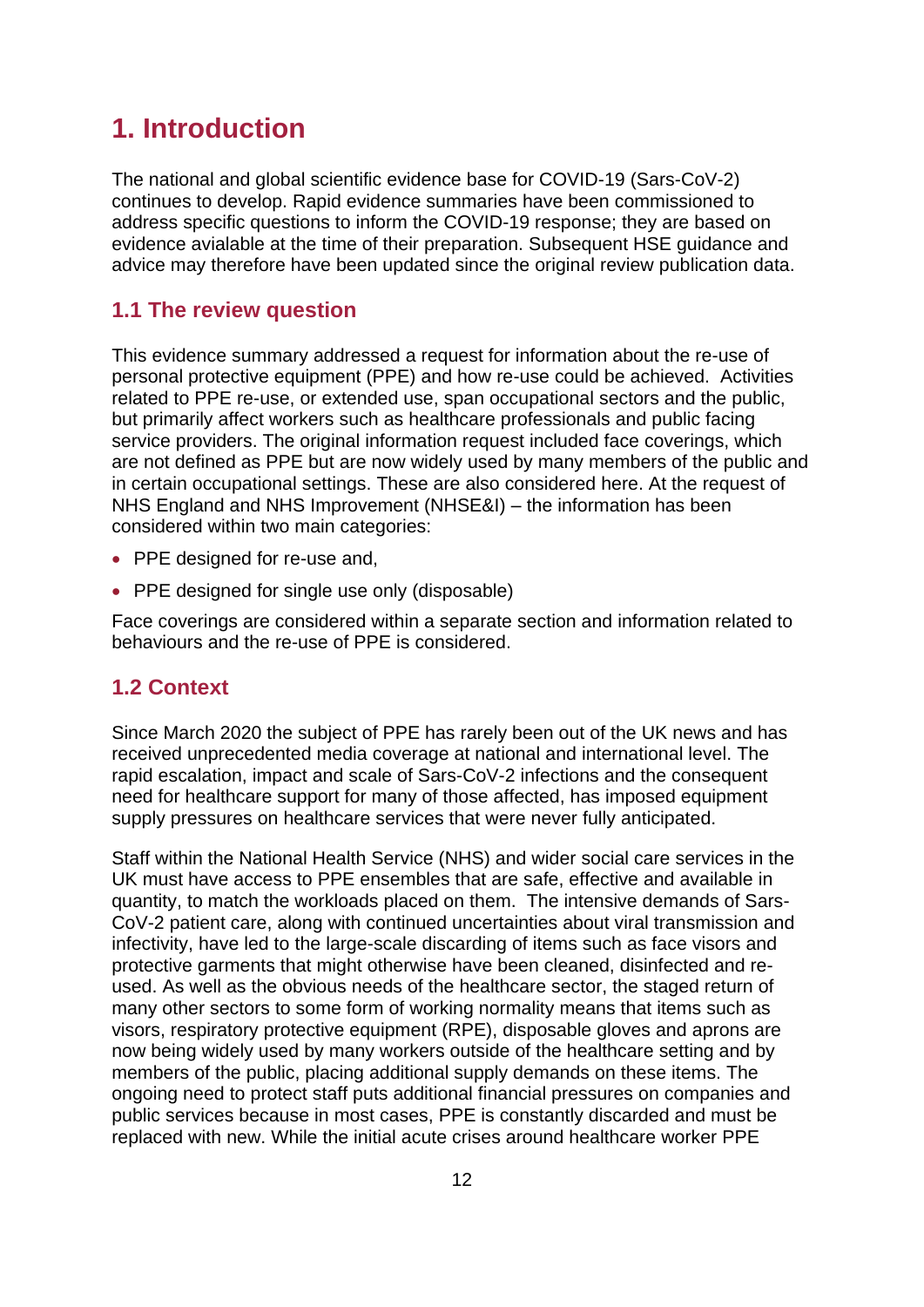supply are in some abeyance, future PPE provision is now being considered ahead of a possible winter second wave of infections in the UK.

#### <span id="page-12-0"></span>**Options for reuse of PPE:**

In order to reduce pressure on NHS PPE supply chains, but also to ensure a supply of PPE to other sectors and the public too, some recent studies have considered the cleaning, disinfection and/or sterilization and re-use of some items of PPE, specifically in relation to Sars-CoV-2. However, the whole subject of PPE re-use is fraught with both technical and emotive questions. The disinfection and sterilization treatments that can render PPE and component materials microbiologically safe for re-use may affect the integrity of the treated items. This has implications for PPE and RPE protection factors, equipment fit and, therefore, the safety of the PPE wearers. Important too for any user is the concept of wearing a PPE item that has been used previously, maybe even by someone else. It is for these reasons that the UK Government previously provided information for PPE re-use and sessional use based on advice and research conducted by PHE, HSE and others (PHE/Gov.uk, 2020; information withdrawn 16.09.20). This advice was in place between April and September 2020, covering a period when the UK Government faced severe PPE shortages. The Gov.uk website currently states that the withdrawn advice will be reissued as and when required and in line with current scientific advice. In its earlier form Government advice described the specific circumstances when re-using PPE should be considered. These were:

- "The sessional use and re-use of PPE when there are severe shortages of supply".
- "where items of PPE are unavailable" and that such actions "should be considered as temporary measures until the global supply chain is adequate to meet the UK's needs*."*

#### <span id="page-12-1"></span>**PPE resilience plans**

A new PPE resilience plan has been published by the Government (Gov.uk, Sept 2020a) following the withdrawal of the earlier document. This provides detailed information about future strategies to assess the viability of PPE re-use, in particular RPE, stating:

"**Safe repurposing of single use PPE in emergency circumstances**: We want to ensure that in the event of an emergency response, we have options for safe, effective decontamination of single use PPE where other options for securing supplies have been exhausted. Our current focus is on FFP3 respirators. This is the most challenging item in terms of global availability and costs have escalated considerably compared with historical pricing. To ensure resilience and provide emergency provision of respirators in this challenging circumstance, countries are exploring whether it is possible to decontaminate single-use FFP3s so they can be re-used."

Related to this, the UK Government acknowledges end user concerns about PPE reuse, stating,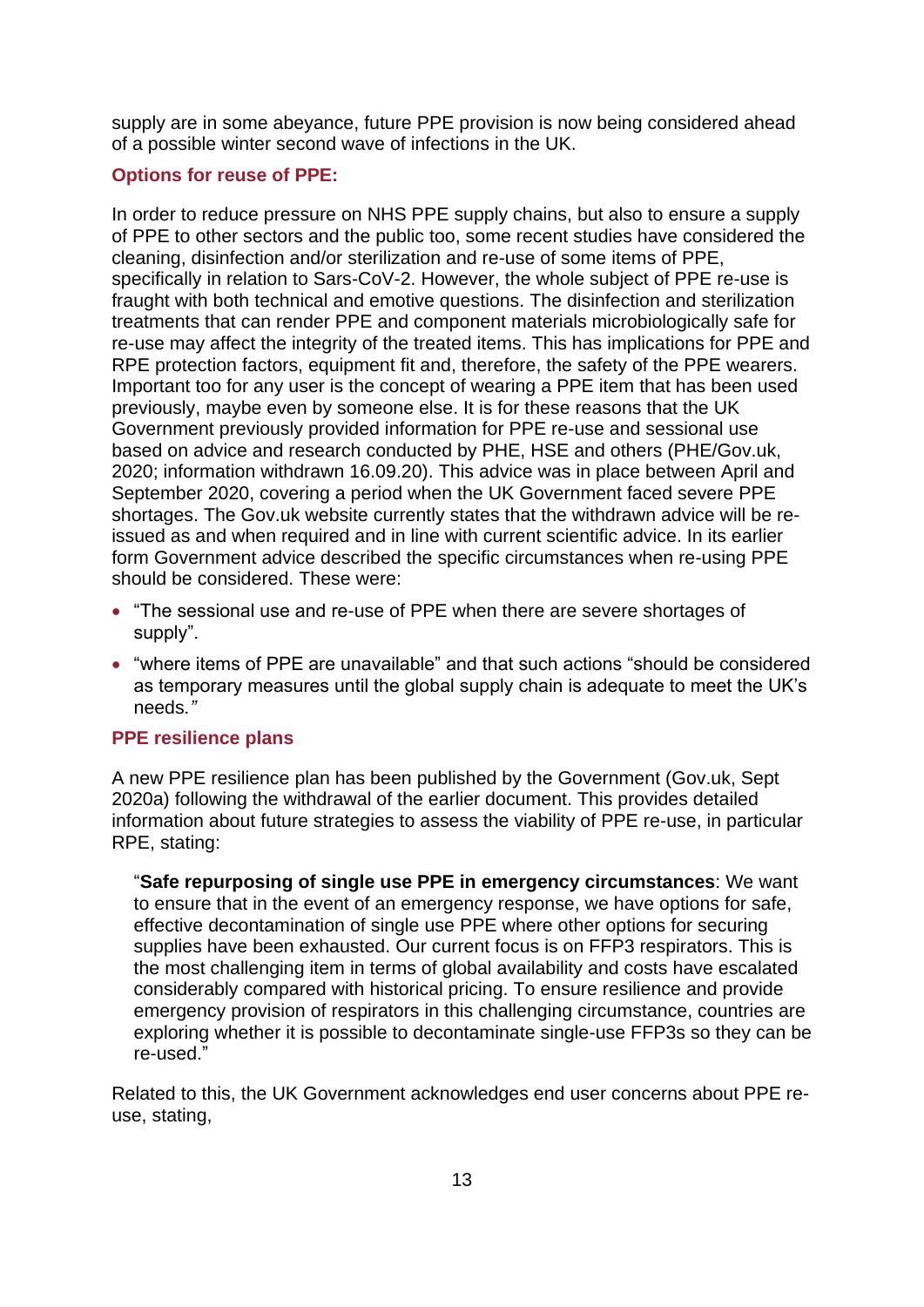"We will work with the Royal Colleges and Unions to understand the assurances and information that staff will need to feel comfortable and confident in safely reusing PPE."

Major organisations like the US Centers for Disease Control and Prevention (CDC) also make a clear statement about PPE re-use and extended use. CDC provides detailed information on this practice, but also raises important infection prevention and control (IPC) considerations relating to the re-use of some equipment:

"High-level and continued efforts will be needed to maintain and scale-up the PPE supply chain to ensure availability of PPE in healthcare settings where it is needed, to avoid supply shortages, and allow adherence to IPC standard practice. Wherever possible, emergency PPE strategies should not be used in hospital wards housing severe or critically ill patients with COVID-19, as well as those with known co-infections of multi-drug resistant or other organisms transmitted by contact (for example ,Klebsiella pneumoniae) or droplet (for example, influenza virus)." – (CDC, 2020a).

It is within this context that the information below should be viewed.

#### <span id="page-13-0"></span>**1.3 Methodological uncertainties for testing re-used PPE**

#### <span id="page-13-1"></span>**UK Technical Groups**

As the pandemic crisis unfolded in the UK, various technical groups were established to consider PPE, its quality (for example overseas imports), correct use and its potential re-use. The Cross-Government PPE Decontamination and Re-use Group, consisting of regulators, healthcare decontamination specialists and devolved authority representatives, undertook a rapid review on disposable PPE decontamination methods and PPE types. This group settled on considering one of the most difficult to source items, FFP3 respirators (evidence communicated to HSE). Steam sterilization at 121˚C for 15 minutes was deemed to be technically feasible as an approach for a very limited number of models of respirators, as many were adversely affected during the process. Further work also continues on two different types of hydrogen peroxide vapour decontamination methods, as outlined in the UK Government PPE resilience plan. (Gov.uk, Sept 2020a).

#### <span id="page-13-2"></span>**Rowan and Laffey Review**

Rowan and Laffey, (2020) reviewed some of the inherent challenges in re-using PPE. The authors reported that the lack of published data on PPE re-use is because most of these items are manufactured as single use items. This in turn generates a reliance on information generated by medical device manufacturers and related sterilization industries, to help understand how best to address this shortage of PPE and the need for reprocessing in a pandemic. The opinion of Rowan and Laffey (2020) is that limited knowledge sharing occurs in the medical technology sector so as to protect intellectual property rights. However, the authors believe there is an increasing trend by leading industries to publish findings that also assist in shaping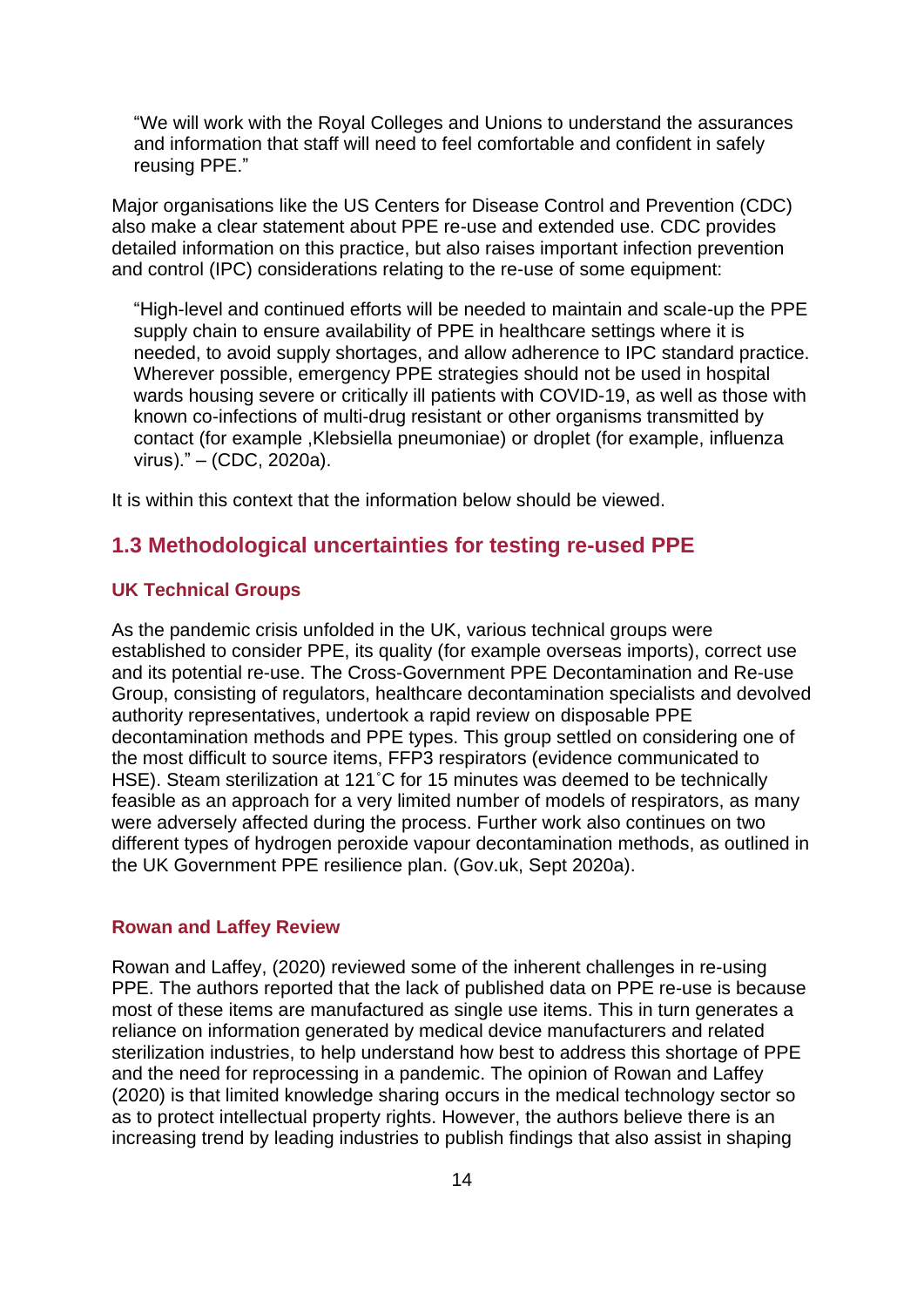PPE test standards, guidelines and regulations. Equipment manufacturers of oneuse-only PPE have, according to the authors, recently provided new information on possible methods for reprocessing these items given the universal need to provide a contingency plan arising from shortages during the Sars-CoV-2 pandemic.

#### <span id="page-14-0"></span>**Royal Academy of Engineering review**

Because so much PPE is designed for single use, reprocessing can introduce questions about the quality and effectiveness of the PPE following the decontamination process. The Royal Academy of Engineering (RAE, 2020) recently undertook a review to consider international PPE reprocessing practices and refer to a factsheet issued by the Institute of [Healthcare Engineering and Estate](https://www.raeng.org.uk/publications/reports/considerations-for-ppe-reprocessing)  [Management](https://www.raeng.org.uk/publications/reports/considerations-for-ppe-reprocessing) (IHEEM). The factsheet highlights six ways in which PPE function may be compromised by reprocessing. Specifically, it states that before deploying a reprocessing method there must be confidence that the risk that the efficacy of the PPE may be compromised in any of these ways is as low as is reasonably practicable. The six considerations are:

**Material compatibility** - the compatibility of the materials exposed to the decontamination method will depend on the approach taken, type of PPE, brand and even the specific design. For more complex items, such as respirator masks, how its constituent parts respond should also be considered.

**Physical damage** - removal of PPE may result in physical damage, creating holes in the fabric or damage to the materials employed to ensure a good fit. Careful inspection before re-use would need to be carried out to ensure no such physical damage had occurred.

**Residuals** - the consequences of cleaning and sterilant residuals must be considered for the safety of wearers. Different decontamination approaches and the degree of skin contact will affect this. The process should also be checked for the presence of malodours following treatment.

**Viral inactivation** - after use, PPE may contain coronavirus contamination embedded within a matrix of spittle and sputum. Salts from perspiration of the wearer may also be present. Decontamination must be validated for coronavirus inactivation and other residual microbes.

**Material performance** - certain reprocessing conditions can damage the critical material properties, such as the extent to which gowns are splash-proof or the structure and electrostatic attraction properties of the respirator mask's filtration system, making it less effective.

**Respirator fit** - reprocessing and repeated use of single-use PPE can damage the shape, fit and elasticated attachment of respirators. The capability to retain fit seals must remain effective after reprocessing.

The RAE (2020) also states that before use, any decontamination method should be evaluated against these risks for its ability to retain PPE functional performance, fit characteristics achieved prior to decontamination and safety of the wearer. The PPE should meet the original ISO standard following any reprocessing procedure.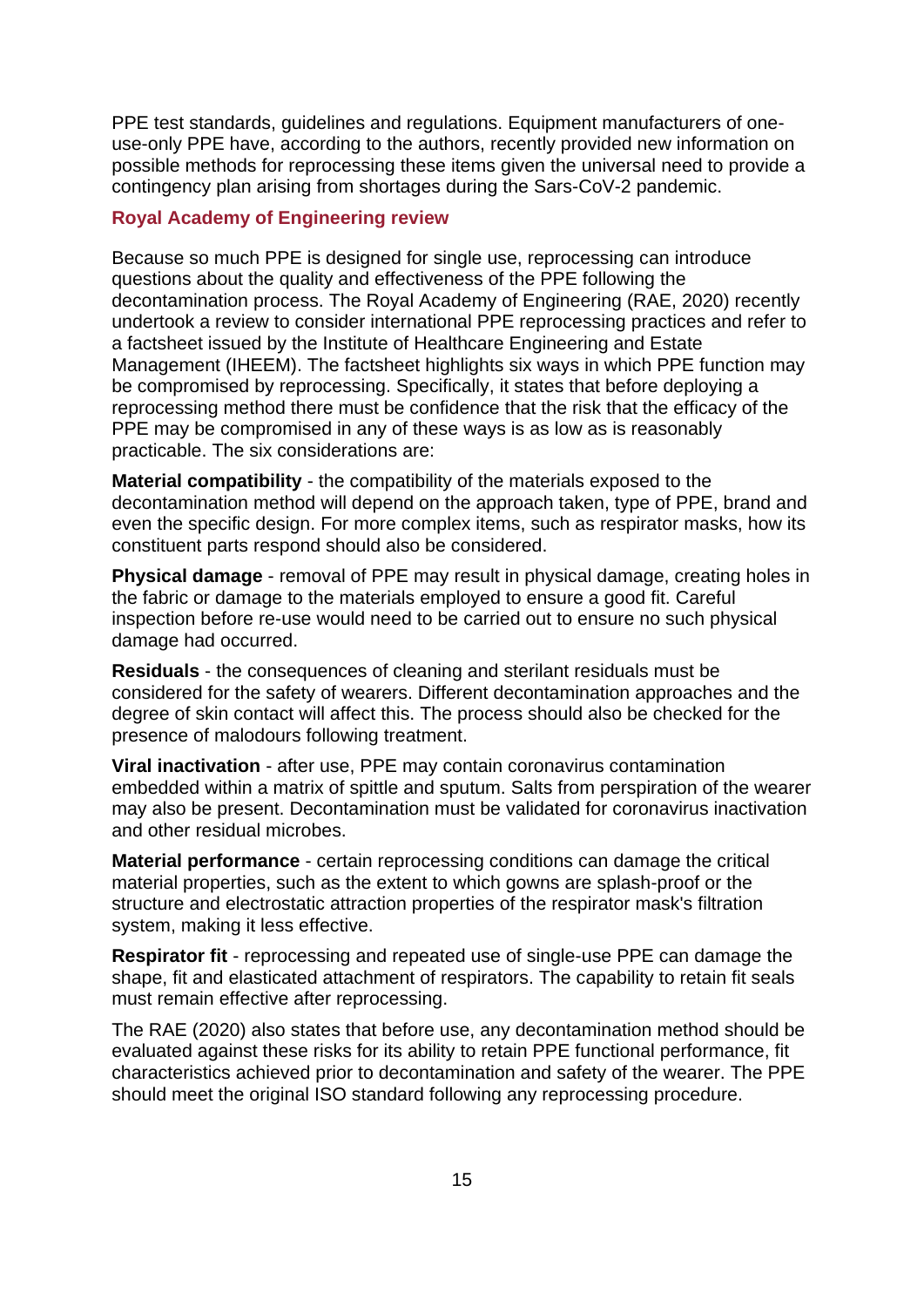#### <span id="page-15-0"></span>**The British Occupational Hygiene Society**

The British Occupational Hygiene Society (BOHS) set up an expert panel to assess the potential for RPE re-use, and the panel undertook a review of the published evidence. Information gathering spanned a number of years (not just the COVID-19 outbreak period), but the review was not published because the group had fundamental concerns about the context underpinning much of the retrieved research. For example, the BOHS panel stated that while the study recognised the technical feasibility of decontamination, they concluded that the baseline of the research quality was "..*low,* for example*, showing no real understanding of basic virology or even the difference between a virus and a bacterium*", or an "*absence of proper validation, poor data sets*" (evidence communicatd to HSE). The BOHS went on to list particular areas of concern, including:

- The testing methods used in all their retrieved studies did not deal with contamination that had arisen in a real-life context.
- The retrieved research, even if it was not using a non-comparable remote proxy contaminant, used a proxy contaminant, but not bound into aggregation with other substances. This was a fundamental issue for BOHS in respect of the validity of the research.
- Sample sizes were felt to be too small to create a statistically viable basis for determining in-use failure rates. The BOHS panel stated that recent studies and evidence from the US confirms that there is a predicted failure rate.
- A concern not addressed in the retrieved research was that the studies tended to address decontamination from COVID-19, but not from other potential infections which BOHS stresses ".*can be lethal*". Also, the focus was on 'decontamination', not sterilization.

Despite these conclusions, those preparing this literature review recognised that the highest quality studies, such as meta-analyses and randomised control studies, associated with clinical research are uncommon in occupational settings. These limitations apply to studies of PPE re-use despite the number of publications on this topic.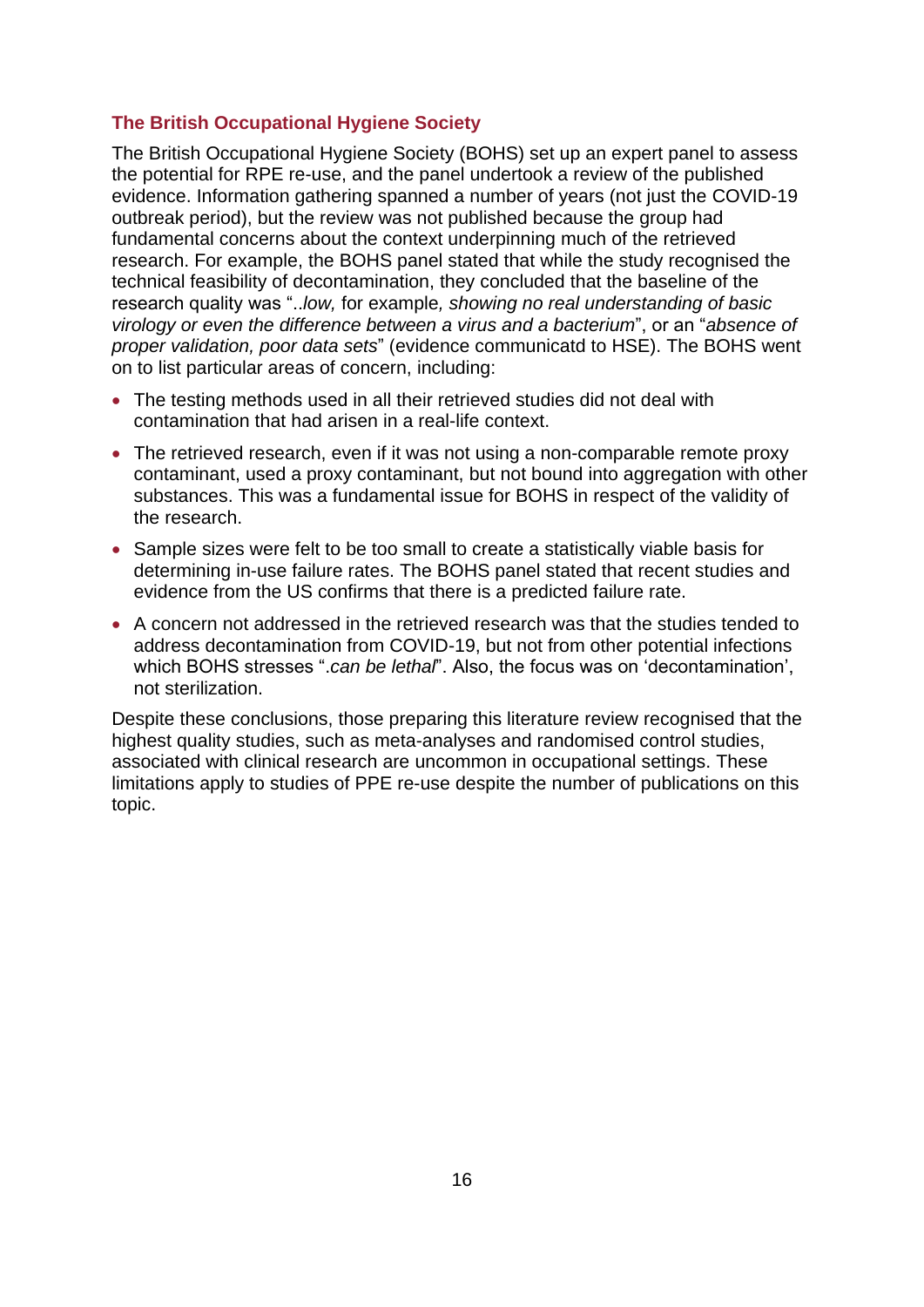# <span id="page-16-0"></span>**2. Methods**

# <span id="page-16-1"></span>**2.1 Literature search**

In view of the limitation in the published evidence, in this evidence summary trends from multiple independent studies were sought even if derived from smaller studies. Not all such studies have utilised 'live' Sars-CoV-2, for example*,* in challenge tests for PPE, and many research teams may not be equipped to undertake such tests. However, recently published data using surrogates provide useful read-across for Sars-CoV-2 PPE topics. With this in mind, the following criteria were applied to the retrieved evidence:

- The research provided relevant evidence to answer the research question (i.e. information related to PPE re-use)
- The paper was preferably written in English (deadlines for rapid reviews rarely permits translation)
- Where possible the paper was peer reviewed for publication in an established scientific journal, or else was presented in well written pre-publication form by a journal, pending peer review
- Any 'grey literature' was obtained from an authoritative and citable source
- The methodology used in the papers was clearly described and traceable
- For technical publications and in addition to their conclusions, the authors identified any uncertainties introduced by their methodology, or constraints on the research.

The specific search terms used by HSE's Information Centre, and the accessed databases, are described in Appendix 3 of this document. Additional information was received from other authoritative sources and industry contacts working in relevant sectors. Supplementary literature searches were undertaken using Google, Google Scholar and PubMed where required.

# <span id="page-16-2"></span>**2.2 Objectives**

With reference to the original enquiry question (above), this knowledge summary seeks to present evidence on the subject of PPE re-use, some of it currently unpublished or so far released only in pre-publication (pre-reviewed) format. This included some examples of unpublished evidence gathered by HSE scientists collected to support the expert bodies advising the UK Government on the COVID-19 pandemic. Previously published (pre-COVID19) reports were also considered if relevant and offered 'read across' for the current Sars-CoV-2 pandemic and related PPE re-use.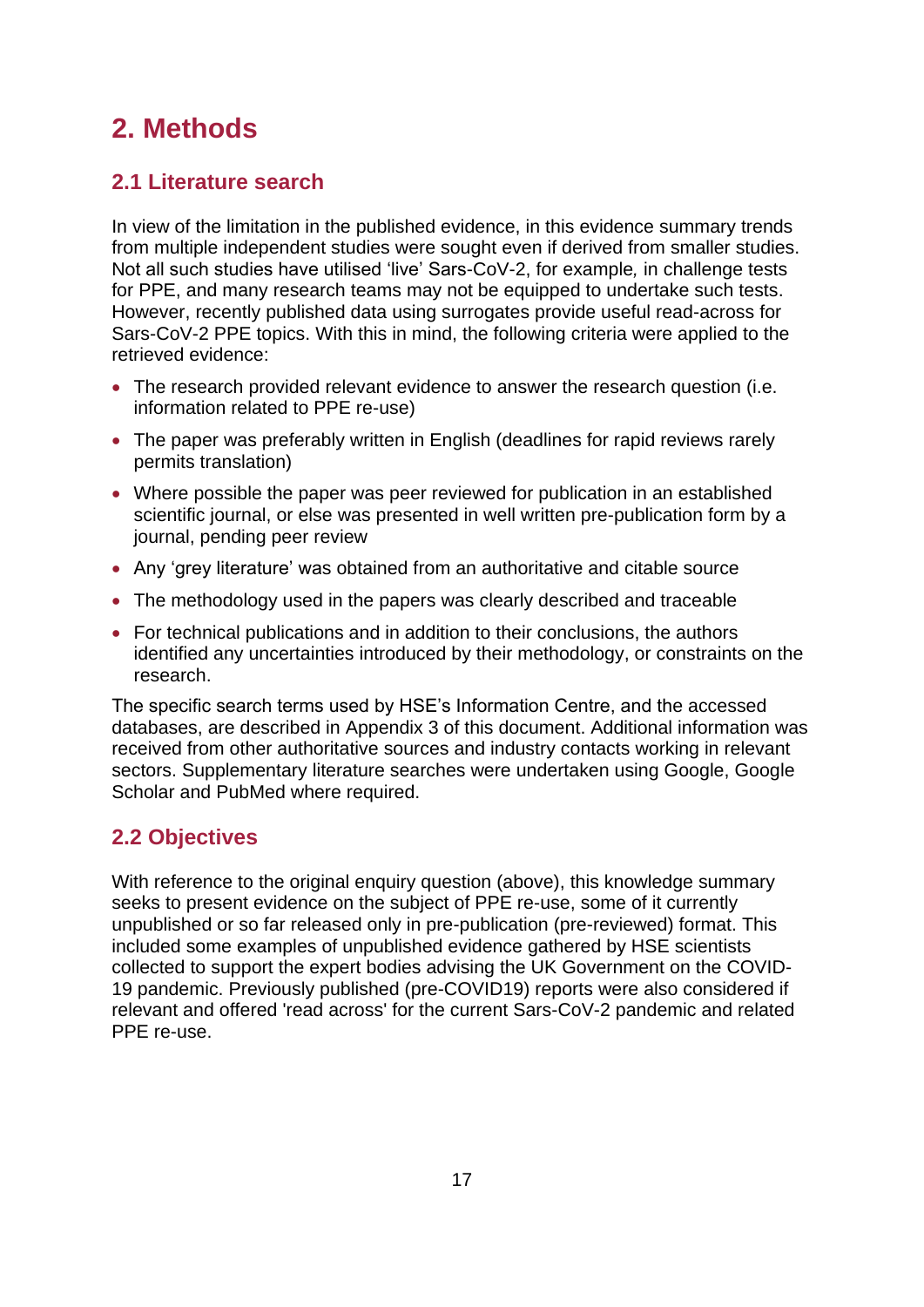# <span id="page-17-0"></span>**3. Re-useable personal protective equipment**

## <span id="page-17-1"></span>**3.1 Overview**

Some PPE is designed for re-use under specified usage conditions, either in its entirety or in part. For example, the pump housing, air feed tubing and hood of a powered air purifying respirator (PAPR) are designed to be re-used, with appropriate cleaning and/or disinfection between uses for hygiene purposes. For some items the line is less clear; for example, some impervious aprons worn in areas like mortuaries are designed for re-use, with cleaning and disinfection between cases. However, the use of disposable plastic aprons is now widespread within healthcare and doffing of disposable aprons is regarded as safer than having to remove and disinfect reusable items. Other PPE items normally regarded as re-usable for example*,* face shields/visors, have largely been treated as disposable during the current Sars-CoV-2 outbreak. Not because they cannot be cleaned and disinfected, but because reuse has been difficult for example*,* due to the rate of use in front line care. There also are concerns about surface contamination and viral transmission risks for staff; and lack of time and resource to reprocess this type of PPE papidly without compromising their performance. This has meant that millions of potentially reusable PPE items have been disposed of after a single use over recent months.

### <span id="page-17-2"></span>**3.2 Summary of evidence for this section**

- Studies show that RPE designed for re-use can often be disinfected and, in some cases, sterilized by autoclaving or other means. However, treatments such as chemical fumigation may require additional steps to ensure complete penetration of more complex items, for example*,* air-feed tubing used for powered RPE.
- The heat tolerance of re-usable RPE varies and if high sterilizing temperatures are used this may irreversibly damage some component materials such as plastic polymers. The delicacy of such components may therefore make heat-based sterilization impossible. Low-temperature sterilization methods (for example*,* ethylene oxide, gamma irradiation) may also damage respirator components and validation of treatment methods is therefore critical, even for RPE designed for reuse.
- To re-use RPE particularly within the frontline healthcare setting, protocols for cleaning and disinfection after use must be developed and followed, preferably with supplier advice. Errors in reprocessing have been reported. Sterilization of RPE prior to re-use provides the maximum level of confidence, but may not be possible for reasons stated and in a central processing department can pose many practical challenges and careful logistical planning.
- The design of some PPE has influenced pathogen reduction. For example, bacterial challenges used in hydrogen peroxide fumigation tests for face visors could not all be killed when placed around the thick foam head band. Other work with similar fumigant was more successful, reporting high levels of microbiological kill even in awkward equipment locations and with no damage to visor clarity. These variables mean that levels of efficacy require validation for a particular item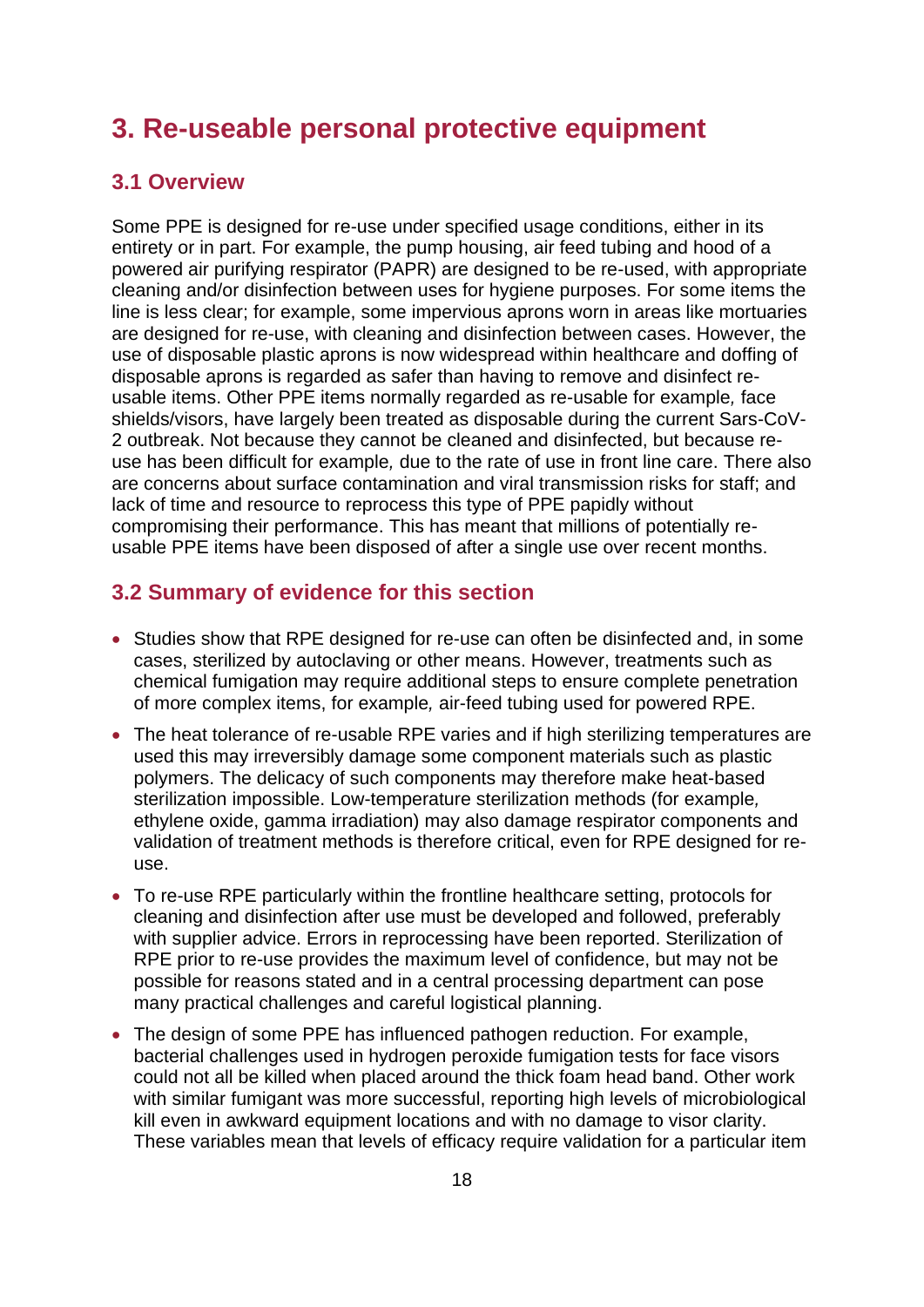and process. Eye protection re-use is an example of a process subject to existing infection prevention and control instructions, which may not always be compatible with re-use procedures.

- Germicidal UV has demonstrated measurable pathogen reductions on re-usable plastic goggles, but is generally less effective than chemical fumigation treatments. Even within the confines of a compact UV cabinet the observed log reduction of a bacterial challenge was variable. Germicidal UV does, however, offer the advantage of no chemical residues and is rapid (typically 15-45 minutes), compared to fumigation (hours).
- Re-usable gowns are widely used in healthcare and there are existing validated methods for their decontamination, for example*,* the infectious linen cycle detailed in Department of Health guidance HTM01-04. Gown manufacturers specify the number of disinfection cycles a garment can tolerate, though tracking this to ensure it is not exceeded may be challenging.
- International advice recognises the potential benefits of extended PPE use, for example*,* not removing eye protection between patients, unless visibly soiled or condensation is present. However, this assumes clinical use is confined to patients infected with the same pathogen, minimising the risk of disease transmission between patients. A recurring message is to discard any heavily soiled or visibly damaged items and to avoid re-using them.

### <span id="page-18-0"></span>**3.3 Supporting evidence: re-usable Respiratory Protective Equipment (RPE)**

#### <span id="page-18-1"></span>**Powered air purifying respirators (PAPR)**

PAPR systems comprise a motor to deliver filtered, purified air under positive pressure to the wearer, usually into a loose-fitting hood or helmet with integrated visor. They offer the advantage over tight fitting (filtering facepiece; FFP) respirators in that they do not require fit testing, can be worn by persons with facial hair, and can be less burdensome for longer-term wear. In industry, they are widely used in areas where the high level protection of a full PPE ensemble is required, such as in asbestos removal. In healthcare, they are routinely used in high consequence infectious diseases units as protection against highly infectious airborne transmissible pathogens for example, monkeypox (Kratz, et al. 2019).

Some or all of the components (head and face covering, air mover motor, connecting air hose and filter housing) are re-usable. In some PAPR systems the reusable components (air mover worn on a belt at the waist with an air hose connecting to the hood) must be worn outside the protective gown or coverall component of the PPE ensemble therefore there is the potential for these components to become contaminated and require decontamination. In others, the air mover and filter are integral to a headset unit worn under a protective hood and integrated visor. A beltattached power pack drives the unit, connected by a cable to the headset, and these components can be worn under PPE (evidence collected by HSE scientists to support the NHS COVID-19 response).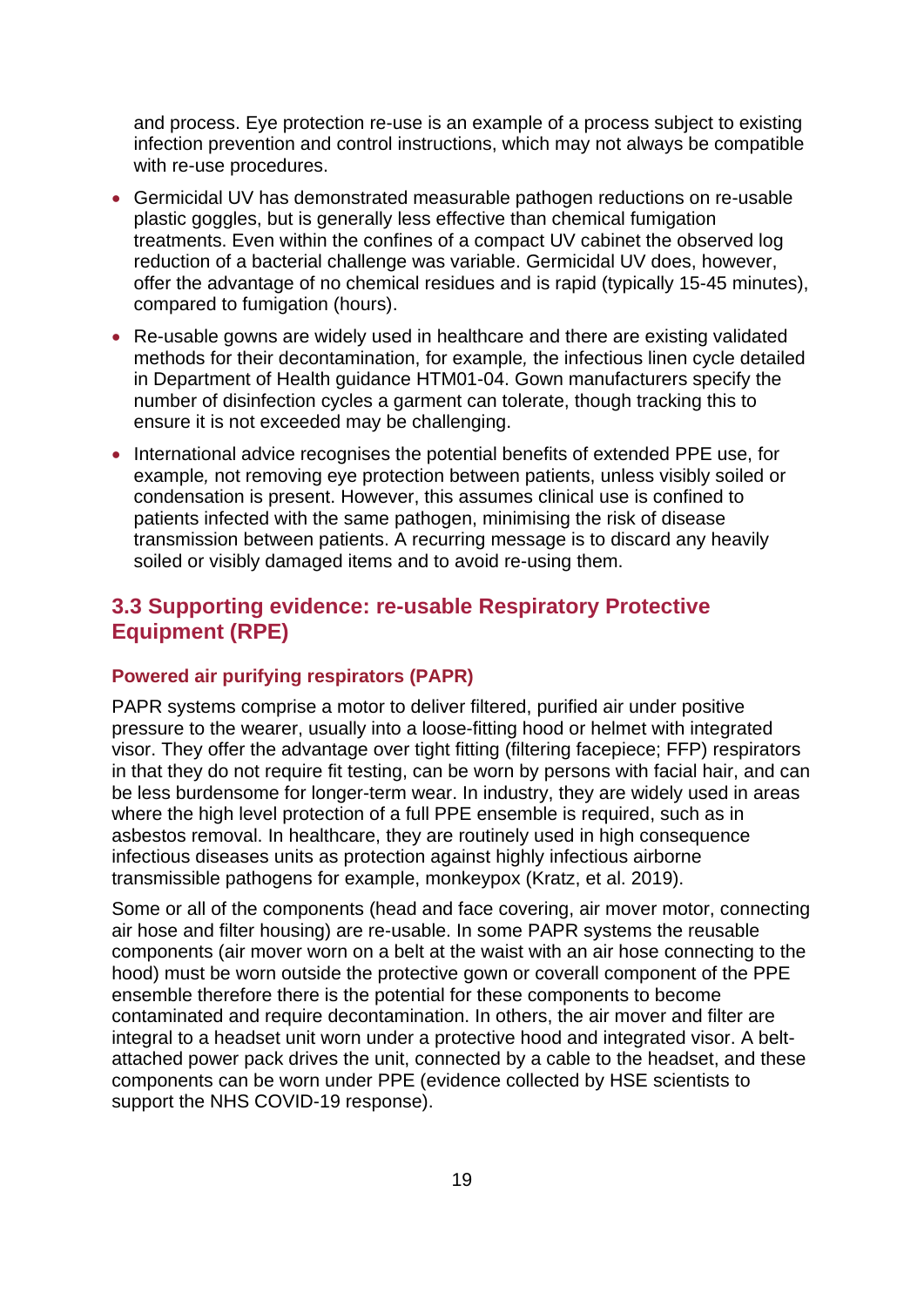Despite somewhat less favourable ratings on comfort and communication, experienced half-mask respirator and PAPR users still prefer reusable respirators over disposable respirators in certain higher risk scenarios. This suggests that reusable respirators are an acceptable alternative to disposable respirators in health care and offer a viable solution to prevent pandemic-generated respirator shortages (Hines, et al. 2019). This benefit does need to be balanced against the increased cross-infection risks associated with doffing and manual cleaning and disinfection methods.

The study of Cramer, et al. (2020a) assessed the treatment of an assortment of PPE using an ionized hydrogen peroxide system (iHP, generated by SteraMist® equipment). Re-usable RPE in the test included the Sentinel® XL CBRN hood model with hose, Sentinel® head cover hoods, Sentinel® PAPR breathing tubes for use with Sentinel® XL HP PAPR (ILC Dover, Frederica, DE), and Bullard RT Series PAPR hood (Bullard, Lexington, KY). For the PAPR components and other equipment, *Geobacillus* biological indicators were placed on surfaces that were judged to be least accessible to the sterilant, for example*,* inside the PAPR tubing. Biological indicators (BIs) placed within PAPR hoods achieved 9-log<sub>10</sub> kill as did a BIs placed in a PAPR hose that was pre-treated using a SteraMist handheld spraying device. However, two BIs placed inside either end of a PAPR hose not subjected to pre-treatment, were not sterilized. Cramer, et al. (2020a) concluded that penetration of fumigant into semi-enclosed spaces such as PAPR hoses was less efficient than for more open equipment, such as N95 masks, but PAPR hoses could still be sterilized by pre-treatment with a handheld iHP-delivery device followed by a cycle of iHP treatment in a chamber.

Hao, et al. (2020) evaluated the effect of VHP (vapourised hydrogen peroxide) on the disinfection of PAPRs within a fumigation sterilization cabinet. They concluded that a 60 minute disinfection cycle with an airflow of 11.4  $\pm$ 0.9 m<sup>3</sup>/hr and a hydrogen peroxide consumption of 50 ±30g was effective against *Geobacillus* biological indicators and that the function and material physical properties were unaffected by the disinfection.

#### <span id="page-19-0"></span>**Half face mask respiratory protective equipment (RPE)**

It can be argued that this is where future RPE work needs to focus, to achieve sustainability and security of supply. Reusable RPE includes respirator made from elastomeric materials (flexible polymer materials resembling rubber) that can be cleaned, disinfected, and re-used (Clever, et al. 2019). By design, these items are intended to be worn multiple times, cleaned and re-used and therefore need to be supplied with cleaning and disinfection instructions (according to the PPE Regulation). However, unless the product is specifically marketed towards healthcare, then the cleaning and disinfection instructions may be generic and not particularly suited for infectious agents in healthcare. In a further comment about elastomeric design half masks Clever, et al. (2019) also – somewhat prophetically conclude that reusable elastomeric respirators could be a viable option for use as needed in surge situations (for example*,* influenza pandemic, airborne transmissible disease outbreak, unknown hazard). However, the US authors also acknowledge that this would be subject to addressing logistic and implementation challenges,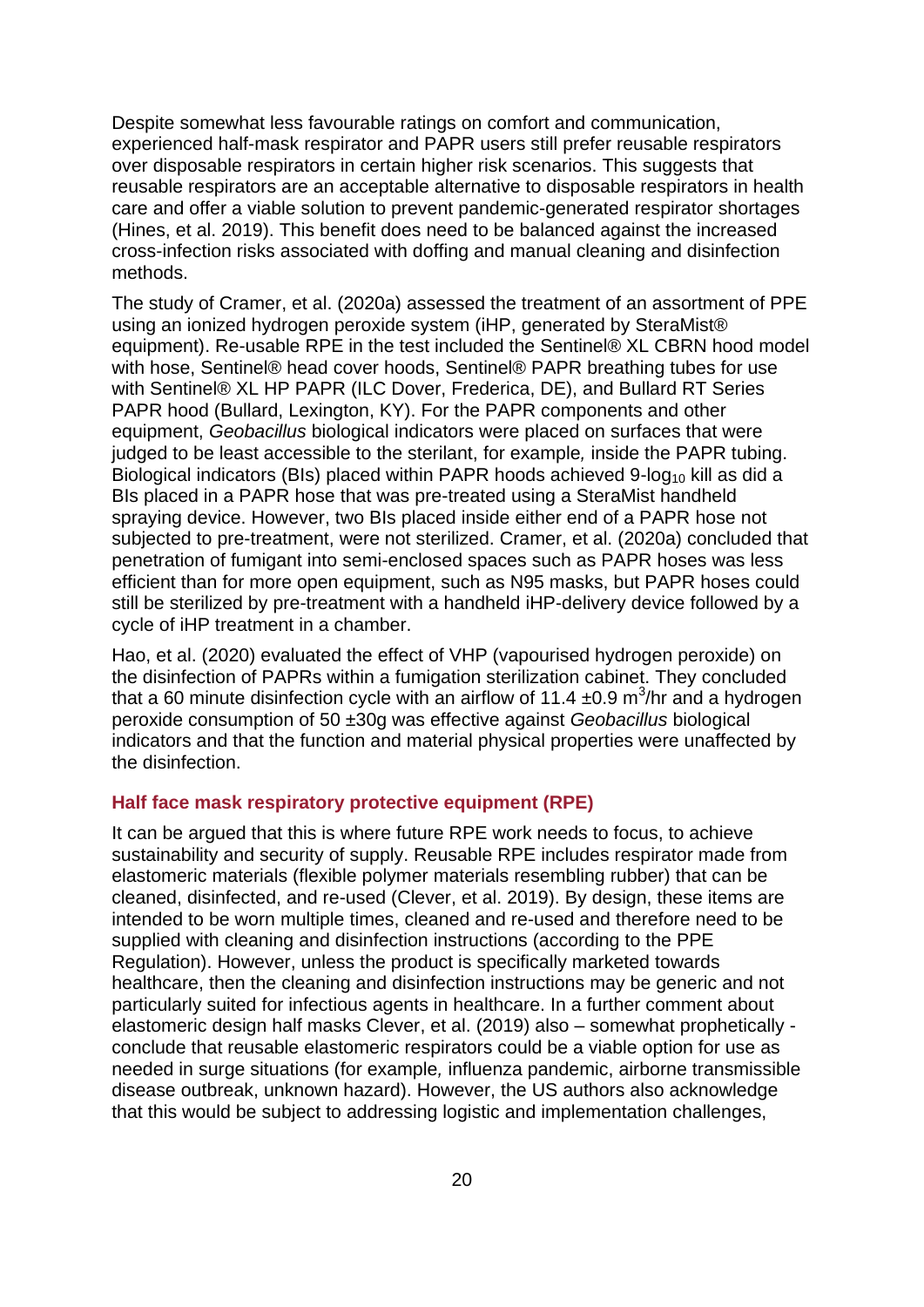"..including challenges related to cleaning, disinfection, and storage, as well as just-in-time fit testing and training for staff unfamiliar or untested for these respirators. A smooth transition to surge use would be expedited and enhanced if reusable elastomeric respirators were a part of the health care facilities' day-today respiratory protection program."

Bessesen, et al. (2015) concluded that when following the manufacturer's instructions for cleaning and disinfection of half-mask respirators, untrained and unsupervised healthcare workers made multiple errors. To re-use respirators, protocols for cleaning and disinfection after use must be developed and followed to ensure their function will not be compromised. The procedures should be broadly applicable to the challenging conditions that may exist in a pandemic of infection spread by the respiratory route. Sterilization of respirators prior to re-use would provide the maximum level of safety, but sterilization in a central processing department poses many practical problems. Limitations imposed by temperatures which can be used on respirators and the delicacy of some of the components make steam sterilization impossible. Low-temperature sterilization methods (for example*,* ethylene oxide, radiation) also may damage respirator components. Intermediatelevel disinfection of respirators would be adequate to destroy influenza and most respiratory viral pathogens.

Recently a respirator manufacturer undertook efficiency and fit testing on their halfmask respirator model and changed the instructions for use to allow 8 cycles of steam sterilization at 121°C for 15 minutes. This would enable hospitals to use their existing decontamination process streams to disinfect this model of re-suable respirator in accordance with existing validated decontamination methods for healthcare (i.e. Department of Health HTM01-01 Part C guidance). Authorising Engineers in NHS Scotland are currently exploring different respirator models (excluding P3 filters) to see whether they withstand washer-disinfector cycles in accordance with Department of Health HTM01-01 Part D guidance (evidence communicated to HSE). Commercial equipment suppliers are also starting to provide disinfection services and equipment that may help to support this RPE re-use approach and are claiming up to a 5-log reductions in contaminating pathogens (IOSH, 2020).

A key challenge, as perceived by HSE and the NHS is the need for engagement with manufacturers. For manufacturers to revise their 'instructions for use' (IFU) to enable healthcare-acceptable disinfection or sterilization processes, they would need to see a suitable return on their investment. To this end, Central Government almost certainly have a role in encouraging and supporting manufacturers (for example*,* with an underpinning promise of orders, when such IFU make these RPE suitable for healthcare use in outbreak situations) (evidence communicated to HSE).

### <span id="page-20-2"></span><span id="page-20-0"></span>**3.4 Supporting evidence: eye protection**

#### <span id="page-20-1"></span>**Visors/face shields**

The study of Cramer, et al. (2020a) assessed the treatment of various PPE using in ionized hydrogen peroxide system (iHP, generated by SteraMist® equipment). This included a limited assessment of two models of face shields, one locally fabricated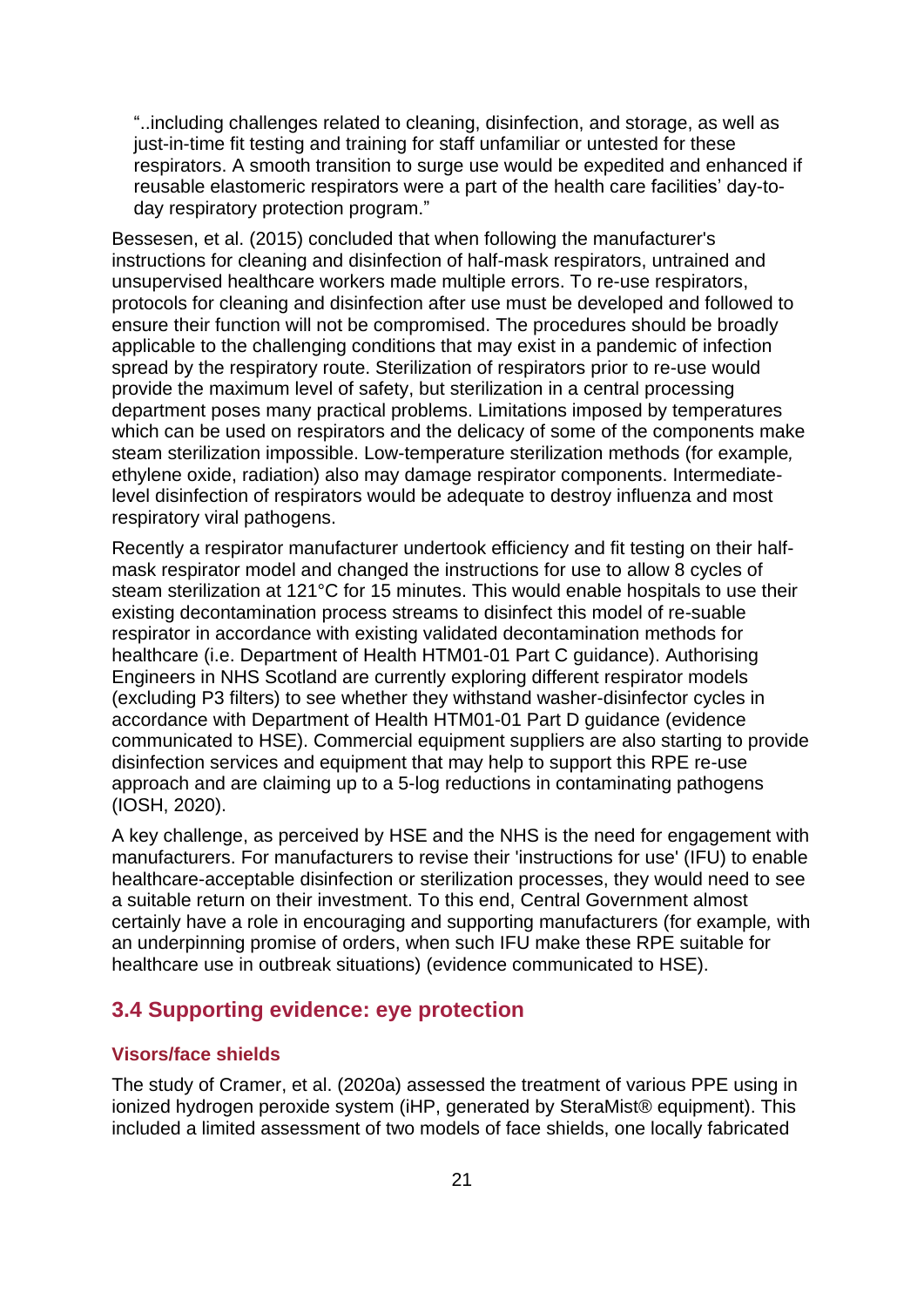and the other a Fisherbrand™ Disposable Face Shield (Fisher Scientific). These and other PPE items were spaced 6 cm to 20 cm apart on stainless steel shelves within a purpose designed exposure chamber. One face shield was pre-treated with a SteraMist handheld spraying device prior to processing in the chamber. This comprised spraying the equipment from a distance of approximately 0.5-1.0 m for a few seconds per surface. BIs embedded in the thick foam at the top of a Fisherbrand Disposable Face Shield were not sterilized.

Even with pre-treatment, sterility was not achieved with this thick face shield foam, with the authors concluding that normally disposable PPE of this type should not be re-used. When the authors tested the effect of pre-treating the same face shield with a hand-held SteraMist device (after inserting a new BI) they observed a  $4$ -log<sub>10</sub> spore kill, which failed the  $6$ -log<sub>10</sub> threshold conventionally used to score successful sterilization. In contrast, an FDA approved custom-fabricated face shield, consisting of 3D printed parts, appeared to be sterilized effectively based on the same bacterial spore treatment verification.

Public Health Ontario (PHO, 2020) summarise information from a review of the literature undertaken in spring 2020. They describe how eye protection is available in various forms, such as face shields and visors attached to surgical masks and that both disposable and reusable options are available. The PHO authors cite a study of protective spectacles that used a germicidal UV light cabinet treatment (at 253.7 nm wavelength) and the bacterium *Staphylococcus aureus* as the indicator organism (Ziegenfuss, et al. 2018). Using minimal UV doses, that study demonstrated a 2.4 log10 reduction in S. aureus post-UV treatment. The Ziegenfuss (2018) study was based around lateral transmission for example, between wearers of the same device with decontamination between uses, such as visitors at an industrial site. PHO (2020) also refer to the CDC's strategies for optimizing eye protection supply (CDC, 2020b). These include:

- Shifting from disposable to reusable eye protection (for example, goggles, safety glasses with tight adherence to the face and arms without vented areas, powered air purifying respirators).
- Considering extended use (not removing eye protection between patients, unless visibly soiled or condensation is present), assuming clinical use is confined to patients infected with the same pathogen.

Saini, et al. (2020) reported the use of vaporised hydrogen peroxide (VHP) for the treatment of an assortment of PPE, including face-shields previously obtained for BSL-3 laboratory work and from hospital supplies of PPE for healthcare workers.

The study used a range of concentration of VHP, 6, 8 and 10% prepared with distilled water from a stock concentration of 11–12% stabilized with silver nitrate (0.01%). To ensure effective disinfection three bacterial indicators were used; *Escherichia coli*, *Mycobacterium smegmatis* and spores of *Geobacillus stearothermophilus*. No viral challenges were included but the authors emphasise that *G. stearothermophilus* is regarded as the 'gold standard' for sterilization testing. Test items were 'spiked' by inoculation with  $\sim 10^7$  CFU/ml of *E. coli* and *M. smegmatis*, individually. 100 μl of each bacterial cell suspension were spread uniformly and air dried. *G. stearothermophilus* spore strips were placed at far corners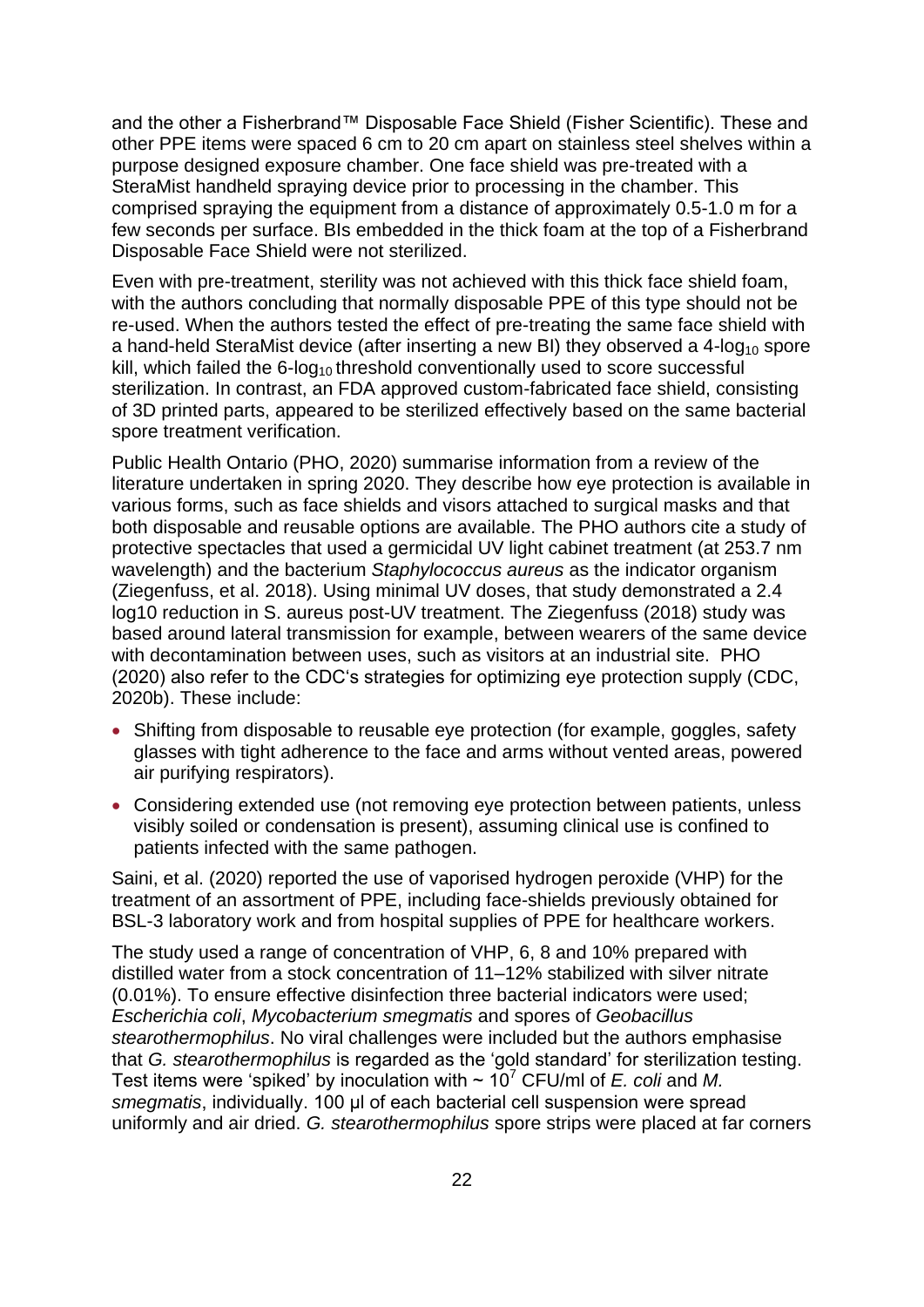of the treated room, in difficult to access areas. The efficacy and impact of repeated VHP treatments was assessed, including examinations of material integrity.

Following treatment complete elimination of *E. coli* and > 7 log<sub>10</sub> reduction in *M. smegmatis* were observed and *G. stearothermophilus* spore preparations also failed to grow. No visual blurring/opacity was noted for the face-shields to indicate any material deformity and the authors concluded that the process was fully compatible with the face-shield materials. However, emphasis was placed on the need to discard any heavily soiled or visibly damaged items and to avoid re-using these.

#### <span id="page-22-0"></span>**Goggles/safety glasses**

Ziegenfuss, et al. (2018) investigated the use of germicidal UV light decontamination within a purpose designed UV cabinet and assessed its efficacy in routine decontamination of reusable plastic safety glasses. The microbiological challenge was limited to one bacterial type, *Staphylococcus aureus*, rather than using virus. Six items of inoculated safety glasses were placed in the UV cabinet to facilitate UV based surface disinfection. Glasses were new at first use and decontaminated with 70% ethanol prior to inoculation and were positioned equidistance but utilising all parts of the cabinet. The cabinet was operated for a standard cycle of 15 minutes for all testing and the UV dose was calculated based on the use of a bulb that was half way through its life cycle of 3500 hours; the UVc dose varied from  $\sim$ 3.610<sup>7</sup>mW/cm<sup>2</sup> for glasses at an upper position in the cabinet to ~1.0810 $\textdegree$ mW/cm<sup>2</sup> for glasses in a lower position.

A significant 2.4-log<sub>10</sub> reduction of bacterial contamination (colony forming units) was seen (P< .05), based on median cfu counts. The authors state this was independent of the location of the glasses within the cabinet. There was a significant interaction  $(P = .013)$  between location of the glasses in the cabinet and inoculation point on the glasses. The greatest reductions were on the nosepiece of the glasses at a lower corner position in the cabinet  $(3.43 \log_{10})$ . The least reduction was on the inside earpiece at an upper position in the cabinet  $(0.28 \log_{10})$  The authors concluded that the use of a UV cabinet is recommended as an effective and convenient option for reduction of microbial contamination of plastic safety glasses between uses. However, they cautioned against improperly maintained UVc devices, which could lead to eye and skin damage. The scope of this project was limited to bacterial contamination of plastic safety glasses and that additional research would be needed to determine the ability of the cabinet to reduce or eliminate viruses.

Jinia, et al. (2020) reviewed a number of disinfection technologies for PPE re-use during the pandemic, with the main focus placed on FFPR treatments. However, the authors refer to US CDC (2019b) advice that provides guidance for the re-use of various items of eye protection, in response to the Sars-CoV-2 pandemic. CDC (2019b) suggested specific measures, including the following:

- Shift eye protection supplies from disposable to re-usable devices (i.e. goggles and reusable face shields).
- The preferential use of powered air purifying respirators (PAPRs) or full-face elastomeric respirators which have built-in eye protection.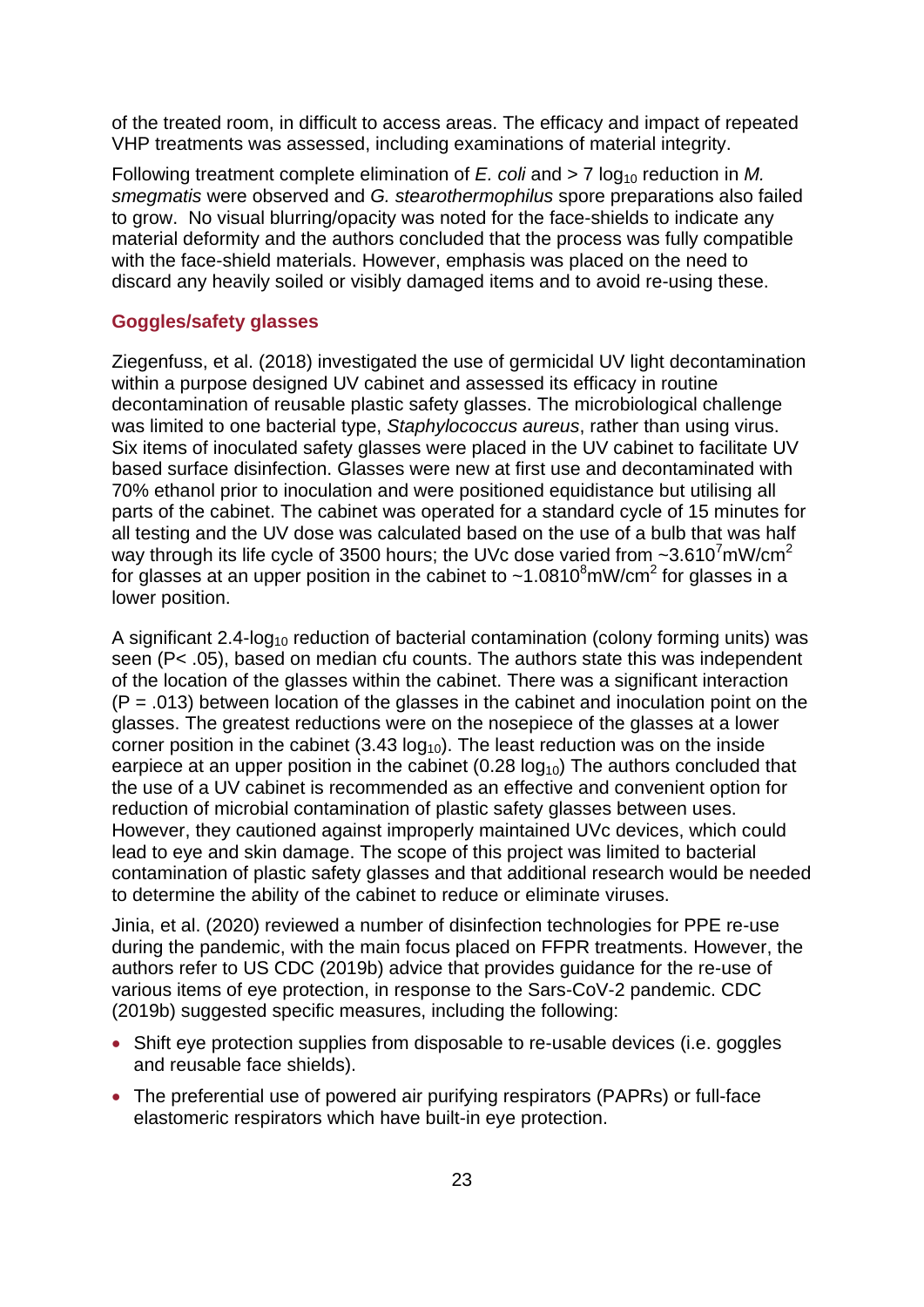Ensuring appropriate cleaning and disinfection between users if goggles or reusable face shields are used\*\*.

The CDC (2019b) defines the extended use of eye protection as the practice of wearing the same eye protection for repeated close contact encounters with several different patients, without removing eye protection between patient encounters. Importantly, they state that extended use of eye protection can be applied to disposable and reusable devices. There remain strict recommendations for extended use, as follows:

- Eye protection to be removed and reprocessed if it becomes visibly soiled or difficult to see through.
- If a disposable face shield is reprocessed, it should be dedicated to one healthcare worker and reprocessed whenever it is visibly soiled or removed prior to putting it back on.
- Eye protection should be discarded if damaged in any way
- Healthcare workers should take care not to touch their eye protection. If they touch or adjust their eye protection they must immediately perform hand hygiene.
- Healthcare workers should leave patient care area if they need to remove their eye protection.

In terms of the reprocessing method(s) then CDC (2019b) provide the following advice\*\*:

- Adhere to any recommended manufacturer instructions for cleaning and disinfection. This may, for example, be important in relation to material compatibility issues.
- When such instructions for cleaning and disinfection are unavailable, such as for single use disposable face shields, consider:
- While wearing gloves, carefully wipe the inside, followed by the outside of the face shield or goggles using a clean cloth saturated with neutral detergent solution or cleaner wipe.
- Carefully wipe the outside of the face shield or goggles using a wipe or clean cloth saturated with EPA-registered hospital disinfectant solution.
- Wipe the outside of face shield or goggles with clean water or alcohol to remove residue.
- Fully dry (air dry or use clean absorbent towels) then remove gloves and perform hand hygiene.

### <span id="page-23-0"></span>**3.5 Supporting evidence: protective gowns**

PHE/Gov.uk (2020) provides general advice about gowns if supply is critically affected in the healthcare setting during surge situations; the advice relates to both re-usable and disposable gowns. The advice is to preferentially use fluid repellent hospital gowns or coveralls for the care of patients in high risk areas, where aerosol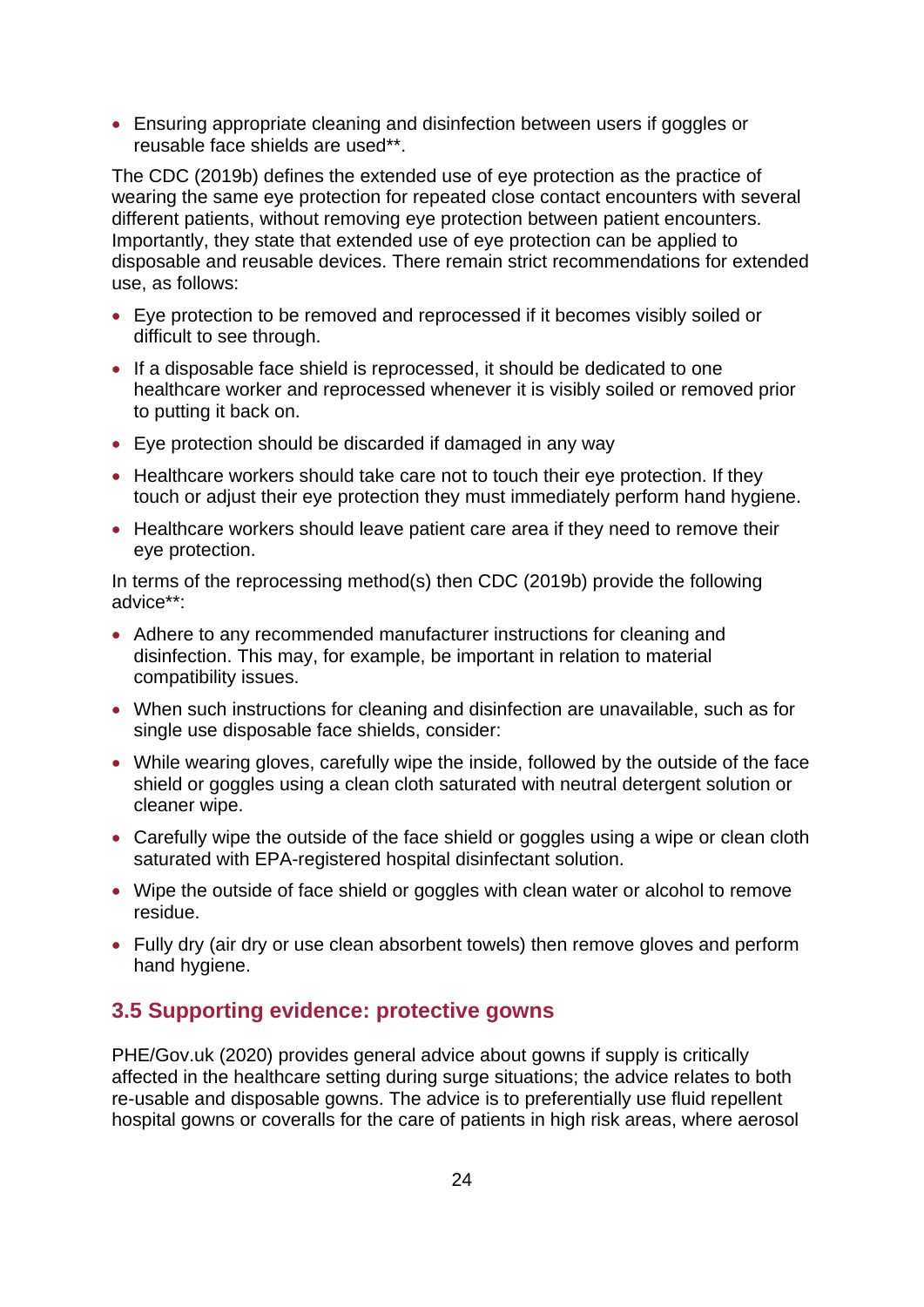generating procedures (AGPs) are being performed. In addition, the advice indicates three main options as alternatives if gowns are not available:

- Reserve disposable, fluid repellent gown or coveralls for AGPs and surgical procedures.
- Disposable, non-fluid repellent gowns or coveralls with a disposable plastic apron for high-risk settings and AGPs with forearm washing once gown or coverall is removed.
- Re-usable (washable) surgical gowns or coveralls or similar suitable clothing (for example, long-sleeved laboratory coat, long-sleeved patient gown or industrial coverall) with a disposable plastic apron for AGPs and high-risk settings with forearm washing once gown or coverall is removed. These would need to be washed in a hospital laundry and capacity for hospital laundries may need to be increased.

In the UK, reusable gowns are routinely used in healthcare and there are existing validated methods for effective decontamination, for example, the infectious linen cycle detailed in Department of Health guidance HTM01-04 (2016 a and b). The gown manufacturers specify the number of cycles of disinfection that a garment can go through; however, difficulties can occur with tracking of individual garment through its life cycle to ensure that cycle life is not exceeded.

Public Health Ontario (PHO, 2020) undertook a literature search in Spring 2020 using the search terms "decontamination" and "gown" and retrieved no published studies on decontamination and re-use of gowns. This outcome may reflect the search strategy employed but does underline the dearth of data in this topic area. PHO states that cloth gowns should be laundered after each use and that a combination of mechanical, thermal, and chemical factors results in the antimicrobial action of the laundering process – but that protocols may vary. Despite the ability to reprocess these items, PHO opinion indicates that, "*Reprocessing of disposable gowns is impractical due to the inability to launder, remove contamination and maintain integrity*." Their current opinion on the re-use of cloth gowns takes its lead from CDC (2019a) published guidance.

#### <span id="page-24-0"></span>**3.6 Supporting evidence: re-usable aprons**

These are more common in work environments such as abattoirs and during the handling of human remains, but even in these environments the use of disposable aprons is increasingly common (HSE, 2018). The materials used for apron manufacture may not be compatible with heat based treatments and UVc may damage certain plastics following repeat exposures (Hankett, et al. 2013); thus chemical disinfection processes are more likely to apply. Standard HSE advice is to decontaminate any re-used items following the equipment supplier's recommendations and then to ensure items are stored in a clean, dry condition prior to re-use.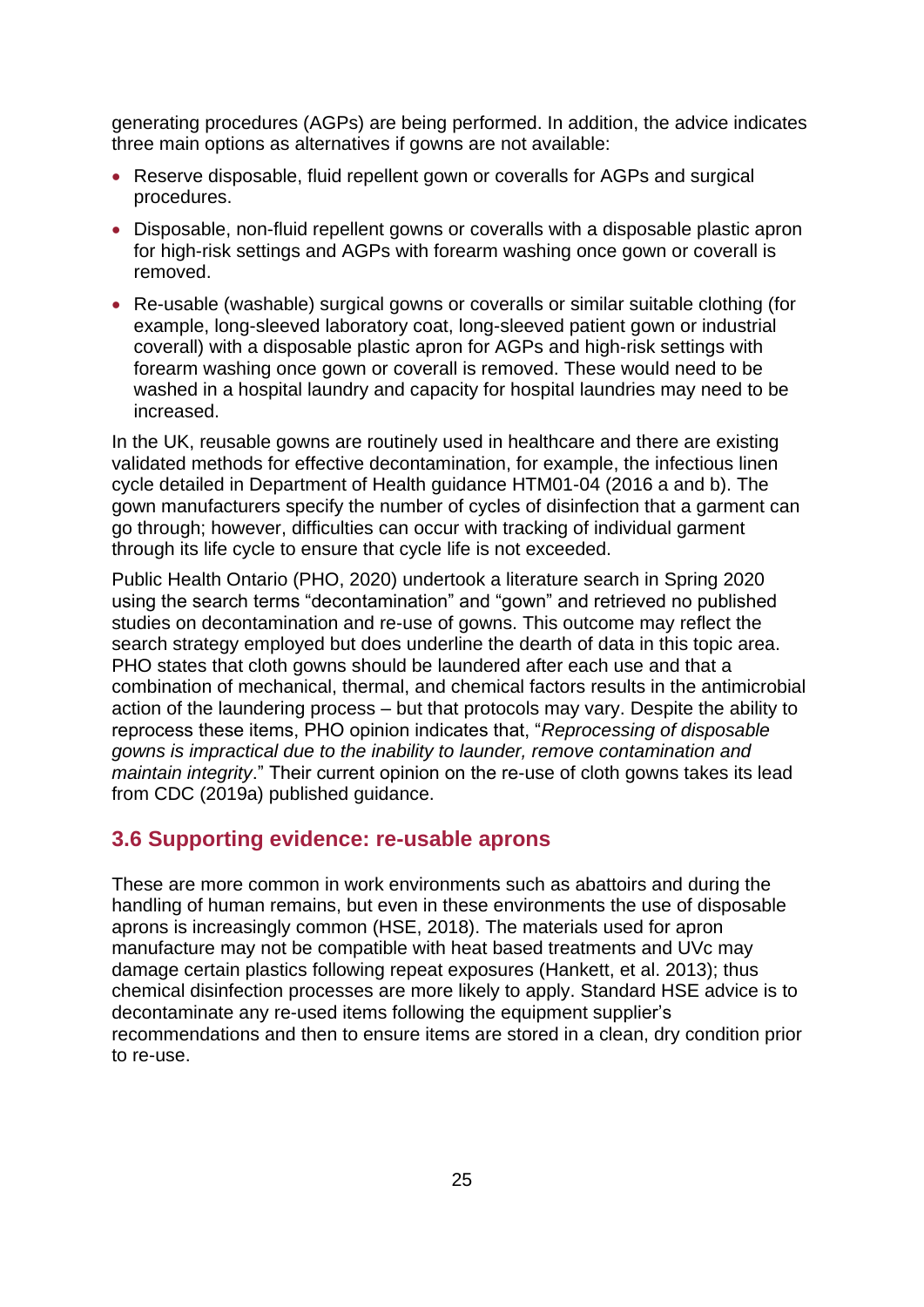# <span id="page-25-0"></span>**4. Disposable personal protective equipment**

### <span id="page-25-1"></span>**4.1 Overview**

One-use-only or disposable PPE is designed so constituent materials are not necessarily manufactured to endure extended or repeat use by the wearer(s). Any re-use of such items, whether RPE, gowns, eye protection or other forms of PPE is further complicated by the need to ensure that items are made microbiologically safe for re-use and that the PPE retains its original protective properties following the applied treatment. This treatment normally requires some form of disinfection or sterilization. Because such items are not normally designed to tolerate chemical reprocessing, extreme heat, or other forms of treatment to render them microbiologically safe, ongoing material integrity is of primary concern to provide continued and adequate protection.

### <span id="page-25-2"></span>**4.2 Summary of evidence for this section**

- The majority of evidence on disposable PPE relates to RPE. Numerous studies exist, most using bacterial or bacteriophage challenges rather than pathogenic viruses. These surrogates may not be structurally similar to the Sars-CoV-2 virus but are often regarded as more robust and harder to eradicate than the Sars-CoV-2 virus.
- Published and unpublished studies confirm that chemical, germicidal UV and heat based treatments have been assessed for the treatment of FFR type respirators and these treatment methods can reduce microbiological load on RPE composite materials.
- Whilst confirming the hygienic efficacy of treatments, several studies also describe significant impact on PPE material integrity, for example*,* effects on the protective fit of the RPE to the point where it fails a fit test after re-processing. Elasticated straps and nose bridge foam are at particular risk of degradation from UV and heat based treatments. For chemical and UV treatments the maximum number of disinfection cycles will be limited by the respirator model and the treatment intensity required to eliminate the pathogen. These physical effects on PPE/RPE integrity and performance must be monitored to ensure wearer safety.
- For steam sterilization, RPE treatment may be limited to just a small number of respirator models and for only one round of autoclaving at 121<sup>o</sup>C before respirator degradation occurs. Material changes and a reduction in filtration penetration are the biggest failure modes following autoclaving. Again, these potential failures must be assessed using appropriate testing regimes on representative RPE items.
- Off-gassing of fumigant from porous components of PPE is an area of concern and uncertainty, particularly affecting RPE. Chemical residues may be irritant or toxic and will be influenced by RPE material composition and overall design. Adequate time must be permitted for aeration of treated items prior to re-issue, to avoid worker exposure to potentially harmful chemicals. This effect is being studied in some detail as part of ongoing Government funded research, with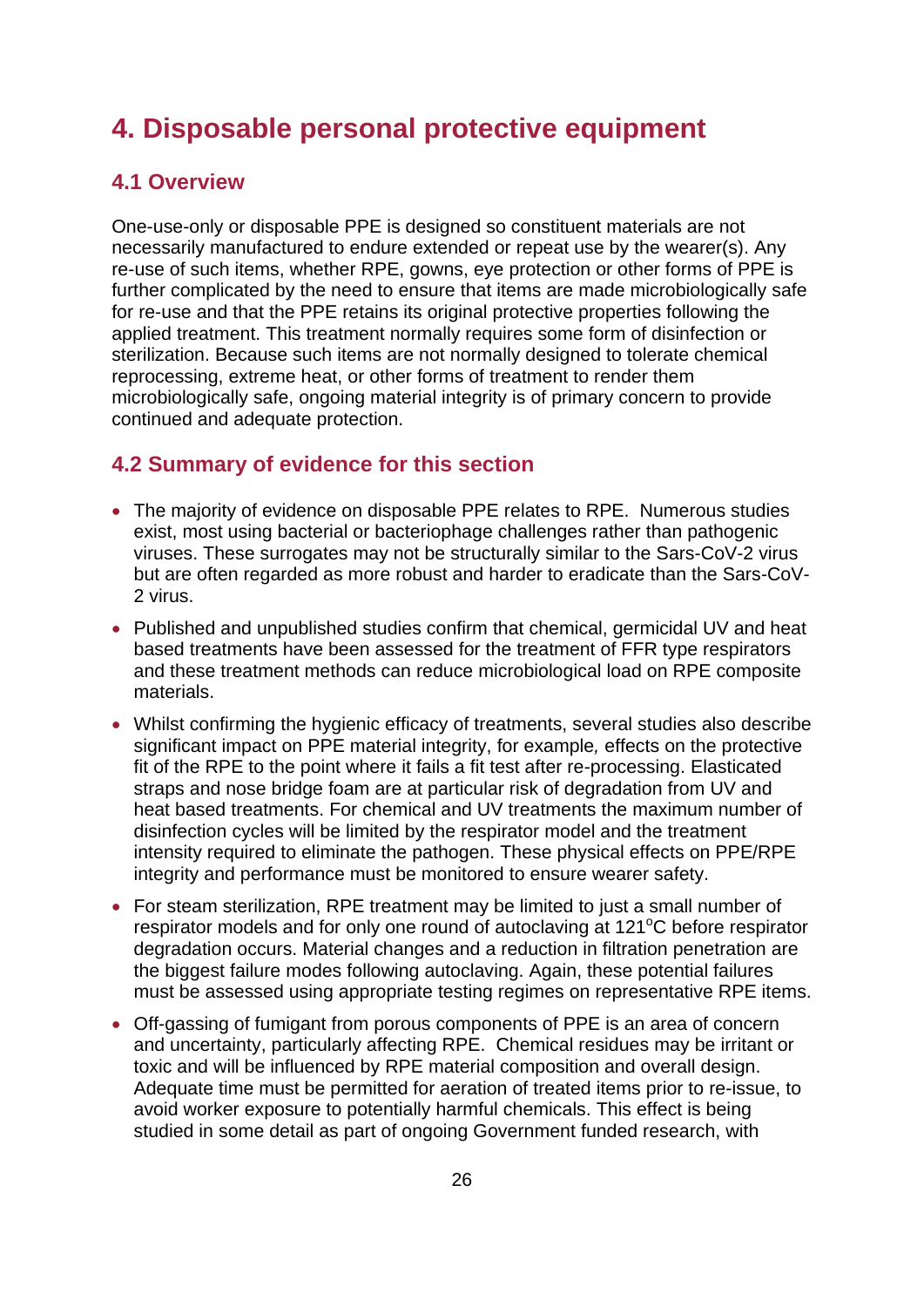technical oversight provided by Public Health England (PHE) and the Health and Safety Executive (HSE).

 Thermal or chemical treatments of protective gowns or coveralls must consider whether their protective qualities, for example*,* splash resistance, are maintained after processing. Recent pilot studies in the UK, led by Government scientists and supported by industry, have shown that it is feasible for single use surgical gowns to be laundered for re-use and still provide spray protection. Even the addition of hydrogen peroxide fumigation did not affect material integrity based on in-house spray testing and the process eradicated a heavy inoculum of bacteria, including spores. However, the study was acknowledged as having low statistical power and only tested one garment type.

# <span id="page-26-0"></span>**4.3 Supporting evidence**

#### <span id="page-26-1"></span>**Government Guidance on Respiratory protective equipment (RPE)**

#### **Disposable Filtering Face Pieces (FFP2 and FFP3)**

Re-usable RPE items, described earlier, represent only a small proportion of the RPE worn in health care globally. The vast majority is single use / disposable RPE of the tight-fitting filtering facepiece (FFP) type. These are devices constructed largely from filtering materials worn on the face that prevent inhalation of viral aerosols by the wearer (Brosseau & Sietsema, 2020). In the UK and Europe this comprises equipment complying with EN 149 (2009) and these are either FFP2 offering 94% protection from penetration of particles, or FFP3 offering 99% protection. In the US, FFRs can potentially be worn many times, i.e. they are disposable but not regarded as single use. Also, there is no requirement that only respirators with the N95 designation must be used. Brosseau & Sietsema, (2020) confirm that any filter designation, N, P, R and 95, 99, 100, will provide a similar or higher level of protection. In other European countries (ECDC, 2020c), and based on WHO guidance (WHO, 2020), FFP2 RPE is mainly worn for respiratory protection during COVID-19 patient care. However, in the UK, on a precautionary basis and following the COVID-19 infection prevention and control (IPC) guidelines (UK Government, 2020) FFP3 RPE is recommended for wear during aerosol generating procedures with COVID-19 patients.

The US Centers for Disease Control and Prevention (CDC, 2020c) provides advice related to the use of N95 respirators, a close equivalent to UK FFP2. This advises how disposable RPE might be used when there is justification for its use beyond the intended life of the item. The CDC provides a flow chart and related online tools to assist end users in determining whether an emergency strategy is required for N95 re-use (Appendix 1).

Within its advice CDC defines re-use approaches in two ways: 1) When there is 'limited' Filtering Facepiece Respirator (FFR) re-use, defined as *"..the practice of using the same N95 FFR or other filtering facepiece respirator for multiple encounters with patients but removing it (doffing) after each encounter*". This is characterised by CDC as different from (2) 'Extended' use of an FFR, i.e. *".where the same FFR is worn continuously for encounters with multiple patients*". During limited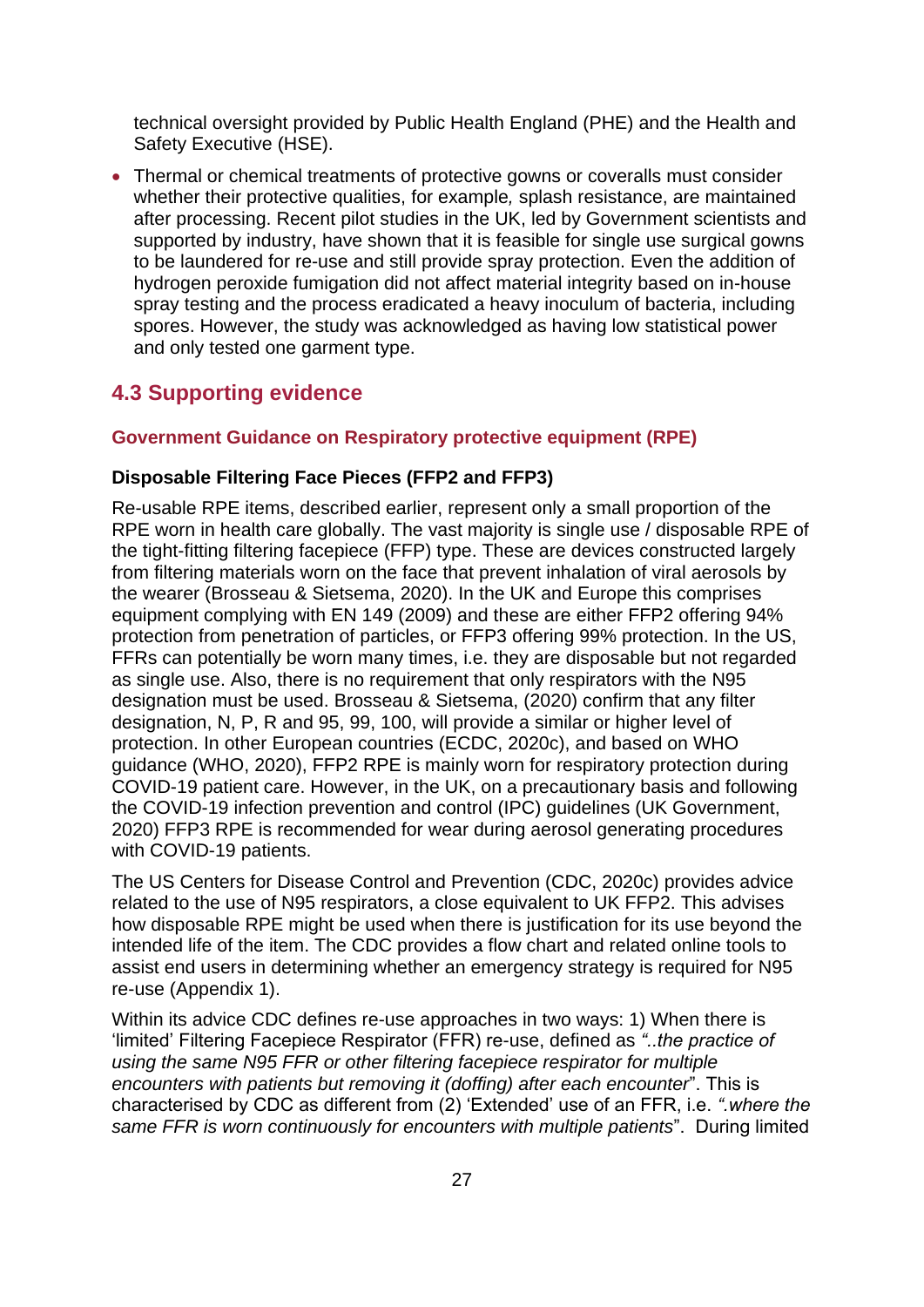re-use, the FFR is stored in between encounters to be put on again (donned) prior to the next encounter with a patient.

The CDC describes how decontamination of N95 FFRs may be considered as part of limited re-use strategies. Extended use may also be considered as part of limited reuse strategies whereby an N95 FFR is worn for multiple patient contacts then stored or decontaminated before being re-used. This latter approach is also one supported by Brosseau & Sietsema, (2020), however, they also comment on the fact that prolonged use of the same respirator may have user comfort implications due to a build-up of temperature and humidity inside the facepiece. These extensions of use are related to surge demand and avoiding exhaustion of RPE supply, with CDC stating that the number of times that an FFR can be re-used is limited by:

- Fit
- Filtration performance
- Contamination and soiling
- Damage

The above criteria can be broadly identified in most, if not all, of the published assessments describing the re-use of RPE originally designed to be disposable. Importantly, CDC (2020c) recommend that FFRs visibly contaminated with blood, respiratory or nasal secretions or other bodily fluids should be discarded and not reused. FFRs that are damaged (for example*,* broken straps, broken nose piece), malformed, or are unable to pass a fit check are similarly discarded and not re-used.

Several methods are potentially available for decontaminating and, in some cases, sterilizing FFP3 respirators. In order to review each approach a colour coded heatmap was prepared in mid-April 2020 by the Cross-Government PPE Decontamination and Re-use Group (DRG; see Appendix 2). Of the technologies listed, some (in red) were deemed less viable, while others in amber and green were more likely to be safe and effective. Of these, assessments of steam sterilization and hydrogen peroxide vapour for FFP3 respirators are currently a 'work in progress'. Whilst not necessarily based on the DRG review, these same RPE treatment methods have been considered by several UK and international research groups in recent months and examples of these studies are presented below.

It is important to note that previous VHP/HPV work undertaken in the US did not meet the DRG's scientific rigour and scrutiny and required additional validation work. Related pilot work is still ongoing at a volunteer Trust in England. This work is aimed at addressing any residual questions from proof of concept work by the DRG. The residual questions are around decontamination cycle validation in different room geometries, efficacy of decontamination on FFP3 respirators in the presence of saliva and hydrogen peroxide off-gassing rates from different respirators. Repeated donning and wear of certain models of respirator is the biggest failure mode.

Decontamination and re-use of disposable filtering facepiece respirators is always likely to be sub-optimal when compared to having an adequate supply of new disposable filtering facepiece respirators. A major failure mode that prevents the reuse of disposable respirators is that many respirators do not stand up to the rigours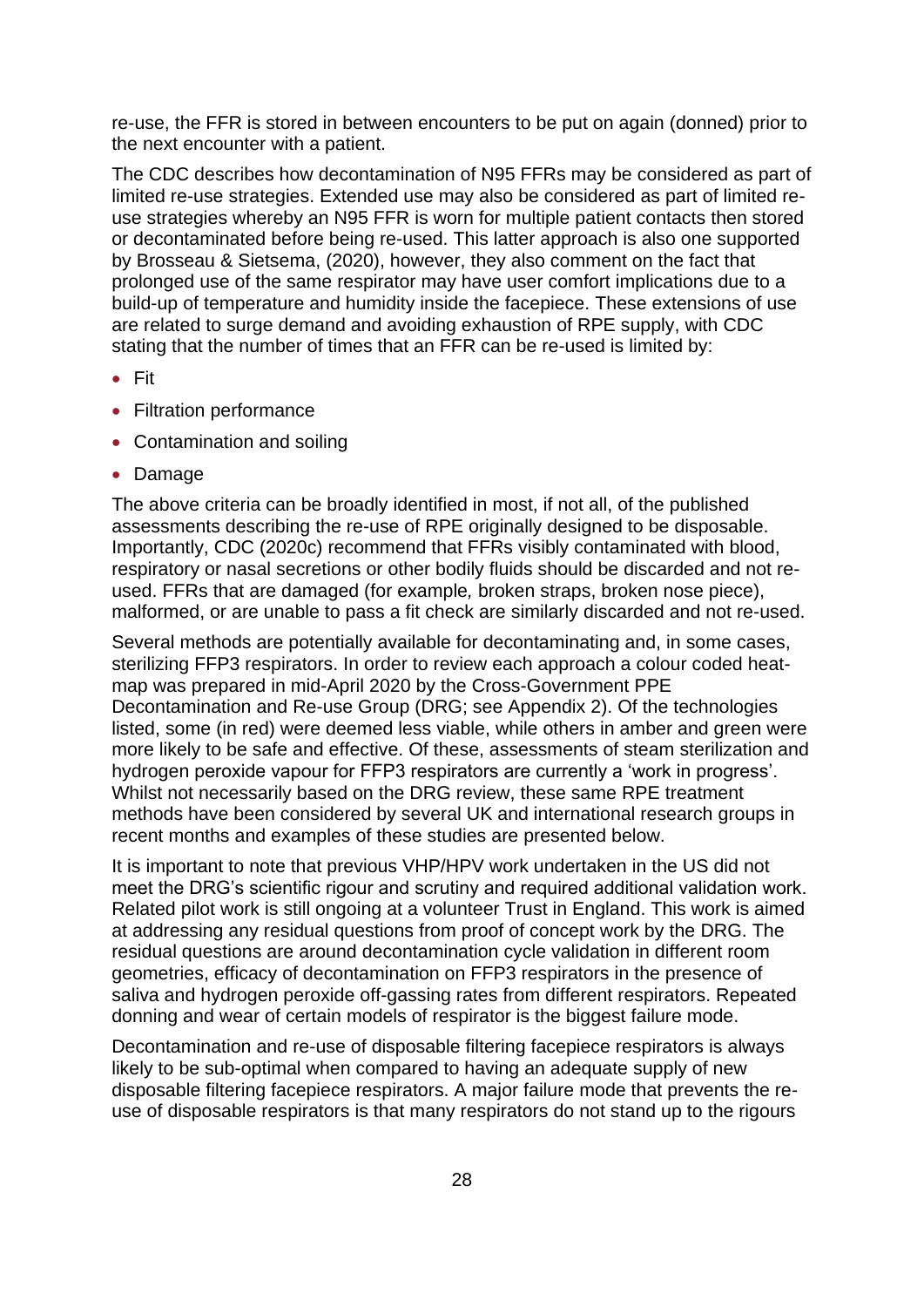of wear and repeat donning and doffing and therefore cannot achieve a subsequent face fit test and may not be suitably protective on subsequent re-use.

#### <span id="page-28-0"></span>**Peer reviewed publications about RPE re-use**

Bergman, et al (2010) performed quantitative fit testing on three different N95 models before and after multiple applications of ethylene oxide, ultraviolet germicidal irradiation (UVGI), moist heat treatment (MHT) or microwave-generated steam (MGS) to examine the effect of decontamination on respirator fit. Ten test subjects were fit tested on untreated N95s and then on the same sample following one, two and three decontaminations. Respirators were visually examined for degradation following each decontamination cycle. UVGI did not cause any visual degradation, however MHT and MGS degraded one of the three models of respirator where separation of the inner foam nose cushion was evident. Three application of the decontamination methods studied did not cause significant changes in respirator fit. The findings of Bergman, et al. (2010) regarding disposable respirator fit after multiple decontamination cycles were not supported by research undertaken by HSE scientists in support of the NHS.

As an adjunct to the work of Bergman, et al. (2010), it is worth commenting on the potential toxicity of ethylene oxide, since this chemical is commonly used within the healthcare setting, though not for PPE re-processing. Any use of ethylene oxide with RPE is likely to require testing studies to ensure no off-gassing into the breathing zone of the wearer. Kumar, et al. (2020) advise against the use of ethylene oxide for N95 mask decontamination unless advanced testing proves that all traces of ethylene oxide and breakdown products are eliminated.

A 4 year study of FFR treatment with UVGI was undertaken by Heimbuch and Harnish (2019) and numerous usage factors were considered. The experimental decontamination methodology included 15 FFR models, using multiple soiling events with artificial saliva and a skin oil simulant applied to the mask, and optimised the UV dose to reduce the disinfection time. The microorganism studied included Influenza, SARS (severe acute respiratory syndrome) and MERS (Middle East respiratory syndrome) viruses. In addition to the decontamination studies, durability studies were performed by the authors on the 15 FFR models. These involved multiple decontamination cycles to evaluate how UVGI affects FFR straps and FFR filtration component, filtration performance, pressure drop analysis, fluid resistance, and flammability characteristics.

The results were used to develop two standards describing how to evaluate and optimise UVGI decontamination on FFRs for threat agents of interest. For samples of FFR filters treated with SARS MERS viruses, no viable virus was found following a dose of 1 joule per square centimetre (J/cm) of short wavelength (254 nm) UV-C light, even in the presence of artificial skin oil and saliva. The authors also present several useful conclusions for the work:

- UVGI decontamination can be effective against influenza in the presence of soiling agents on N95 FFRs.
- Decontamination can be adversely affected by certain FFR materials (for example, hydrophobic), FFR shapes, and the UV exposure device (for example, UV distribution) if not designed for compatibility with UVGI applications.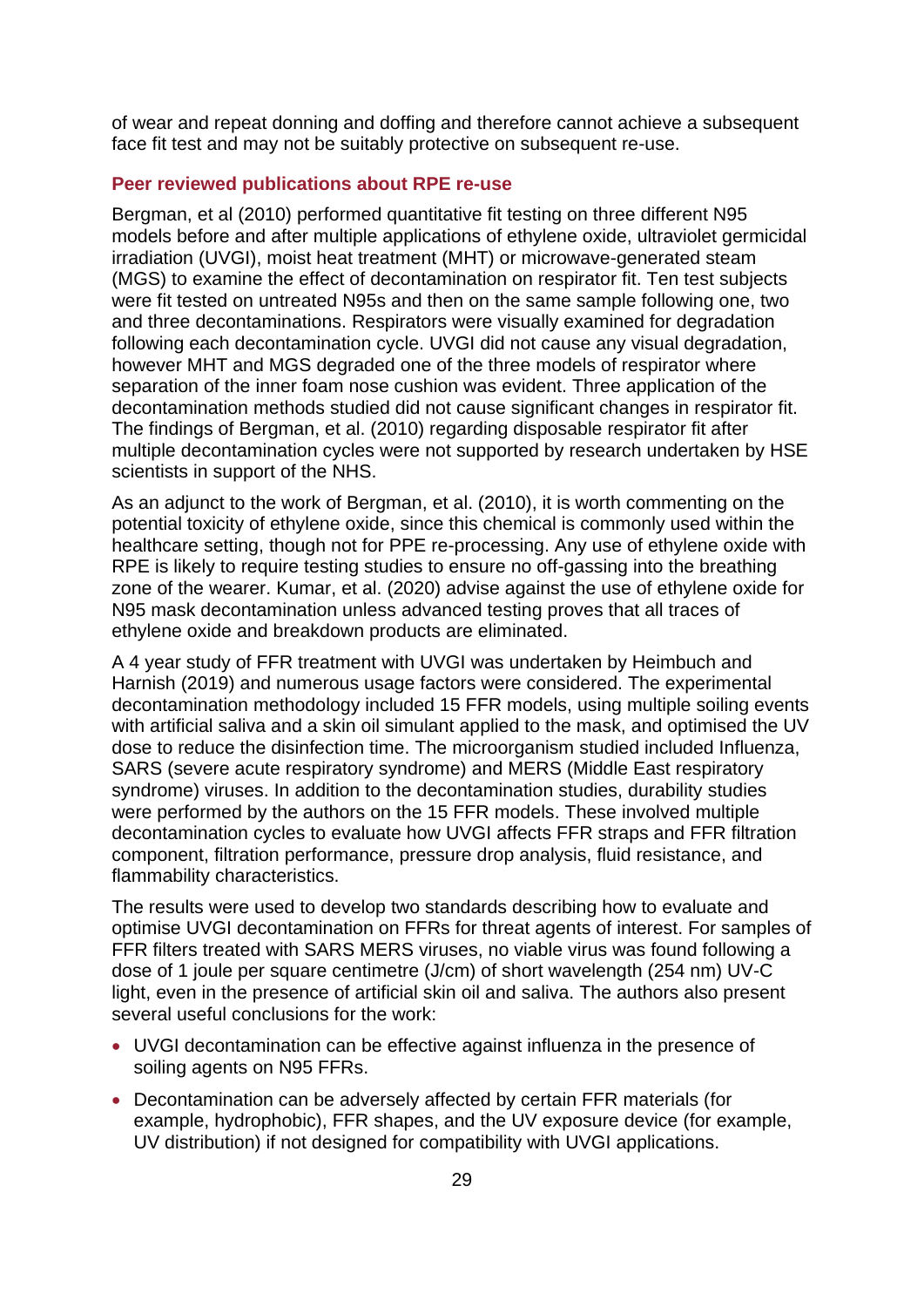- FFRs can withstand multiple cycles of UVGI decontamination without significantly impacting performance, but the maximum level of UVGI exposure allowed will be dependent on the FFR model.
- The repeated act of donning/doffing will likely have more of an adverse impact on FFR performance than UVGI under re-use conditions.
- UVGI decontamination can be effective against multiple influenza and coronavirus strains in the presence of soiling agents on N95 FFRs.
- UVGI decontamination can be performed without significantly impacting flammability or fluid resistance.
- HCWs prefer to keep FFRs for their own use as opposed to sharing.
- HCWs favour having UV decontamination near point-of-care.
- It was noted that FFRs following UVGI treatment contained a singed odour.

Lindsley, et al. (2015) examined the effect of UVGI on the filtration performance, flow resistance and strength of filtering facepiece respirators. Four models of N95 respirators were exposed to doses from 120-950 J/cm<sup>2</sup> and the results showed a small increase in particle penetration (up to 1.25%), but had little effect on flow resistance. At the higher UVGI doses, the material strengths (including straps) were substantially reduced. The authors concluded that UVGI could be used to effectively disinfect disposable respirators for re-use, but the maximum number of disinfection cycles will be limited by the respirator model and the UVGI dose that inactivates the pathogen.

Cramer, et al. (2020a) assessed the treatment of PPE, including 73 N95 masks; five models from three manufacturers. These were evaluated for efficacy of sterilization following treatment using a US-EPA registers process of ionized hydrogen peroxide (iHP; SteraMist®). Treatment efficacy was measured using *Geobacillus stearothermophilus* spore standard biological indicators (BI; Apex). N95 masks were also assessed for their ability to efficiently filter particles down to 0.3 μm and for their ability to form an airtight seal using a quantitative fit test. Filtration efficiency was measured using ambient particulate matter at a university laboratory and an aerosolized NaCl challenge at a National Institute for Occupational Safety and Health (NIOSH) pre-certification laboratory.

The study showed that processed masks retained function for up to five cycles. Masks were placed with their interior surfaces facing up on standard stainless-steel shelves (open grid, InterMetro style). All BIs placed under or adjacent to N95 masks exposed to a single sterilization cycle in the test chamber exhibited at least a 9-log<sub>10</sub> kill, but pre-treatment with a handheld iHP generator was required for semi-enclosed surfaces for other items, such as respirator hoses.

The authors concluded that a typical iHP environment chamber with a volume of  $~80$  $m<sup>3</sup>$  can treat ~7000 masks per day, as well as other items of PPE, making this an effective approach. The study was of previously unused N95 masks and the authors acknowledge that additional real-world conditions need to be addressed by future work. This included the question of whether decontaminated N95 masks should be returned to the original users (as specified in Sterrad and Sterris Existing User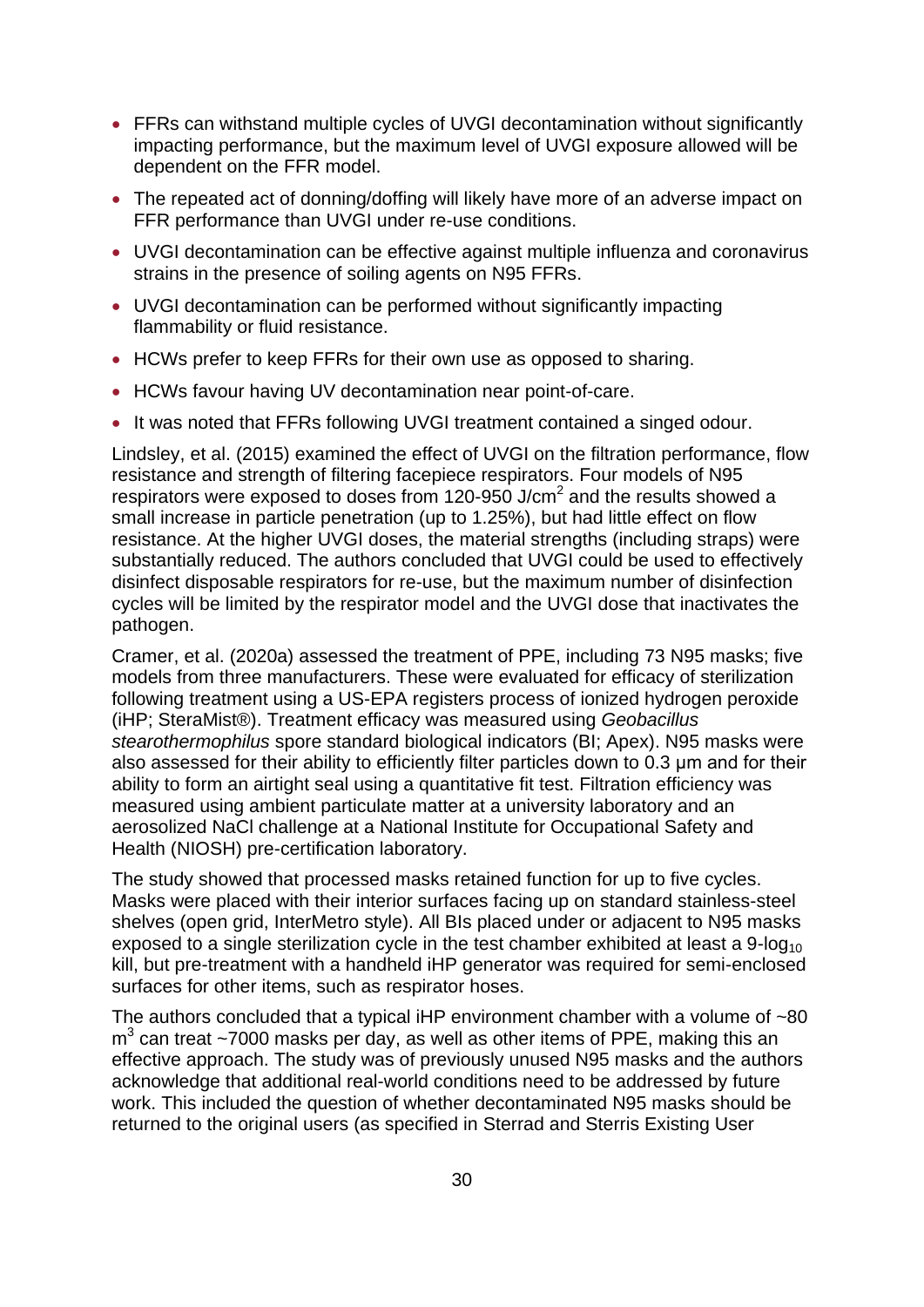Authorisation (EUAs) for N95 mask decontamination) or returned to a common pool (as specified in the Batelle EUA).

The study of Cramer, et al. (2020b) also included an evaluation of gamma irradiation treatment. A set of 3M 8210 and 9105 masks were irradiated using a 60Co irradiator, with the three masks of each type receiving 0 kiloGray (kGy), 10 kGy and 50 kGy of approximately 1.3 MeV gamma radiation from the circular cobalt sources, at a dose rate of 2.2kGy per hour. Following this sterilization procedure, the irradiated masks passed an OSHA Gerson Qualitative Fit Test QLFT 50 (saccharin apparatus) when donned correctly, repeated in triplicate. However, the masks' filtration of 0.3 µm particles was significantly degraded, even at 10 kGy. Separate studies of gamma sterilization have previously been shown as incompatible with polyvinyl chloride (PVC), acetal and polytetrafluoroethylene (PTFE); materials that may be used in various types of RPE and other PPE (Silindir-Gunay & Ozer, 2012). The authors also reported that gamma irradiation is more expensive than the other sterilization methods and requires large facilities. Although Silindir-Gunay & Ozer, (2012) conclude this method to be safe in application, they also emphasised that the effects of radiation on polymers, which can cause material changes and toxic by-product formation, must be evaluated by various analytical methods.

As part of UVc disinfection studies Fisher and Shaffer (2011) reported on a method to assess model-specific parameters for ultraviolet (UVc; 254 nm) decontamination of FFRs. UVc transmittance was quantified for the various composite layers of six N95 FFR models and used to calculate model-specific α-values, the percentage of the surface UVc irradiance available for the internal filtering medium (IFM). Circular coupons, excised from the FFRs, were exposed to aerosolized particles containing MS2 coliphage and treated with IFM-specific UVc doses ranging from 38 to 4707 J/m<sup>2</sup>. Respirator models exposed to a minimum IFM dose of 1000 J/m<sup>2</sup> demonstrated at least a 3-log reduction in viable MS2. Model-specific exposure times to achieve this IFM dose ranged from 2 to 266 min. Overall, Fisher and Shaffer (2011) found UVc penetrates into and through FFR materials and log reduction of MS2 was a function of model-specific IFM UVc doses.

Rowan and Lafferty (2020) recently reviewed various aspects of PPE re-use, including the treatment of disposable respirators with germicidal UVc. The authors describe how there have been limited studies on use of UV-disinfection technology but that a previously published study (Bergman, et al. 2010) evaluated a 3-cycle decontamination process for FFRs. The UV irradiation method described was operated for 30 min at 254 nm (15-min/side) for 3M™1860 and 1870 FFRs. They reported that the straps on the 1870 lost elasticity and generated a strong burning odour, and the nose foam was found to compress on 1860 FFR model. Rowan and Lafferty (2020) conclude that prolonged and excessive exposure using low-pressure UV light source can produce significant thermal effects along with material damage over repeated use.

#### <span id="page-30-0"></span>**Addendum - updated evidence from pre-publication studies about RPE**

The findings of a recent review of RPE re-use by Jena and Sharan (2020) are summarised and included to update this rapid evidence summary originally drafted to support experts advising the UK Government during the COVID-19 pandemic. In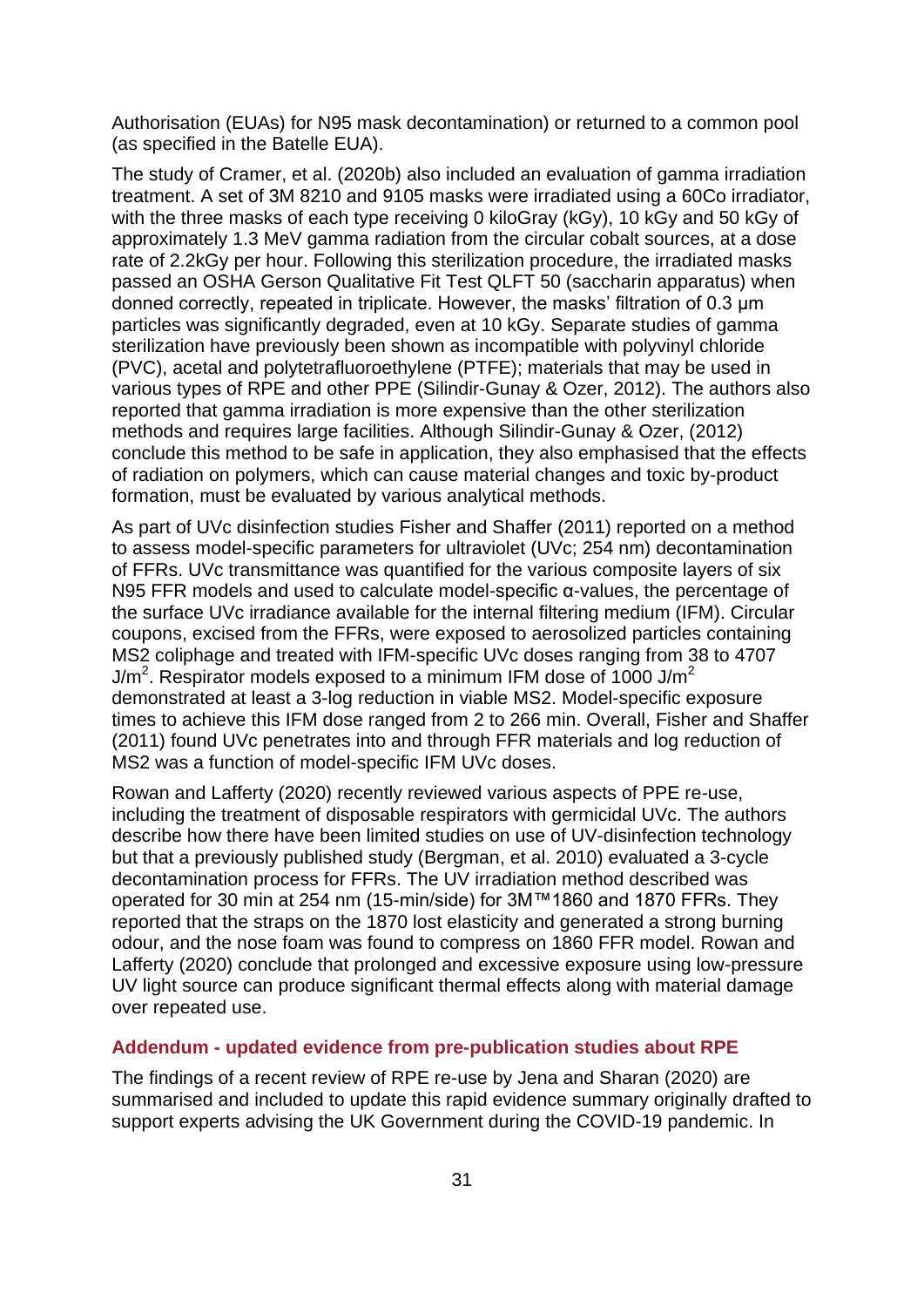updating the summary of evidence, the authors considered studies as far back as the 1970s including treatments such as bleach and ethylene oxide.

The main conclusions of the review by Jena and Sharan (2020) mirror those reported by the Sage-EMG in early Sept 2020. Briefly, they reviewed 13 different FFR decontamination methods. After considering various factors such as antimicrobial efficacy, effects on filtration performance and fit factor, safety to the users, and cost of a decontamination cycle, they concluded that VHP is the most suitable method. However, it was noted that the high cost and the lack of an FDAapproved VHP machine in most healthcare organization were major challenges to using VHP. The authors also state that germicidal UV could be the next most suitable method for the decontamination of FFRs, with appropriate dose, selection of a suitable FFR model and exposure of full surface area being important for successful decontamination by this method. They also proposed a third more suitable method as the use of dry heat decontamination at 70°C for 30 min. With this method the risk of FFR degradation (melting) still exists, but their assessment of the published evidence suggested this method could be used for up to three decontamination cycles for some FFRs. Microwaving, bleach, ethylene oxide, alcohol, hydrogen peroxide liquid, sanitizing wipes, and soap and water were also considered but were not regarded as effective methods for FFR decontamination.

Another study was published by a Swiss group (Vernez, et al. 2020) soon after the original preparation of this rapid evidence summary. The work assessed the performance of disposable respirators (types 6923 and 1862, 3M, Germany), subjected to germicidal UV treatment using single or successive doses of UV at 60 mJ/cm<sup>2</sup> and following a short drying cycle (30 min, 70°C). The germicidal efficacy of this treatment was tested by spiking respirators with two viral surrogates (bacteriophages vB\_HSa\_2002 and P66). The respirators were irradiated using multidirectional irradiance delivered using several UVc light sources (n=10) and the presence of reflective walls in the test chamber. Respirator performance was investigated using particle penetration (NaCl aerosol, 10-300 nm), scanning electron microscopy (SEM), Fourier-transform infrared spectroscopy (FTIR), differential scanning calorimetry (DSC) and mechanical tensile tests.

The authors detected no viable phage particles on any of the respirators after decontamination (equivalent to log reduction in virus titre of >3) and no impact on chemical or physical properties was observed (based on SEM particle penetrations were <5-6%). Increasing the germicidal UV dose 10-fold led to chemical alterations of the respirator filtration media (FTIR), but did not affect particle penetration, which remained unaltered even at an irradiation dose of 3000 mJ/cm<sup>2</sup> (50 treatment cycles). When respirators had been used by healthcare workers and undergone decontamination, they had particle penetration significantly greater than unused respirators. Also, wearing of respirators caused a greater decrease in penetration efficiency than the disinfection cycle. Vernez, et al. (2020) concluded that germicidal UV decontamination is an effective method for respirators in cases of extreme shortage, for example*,* during a pandemic. However, the authors stress that successful implementation would require careful design and particle penetration performance control tests over the successive RPE re-use cycles. This study is in press at the time of writing.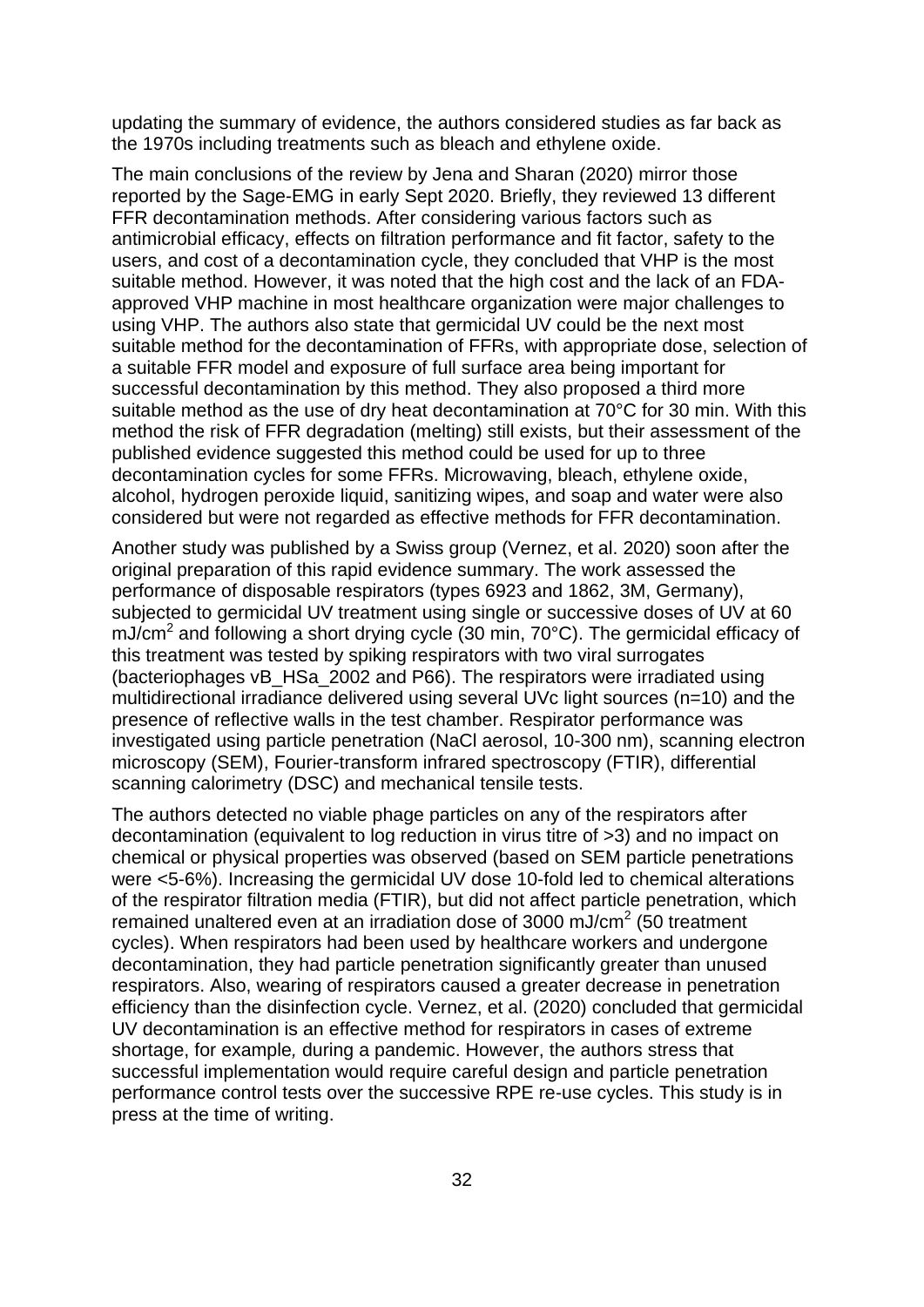**The following section summarises unpublished results from Government and Industry studies of methods to decontaminate/disinfect RPE** 

#### <span id="page-32-0"></span>**Recent HSE Science Division testing studies for respirators**

A possible solution to the issue of RPE shortages, as a temporary and emergency remedy, is decontamination and re-use (re-purpose) of RPE designed for single use. However, it is imperative that any re-purposing procedure does not adversely affect the protective nature of the PPE. The cross-Government PPE Re-Use Rapid Review Panel concluded that vaporised hydrogen peroxide (VHP) could feasibly be used to decontaminate disposable FFP3 respirators for re-purposing. VHP is a wellestablished, commercially available and validated fumigation-based decontamination procedure already in use in some hospitals, for both equipment and whole room decontamination. It was therefore decided that studies should be conducted to investigate the decontamination and potential re-use of a range of single-use FFP3 respirators most commonly used within the UK NHS. At the request of the Panel, a study was conducted by HSE-SD using a VHP system supplied by Bioquell. This research was undertaken by HSE scientists to support the Government PPE Re-Use Rapid Review Panel.

In this study, five models of single use disposable FFP3 respirator were chosen and sourced from the NHS supply chain. Up to ten replicate respirators were placed in a sealable test chamber and decontaminated with either 10 or 20 cycles of VHP using parameters (peak levels of hydrogen peroxide of over 700 ppm) that represent those used for VHP fumigation in NHS Trusts. Unexposed FFP3 masks were retained for comparison. The respirators were placed on a manikin head between cycles to simulate use and were examined periodically between cycles to check for visible signs of deterioration.

Stainless steel discs, onto which were immobilised biological indicators (*Geobacillus stearothermophilus* spores), were inserted into the fabric of duplicates of the respirators set aside for this purpose. This was to assess the effectiveness of VHP and determined as log reduction in spore numbers compared to unexposed controls, in penetrating the respirator material and killing microorganisms present. Fumigated FFP3 respirators were tested for any detectable residue of hydrogen peroxide within the respirator material. Filter penetration tests were conducted to determine whether fumigation affected filter integrity and standard fit testing using human volunteers was conducted to compare unexposed FFP3 masks with those fumigated for 10 or 20 cycles.

A 4-6 log reduction in viability of bacterial spores inserted within the material of the respirators was achieved in most cases in repeat decontamination cycles for all makes and models of respirator tested in this study. Visual inspection of the decontaminated respirators did not reveal any deterioration likely to have been caused by repeated exposure to high levels of VHP. Minor defects were observed in a small number of respirators, but these were thought likely to have been the result of simulated repeat wear.

Off-gassing measurements of hydrogen peroxide from the decontaminated respirators revealed levels above the Workplace Exposure Limit some hours after a period of aeration, suggesting a need to ensure sufficient aeration is done before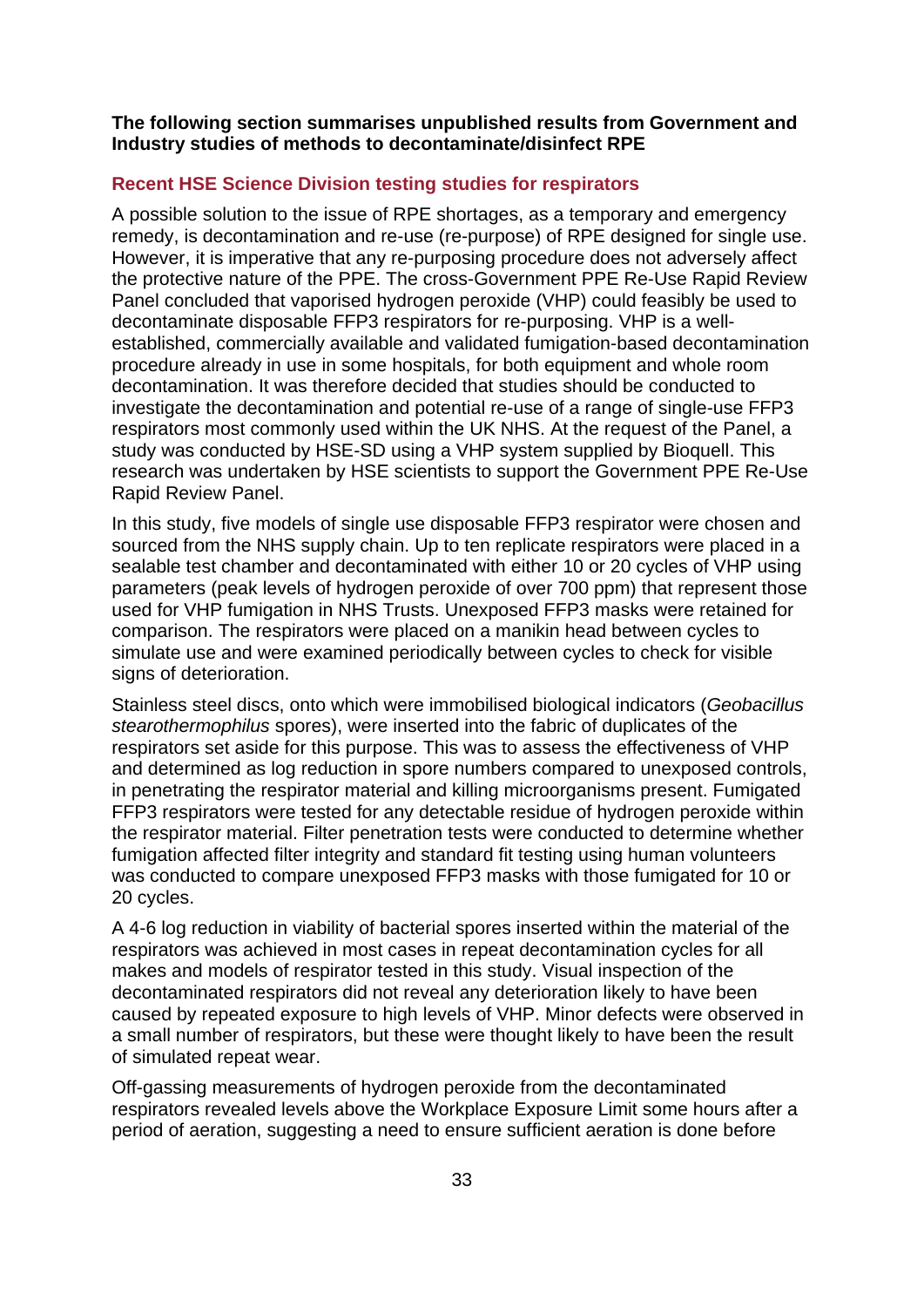respirators are bagged up and returned to wearers. All FFP3 masks passed filter penetration tests mostly well within the required maximum of 1%, with no strong evidence of sequential deterioration with multiple cycles of VHP fumigation. Although based on only a small number of replicates, there was little evidence of any progressive decline in fit test performance with fumigated FFP3 masks.

The small-scale study by HSE-SD demonstrated the feasibility of effectively decontaminating FFP3 respirators using a VHP fumigation system. On this basis, a pilot scale exercise was conducted using a similar VHP fumigation system at a hospital in Nottingham using FFP3 masks previously worn by HCW with the objective of being able to return them to the original wearer for repeated re-use.

In research to support the NHS COVID-19 pandemic response HSE scientists quantitatively tested five respirator models on 25 fit test volunteers. Respirators were fit tested before use and after 10 and 20 cycles of vaporised hydrogen peroxide decontamination. Three of the five respirator models saw reductions in fit test values after decontamination and showed a greater reduction after 20 decontamination cycles compared to 10 decontamination cycles. However, these reductions were statistically significant for just one respirator model, which saw a 47% reduction in fit test value after 10 decontamination cycles and a 53% reduction after 20 decontamination cycles compared to respirators that had not been decontaminated. The authors advise that care should be taken not to over-interpret differences that were not statistically significant. Due to the variability in fit test values and the relatively small number of volunteers involved, the change in fit test value would need to be relatively large to be (statistically) detectable. A non-significant result in this circumstance is not reliable evidence that the fit test values did not change.

#### <span id="page-33-0"></span>**NHS RPE testing during the Sars-CoV-2 pandemic**

Based on work completed to date by NHS Scotland and NHS Wales, two models of 3M FFP3 tolerated autoclave treatment at 121°C for 15 minutes and retained the ability to achieve a fit test on the same person without the filtration penetration being adversely affected. This is only suitable for 1 cycle of decontamination, which would allow one re-use. Advice from a HSE expert is that respirator degradation and reduction in filtration penetration are the biggest failure modes after autoclaving at  $121°C$ .

#### <span id="page-33-1"></span>**Planned/on-going Government funded RPE testing work**

NHS England is currently designing a pilot study investigating the potential re-use of FFP3 respirators using hydrogen peroxide vapour (HPV) decontamination.

Public Health England and HSE are acting as technical consultants in designing the study. Practical work has not yet started at the time of reporting (w/c 17.08.20) but the aim of the study is to provide a good evidence base to ensure:

- **Efficacy of decontamination is proved**
- Any fumigant off-gassing returns to a safe level before re-use
- A combination of HPV and multiple user wears does not affect the fit of the respirator.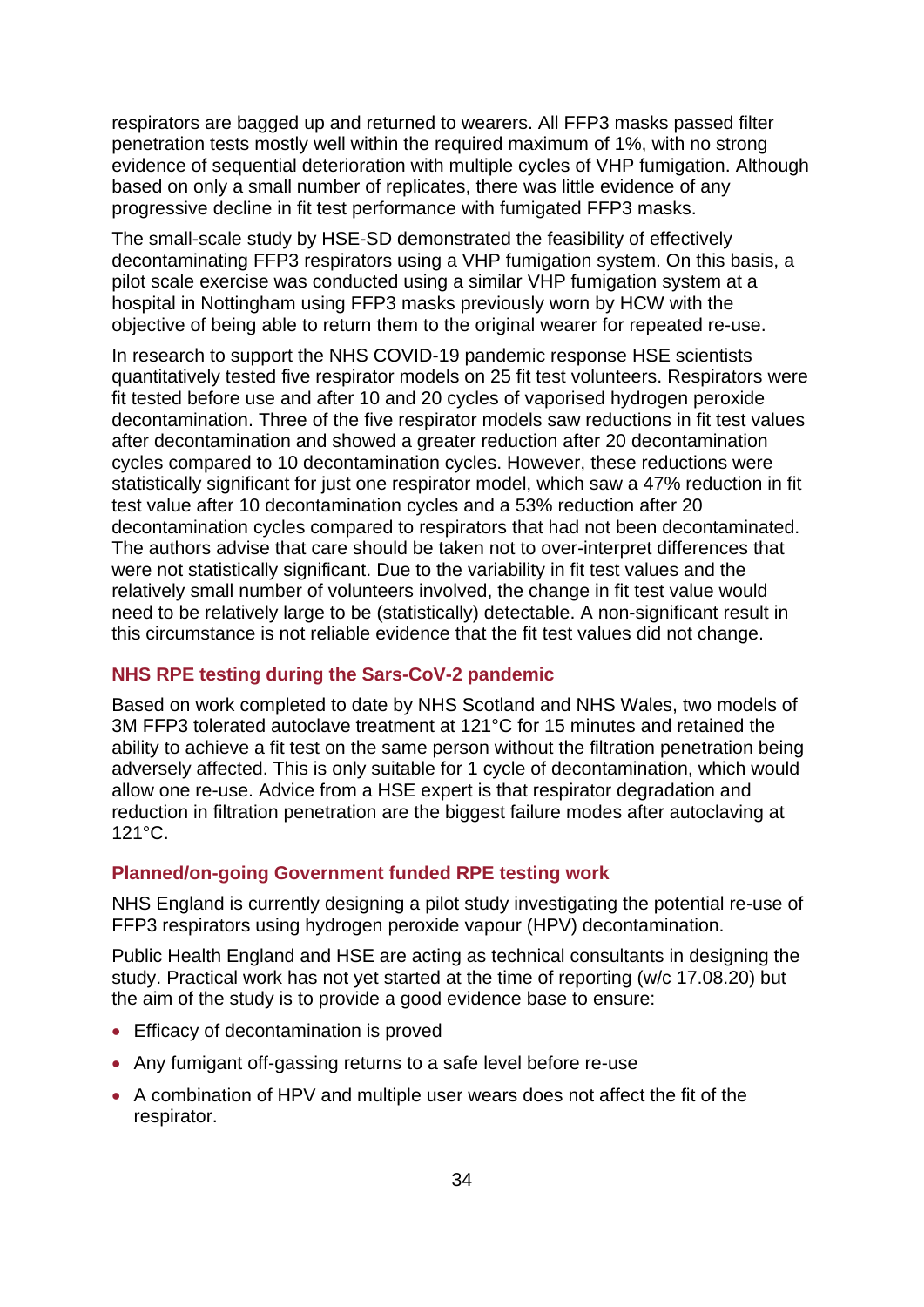Each make and model of respirator must pass the above criteria. Once a respirator has passed all aspects of the study knowledge will be held and implementation considered in the event of an emergency or if the supply chain cannot cope with demand.

#### <span id="page-34-0"></span>**RPE work involving UK industry suppliers and the NHS**

#### **Vaporised hydrogen peroxide**:

Another use of hydrogen peroxide  $(H_2O_2)$  vapour as a fumigant has been the ProXcide Vaporised Hydrogen Peroxide (VHP) technology system developed by Inivos. It uses ultrasonic vaporisation technology to create microscopic droplet sizes of  $H_2O_2$  that are forced-evaporated to create  $H_2O_2$  vapour. It has been validated for decontamination of room surfaces and contents, shown to provide a 6-log reduction in microorganisms on surfaces.

Inivos has recently developed a modular decontamination chamber system, the ProXpod, suitable for local decontamination of PPE at hospital sites to provide a contingency solution to supply chain shortages. In summary, ProXpod comprises a portable 2.4 x 2.4 x 2.1 m sealable pod that can be set up within a hospital/healthcare setting and incorporating their  $H_2O_2$  vapour system (see Figures 1a and 1b). The pods are configured with wire racks on which to position PPE items for fumigation and proof of concept projects have been conducted at Southampton and Cambridge using FFP3 respirators. Pre-processing selection criteria determined that only suitable FFP3 respirators would undergo the decontamination process, for example respirators containing cellulose-based or paper materials were excluded due to incompatibility, and compatible respirators had to be free of visible damage and soil/contamination (for example, blood, dried sputum, other bodily fluids or makeup). Seven FFP3 respirator makes (3M 8833; 3M 1863; 3M 1863+; MEDLINE NONE24510VF; EASIMASK FSM16; JSP232; EASIMASK FSM18) were used. In excess of 400 used FFP3 respirators meeting the selection criteria were sourced from fit testing exercises and non-COVID-19 theatres (intact masks) and placed on the wire shelves.

Surrogate efficacy tests (standard *Geobacillus stearothermophilus* spore-based biological indicators (BIs) and chemical indicators (CIs) were defined on the principle that the BIs would be more resistant to disinfection than the SARS-CoV-2 virus and would demonstrate efficacy under worst-case criteria, while CIs would demonstrate gas penetration. The assumption was that if CIs reacted as expected and BIs confirm efficacy, the CIs (which provide fast response data compared to BIs which take at least a day for results) alone could be used as quality control measures in further decontamination cycles.

**Figures 1a and b**. Inivos hydrogen peroxide fumigation system (left) in use to treat respirators; portable treatment facility right.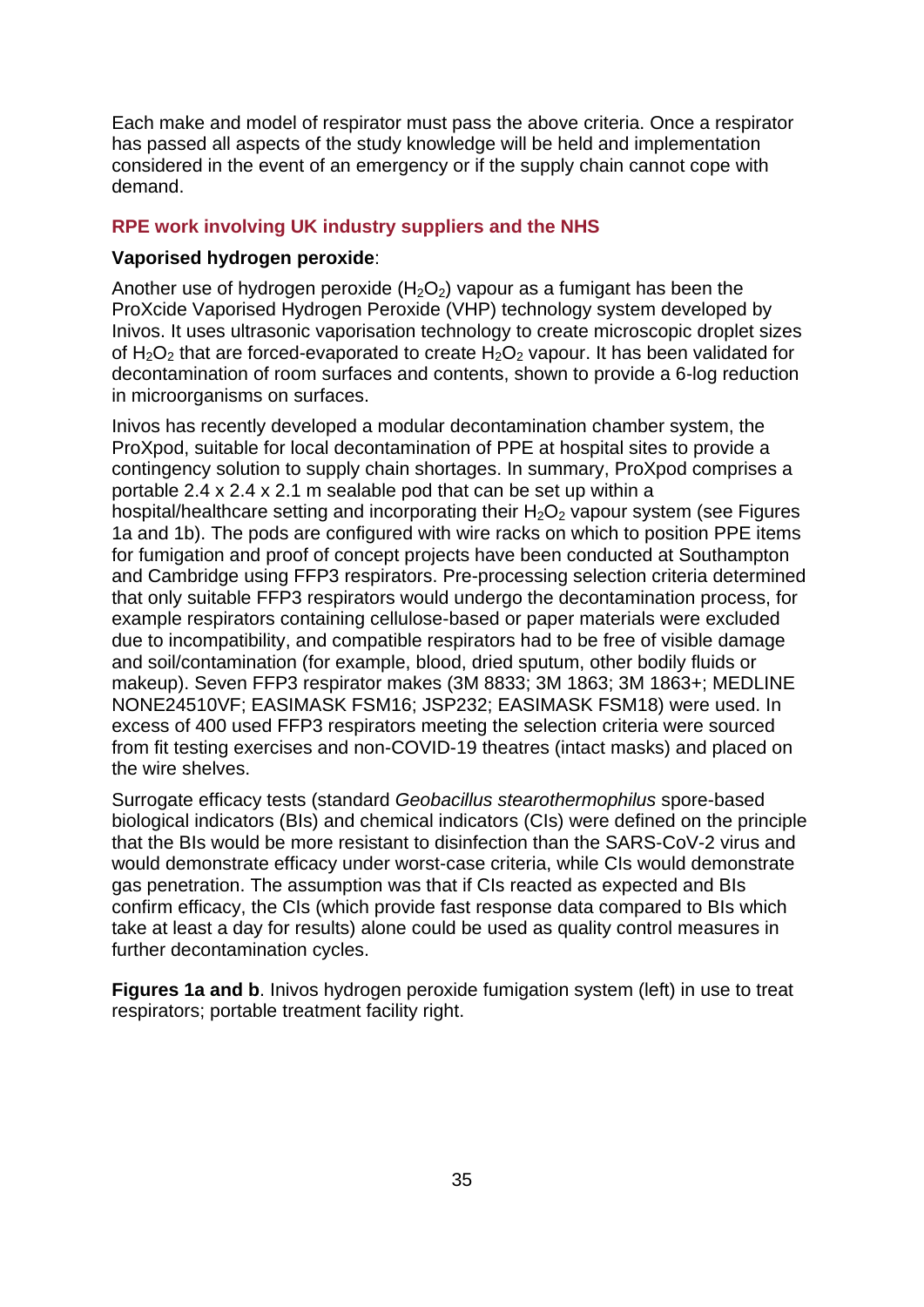

The VHP decontamination cycle efficacy test was carried out using standard BIs and CIs to indicate successful decontamination in worst-case locations, for example, corners, of the ProXpod. No growth was recorded after 7 days incubation on any exposed BIs after decontamination cycles, only on unexposed positive controls. All Cis, except for negative controls, had turned green indicating full  $H_2O_2$  exposure. Both results thus demonstrated successful decontamination across different parts of the ProXpod decontamination chamber achieving >6-log spore reduction.

Of the total number of FFP3 respirators decontaminated, 72 representing all types were inoculated with 1.8 x 10<sup>6</sup> *Geobacillus stearothermophilus* spores in aqueous suspension. Therefore the same organism was used at similar concentration as in the standard BIs used to assess survival post-decontamination in different layers and parts of the respirators. For worst-case placement of CIs on each wire shelf, one was placed inside a respirator openly exposed and a second placed inside a folded respirator or in the respirator foam fold therefore not openly exposed. For respirators with vents a CI was folded and placed inside the vent area. No growth was recorded after 7 days incubation following the VHP decontamination cycle for any of the 72 FFP3 respirators that had been inoculated with the spore solution, growth only occurring on positive controls. All CIs except for negative controls, including those visibly exposed and those placed inside folded respirators, or in the respirator foam fold, had turned green indicating that  $H_2O_2$  gas had penetrated filter material exposing surfaces that are visually covered.

A PortaSens  $H_2O_2$  gas monitor was used to detect off gassing from respirators. Readings were taken immediately after the process as soon as the ProXpod could be re-entered (<2 ppm  $H_2O_2$ ). FFP3 respirators were then taken out of the ProXpod and moved into a well-ventilated area and monitored periodically until  $H_2O_2$  gas levels dropped below detectable levels. The results demonstrated that all models of FFP3 respirators required extra time to off-gas residual  $H_2O_2$  gas after the VHP decontamination process. However, no  $H_2O_2$  was detectable after overnight offgassing suggesting this to be sufficient although further testing was recommended to ensure that  $H_2O_2$  off-gassing levels reach a safe level before respirators can be redonned.

Standard volunteer fit testing was carried out for two types of FFP3 (3M 8833 and 3M 1863), fit testing being conducted before and after 5 cycles of VHP on 10 respirators of each type. Fit test results for 3M 1863 FFP3 respirators indicated no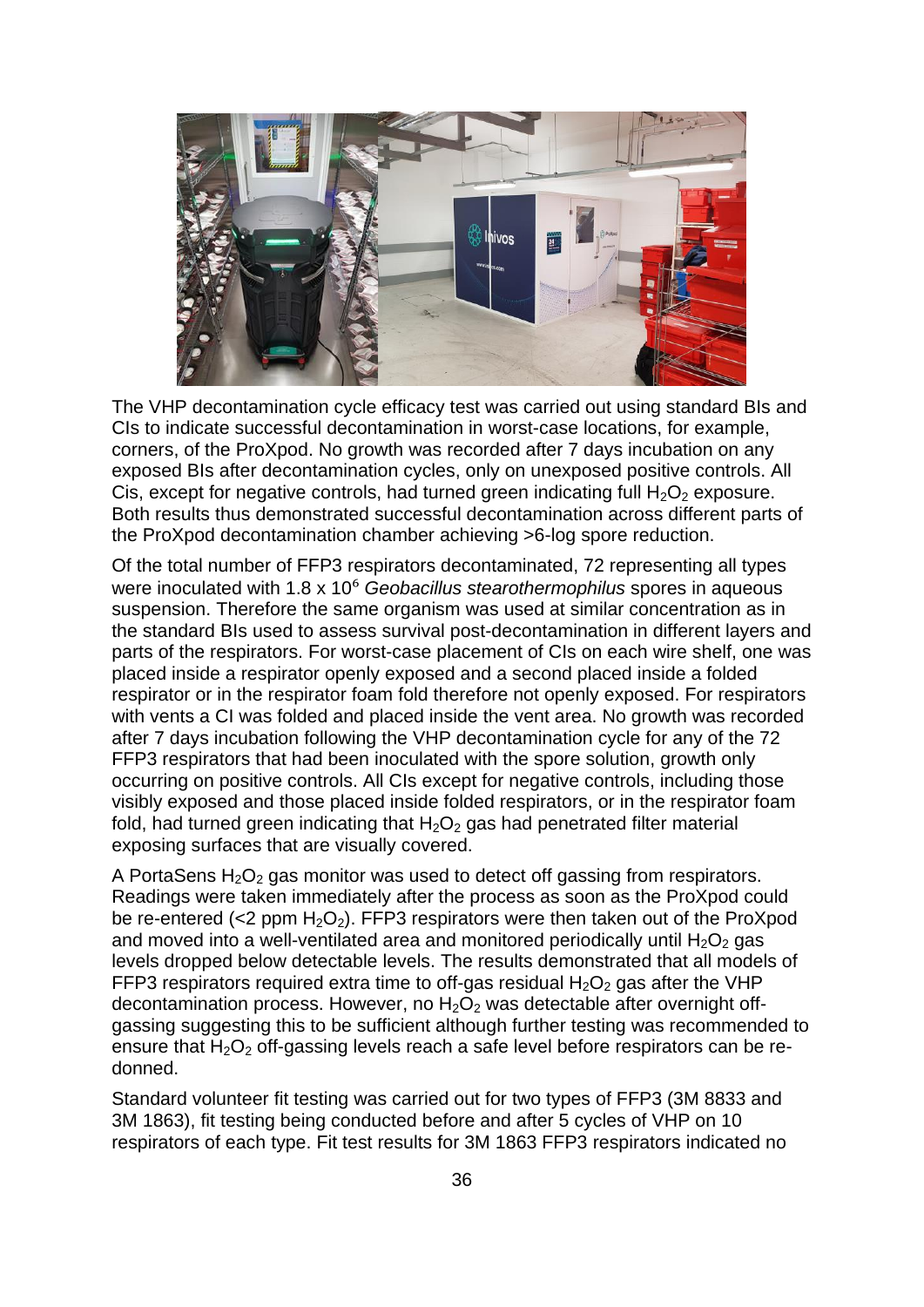significant change in fit score after 5 VHP decontamination cycles compared to unexposed. While the fit test results for 3M 8833 FFP3 respirators, before and after 5 VHP decontamination cycles, indicated a change in fit score result, all achieved the overall score of greater than 100 to pass the test. Individual volunteer scores suggested their overall scores had been impacted mostly by the last three of the standard tests (talking aloud, bending over, and the final normal breathing).

Standard performance tests conducted on six of each type of FFP3 respirator (three of each as unexposed controls and three exposed to no less than five VHP decontamination cycles) included visual inspection, penetration of filter material, and breathing resistance. All respirators were marked with a unique respirator tracking number and the test laboratory was not informed which respirators were exposed to the VHP cycles to constitute a blind test. All types of respirator passed the performance tests, maintaining required parameters after being exposed to VHP.

The above proof of concept results provided sufficient evidence of efficacy to proceed to a pilot scale study being undertaken at Addenbrookes Hospital Cambridge.

#### <span id="page-36-0"></span>**Unpublished international research related to RPE**

Whilst updating of this rapid evidence summary, additional unpublished scientific information was shared by UK and international research groups. This comprised information from studies undertaken since the start of the Sars-CoV-2 pandemic. The unpublished UK data are summarised in this document but the results of some other international studies were not included as the authors intend to publish their findings separately.

#### <span id="page-36-1"></span>**Eye protection**

Face visor construction materials, other than any elasticated securing fixtures, could be made re-usable, but most are discarded after single use. The materials of construction will ultimately determine how easy they are to clean and disinfect, also the resources available, especially in the healthcare setting, to achieve effective reprocessing of these items. Some manufacturers are now aware sustainability is a important consideration for the NHS and are designing products that can be easily cleaned and disinfected for multiple cycles. The biggest challenge is usually around overcoming existing infection prevention and control instructions, which may not always be compatible with re-use. The challenges around eye protection are covered elsewhere in this document, under the section re-usable [PPE eye protection.](#page-20-2)

#### <span id="page-36-2"></span>**Disposable gowns/over suits**

#### **Published studies**

Compared to RPE, the available pre-COVID19 reprocessing data for gowns and other forms of body covering are limited and much of the available data has been generated from recent mostly unpublished studies. The published evidence is as follows:

Saini, et al. (2020) also reported the use of vaporised hydrogen peroxide (VHP) for the treatment of coveralls. The study assessed treatment efficacy, which was successful in reducing multiple bacterial challenges, including spores, by between 6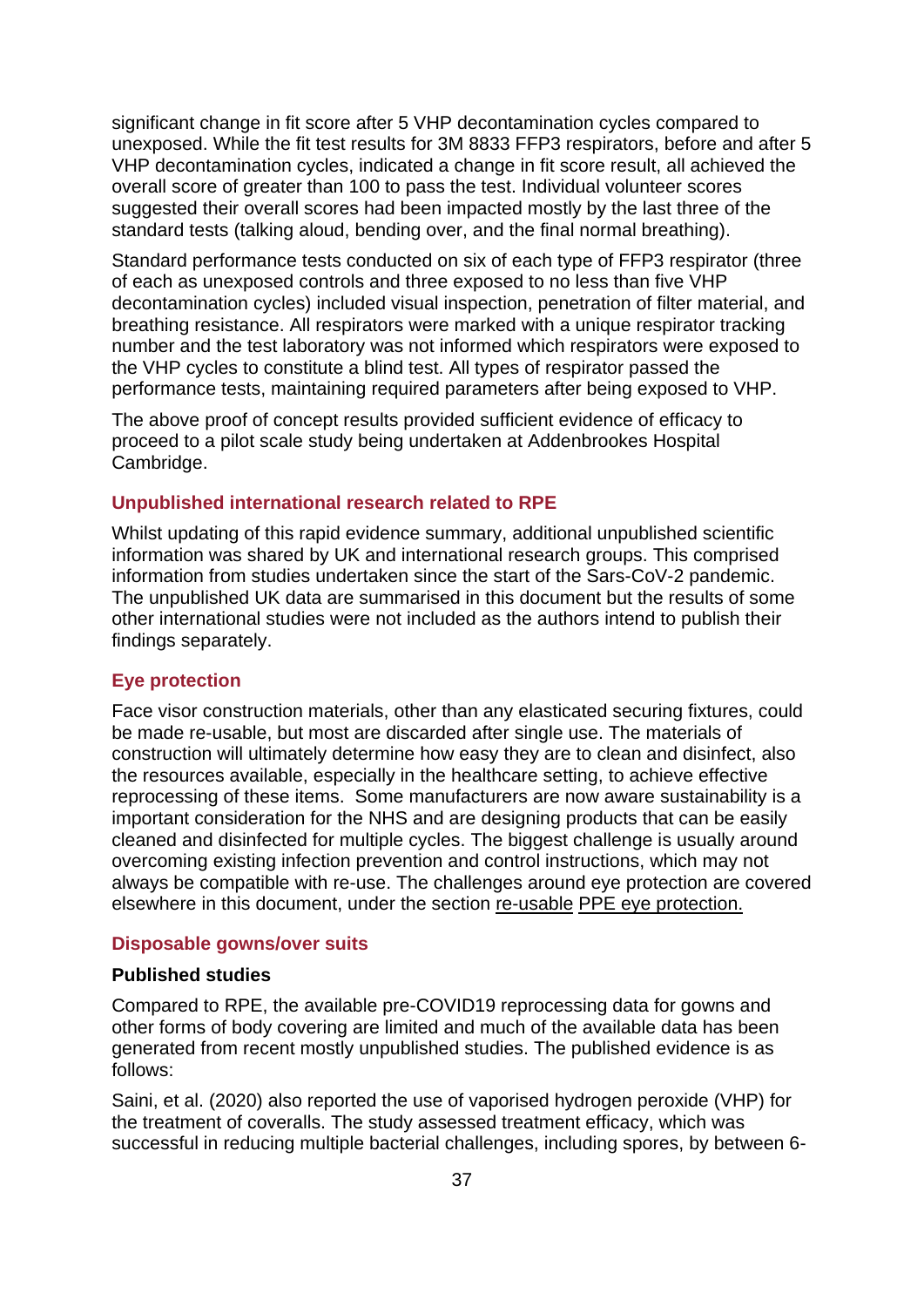and  $7$ -log<sub>10</sub>. The authors also used material integrity testing for coveralls permeability and deformation assessments – as a measure of treatment impact. Water drops of 50 and 100 μl volumes were randomly spotted on the coveralls on high exposure areas and used to calculate the time of permeation through the fibre. This process is not a standard permeation test but was normalised to take account of normal evaporation processes. Scanning electron microscopy was also used to compare test materials with untreated controls, to assess material integrity and deformation of fibres.

No significant change in the permeability of droplets on various coveralls was noted. In addition, the integrity of the coveralls showed no discernible change following VHP and an additional hypochlorite treatment. The latter was described by the authors as essential to remove stains of body fluids post-VHP disinfection, but it is unlikely that such soiled items would ever be re-used in this way in UK workplaces. Saini, et al. (2020) reported that VHP treatment did not cause any significant alteration to the microscopic structure of coverall materials, even when repeated cycles (n > 15) of VHP treatment were used, concluding that VHP is suitable as a method for this type of disposable PPE disinfection.

Cramer, et al. (2020a) assessed the treatment of an assortment of PPE using in ionized hydrogen peroxide system (iHP, generated by SteraMist® equipment). A limited assessment of one type of a Tyvek suit was included in the study and was treated with fumigant hung in various configurations within a purpose-designed chamber. BIs were placed on surfaces that were judged least accessible to the fumigant. The 100-minute sterilization cycle in the chamber included: an initial 15 minute delivery phase (mist release); a 20-minute dwell phase (mist to penetrate); a 65-minute removal/aeration phase (exhaust re-opened to aerate the space @ 43 air changes per hour). The study found that such equipment could be sterilized by this process, but only when pre-treatment was employed with a handheld iHP-delivery device, followed by a cycle of iHP treatment in the chamber. Sterility was measured by a minimum 6-log<sub>10</sub> reduction of *Geobacillus* bacterial spore preparations.

#### **Other government advice**

Public Health Ontario (PHO, 2020) has published a report about the re-use of Personal Protective Equipment. They cite CDC (2020d) guidance in relation to reuse of otherwise disposable protective gowns, stating that "*.easy breakage of disposable gown ties and fasteners makes them less amenable to washing and reuse than re-usable gowns*". When disposable gowns are in short supply, CDC suggests a number of alternatives, for example, extended use of gowns; using reusable (washable) patient gowns and laboratory coats. Similar extended usage advice is provided by PHE/Gov.UK (2020) but is called 'sessional use'.

Specifically, CDC (2020d) states that re-usable (i.e. washable) gowns are typically made of polyester or polyester-cotton fabrics. Gowns made of these fabrics can be laundered without compromising their integrity by following routine procedures for reuse. However, the advice states that care should be taken to ensure that the healthcare worker does not touch outer surfaces of the gown during care. Systems also need to be established to routinely inspect, (and repair if necessary), or replace reusable gowns when needed, such as when they are thin or ripped. CDC (2020d)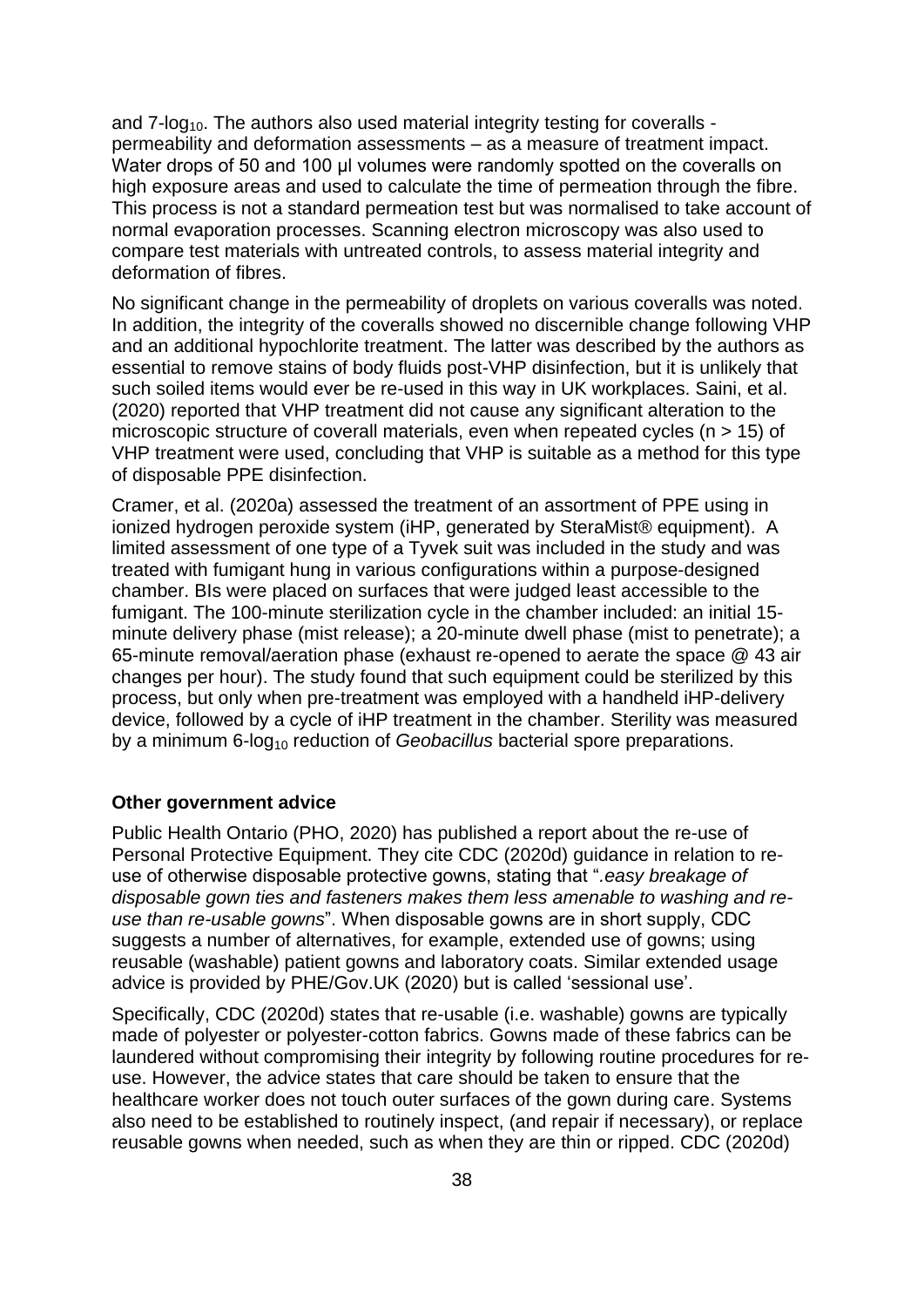guidance also states that the same isolation gown (disposable or cloth) can be worn by the same healthcare worker when interacting with more than one patient infected with the infectious agent/disease in the same location (for example*,* COVID-19 patients residing in an isolation cohort). CDC emphasises this can be considered only if there are no additional co-infectious diagnoses transmitted by contact (for example*, Clostridium difficile*) among patients. If the gown becomes visibly soiled, CDC guidance indicates that it must be removed and discarded.

With regard to cloth isolation gowns only, CDC (2020d) recommends that where the gown is being used as part of standard precautions to protect a healthcare worker from a splash, the risk of re-using a non-visibly soiled cloth isolation gown "*may be lower*". However, for care of patients with suspected or confirmed COVID-19, *".risk from re-use of cloth isolation gowns without laundering among (1) single workers caring for multiple patients using one gown or (2) among multiple workers sharing one gown is unclear. The goal of this strategy is to minimize exposures to healthcare professionals and not necessarily prevent transmission between patients. Any gown that becomes visibly soiled during patient care should be disposed of and cleaned*."

#### <span id="page-38-0"></span>**UK Sars-CoV-2 studies on reuse of single use PPE**

#### **North of England pilot study – re-use of single use gowns**

In a North of England pilot study, an NHS Trust contacted HSE Science Division (HSE-SD) concerning a programme of work to evaluate the performance of singleuse surgical gowns and coveralls after they have been subjected to a number of wash-cycles. The rationale: to determine the number of wash cycles at which garment performance becomes degraded would enable the Trust to develop guidance on the maximum number of wash cycles that should be applied to provide appropriate reassurance to wearers in a garment's performance after washing.

A range of surgical gowns, each previously subjected to up to four standard hospital wash cycles, were provided by the Trust. In addition, some unwashed gowns made bespoke for the Trust by local manufacturers were tested. All were compared with new gowns provided by HSE-SD as control samples. After initial visual examination, the material configuration in each garment/ wash-cycle combination was evaluated using optical microscopy and any features noted. Following this, each garment was spray tested using an adaptation to the nominal requirements of BS EN ISO 17491- 4:2008. This method uses a fixed spray configuration to expose gowns mounted on a manikin to continuous jets of water for a specified time. An absorbent layer is placed on the manikin under the test material and a fluorescent dye was used to indicate liquid penetration, with the absorbent material viewed and photographed to qualitatively and semi-quantitatively determine the extent of liquid penetration resistance for each gown.

Visual examination showed different types of garment sewing techniques used included knitted plain seams, plain seam with double top stitch, ultrasonic seams or stitch sewing. Overall, the gowns appeared to be in a relatively good condition, although gowns manufactured with knitted/stitched seams showed some potential weakness in terms of fluid protection as small holes were observed along the seam.

In initial series of tests on non-woven fabric gowns from recognised hospital PPE suppliers, four out of five gowns after washing showed little or no evidence of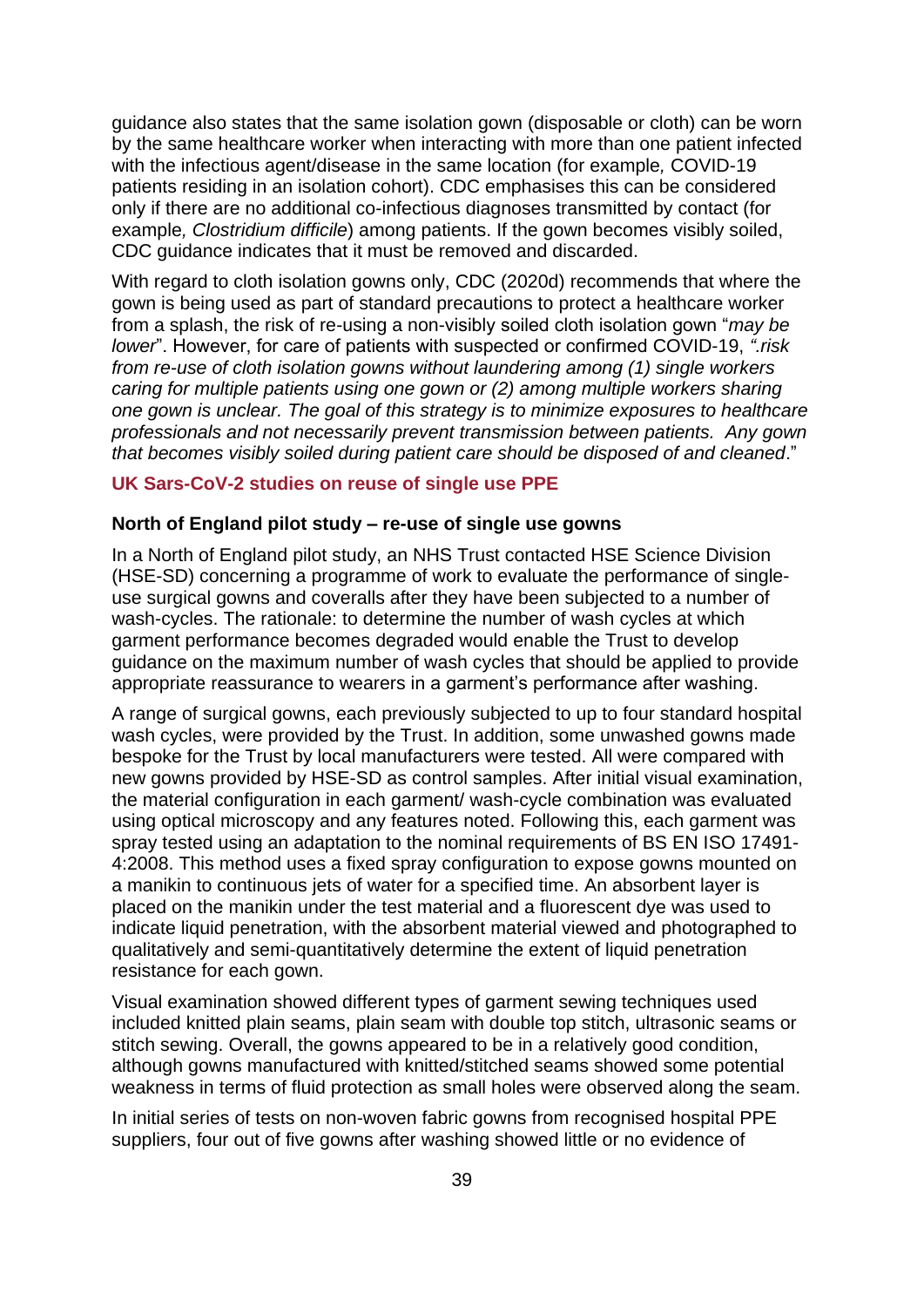material penetration when challenged with a spray compared to material penetration in the equivalent new unwashed surgical gowns. By contrast, a bespoke gown made of woven material showed evidence of extensive fluid penetration through the gown material.

In a second series of tests to support the NHS COVID-19 reponse, HSE scientists examined seven gowns supplied from recognised hospital PPE suppliers. After washing them three times, they showed little, or no, evidence of material penetration when challenged with a spray. They compared well to a new unwashed surgical gown. By contrast, either unwashed or washed once bespoke gowns, again made of woven material, showed evidence of extensive fluid penetration through the gown material.

In conclusion, this limited study indicated it would be feasible for recognised brands of single use surgical gowns to be laundered for re-use and still provide spray protection, but some gowns being sourced locally by hospital Trusts do not meet the required standards of protection even before laundering.

#### **Inivos vaporised hydrogen peroxide reprocessing of single use PPE**

A joint collaboration to assess the re-use of single-use PPE garments, prompted by recent shortages of items such as surgical gowns and coveralls, was undertaken University Hospital Southampton (UHS) and Inivos Ltd. Additional technical support was provided by Wessex Academic Health Science Network, to develop a validated protocol PPE garment re-use.

In summary, a wash/detergent cycle at  $30^{\circ}$ C followed by cool tumble drying, achievable at UHS, renders garments physically clean, does not compromise the integrity of garments providing tumble drying is not excessively hot or lengthy, and is thought to be sufficient for viral inactivation, but the latter is unproven and difficult to demonstrate. The NHS-recommended laundry cycle (HTM 04-01), expected to deliver effective decontamination, may damage some single-use garment types by affecting permeability. By contrast, evidence from previous work suggests exposure to vaporised hydrogen peroxide (VHP) would be highly effective at reducing viral contamination (and other microbiological bioburden) to zero, but is less effective if organic matter is present and will not render garments physically clean. A combination of physical washing with detergent and tumble drying followed by exposure to hydrogen peroxide  $(H_2O_2)$  was considered to be the most likely to be effective for both viral decontamination and physical cleaning, leading to a study by the above collaborative partners.

To test the above hypothesis, a sealable chamber was set up with the capacity to process up to 100 single use coveralls made from liquid-impermeable coated fabric with elastic cuffs at wrist and ankle, zipped front, taped seams and elasticated hood. Two test runs were conducted. For Run 1, a biological indicator (BI) comprising a spore culture of *Bacillus oceanisediminis* was prepared by UHS microbiologists. For Run 2, this BI was again used and *Staphylococcus aureus* and *Klebsiella pneumoniae* were also added. The spore BIs present a worst-case challenge, being more resistant to H2O2 decontamination than viruses, and the other two bacteria represent typical human commensal bacteria that might be present as bioburden on a worn coverall.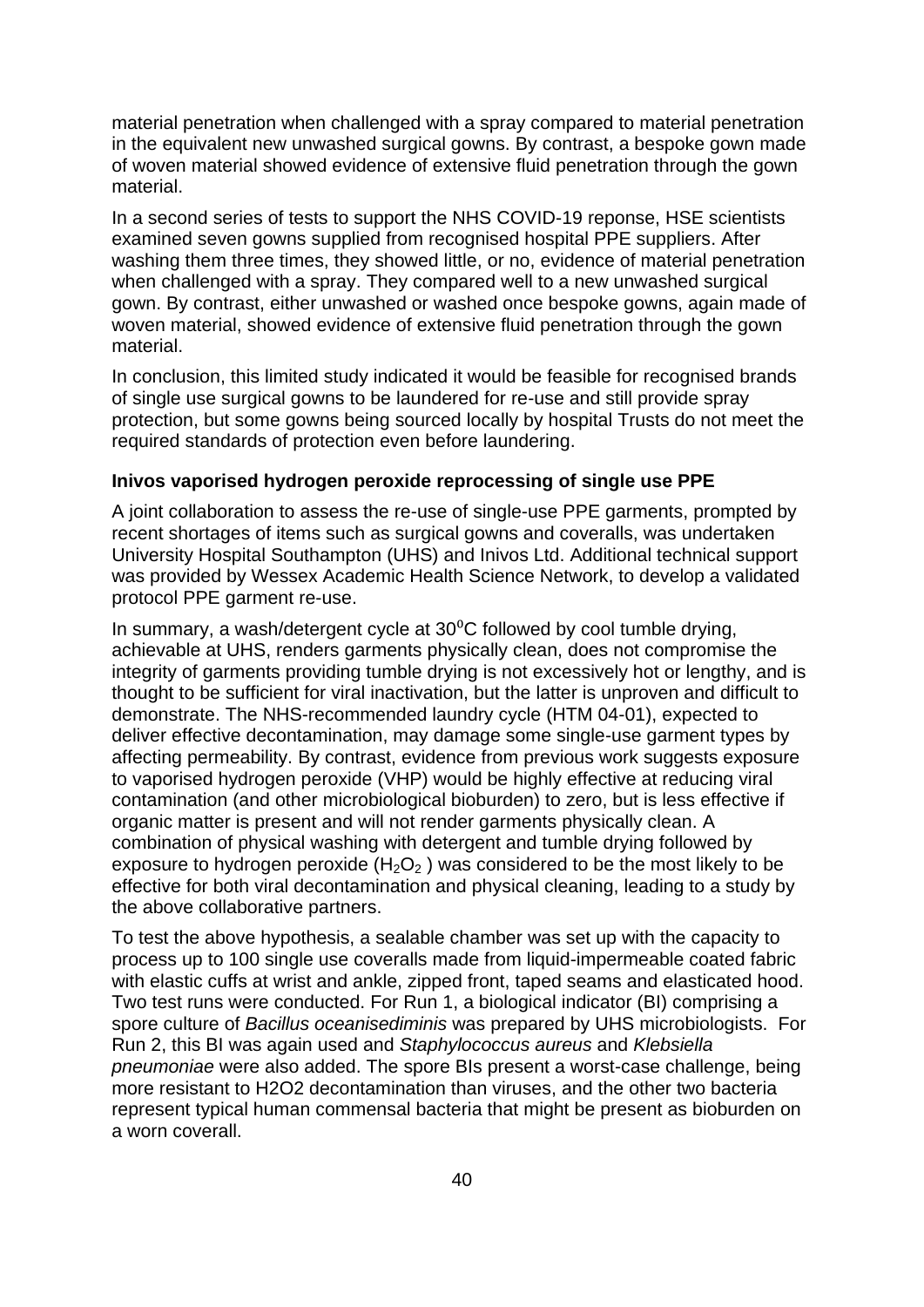The BIs were inoculated onto three garments taken from each batch, sited under one arm of each test garment on the outside surface to represent a worst-case position, at concentrations ranging from  $2.0x10^4$  to  $2.0x10^7$  then replaced in the load. These garments were placed in the load at what was considered to be a worst-case location for gas exposure.  $H_2O_2$ -sensitive chemical indicators (CIs) were placed throughout the load, including facing the  $H_2O_2$  generator as best-case positions as positive controls, and at expected worst-case positions based on garment spacing, movement in air-flow, and distance from the generator, including inside garments. After each  $H_2O_2$  decontamination run approximately 50min of fresh air ventilation was incorporated, then nine garments from each run were selected and tested for residual levels of  $H_2O_2$ .

For Run 1, the  $H_2O_2$  cycle was successfully completed although two additional extract cycles were found to be required to reduce residual  $H_2O_2$  to safe levels taking the total cycle time to almost three hours. Microbiological analysis yielded bacterial growth from the test garments, but these bacteria differed from the spore BI used as an inoculum. It was concluded that the decontamination method successfully killed the BIs but there was growth of environmental organisms entrained during the sampling process, possibly from open windows and the door to the hospital corridor before and during sampling, or from the clothing/skin of the microbiologist taking the samples. CI tests mostly indicated there had been full exposure correlating to biological decontamination, but one CI was not fully exposed. This usefully demonstrated that the CIs were sensitive to different levels of  $H_2O_2$  exposure, i.e., do not react immediately at the lowest level, and were therefore suitable to be used as a QC indication in each cycle, but that Run 1 had not been optimal, thus requiring repeat testing.

For Run 2, the same  $H_2O_2$  parameters and similar CI locations as Run 1 were used, but garments tested were divided into three tests, either wash/dry only (garments not exposed to VHP), VHP only, or wash/dry and VHP. In total, 78 garments were submitted to VHP treatment. The use of additional fans aimed to improve  $H_2O_2$ circulation, and BIs were inoculated on the chest and front of leg of the test garments, representing likely highest exposure in clinical use and therefore highest bioburden for the sanitisation process. Improved aseptic and environmental control precautions were employed to try to prevent environmental contamination during sampling post-VHP.

Again the cycle duration and parameters indicated successful completion, and CI tests showed improved and satisfactory gas distribution had been achieved from using the additional fans to overcome the challenges of the higher load density.

BI tests showed that, as with Run 1, there was significant growth in some samples. It was concluded that garments processed only by washing showed substantial bacterial contamination. For garments only processed with VHP, post processing *Staphylococcus aureus* was recovered in 2% of samples, i.e., the same organism as inoculated. For garments with wash+VHP, no inoculated organism was cultured after processing, suggesting any bacteria recovered were environmental contaminants from the sampling process.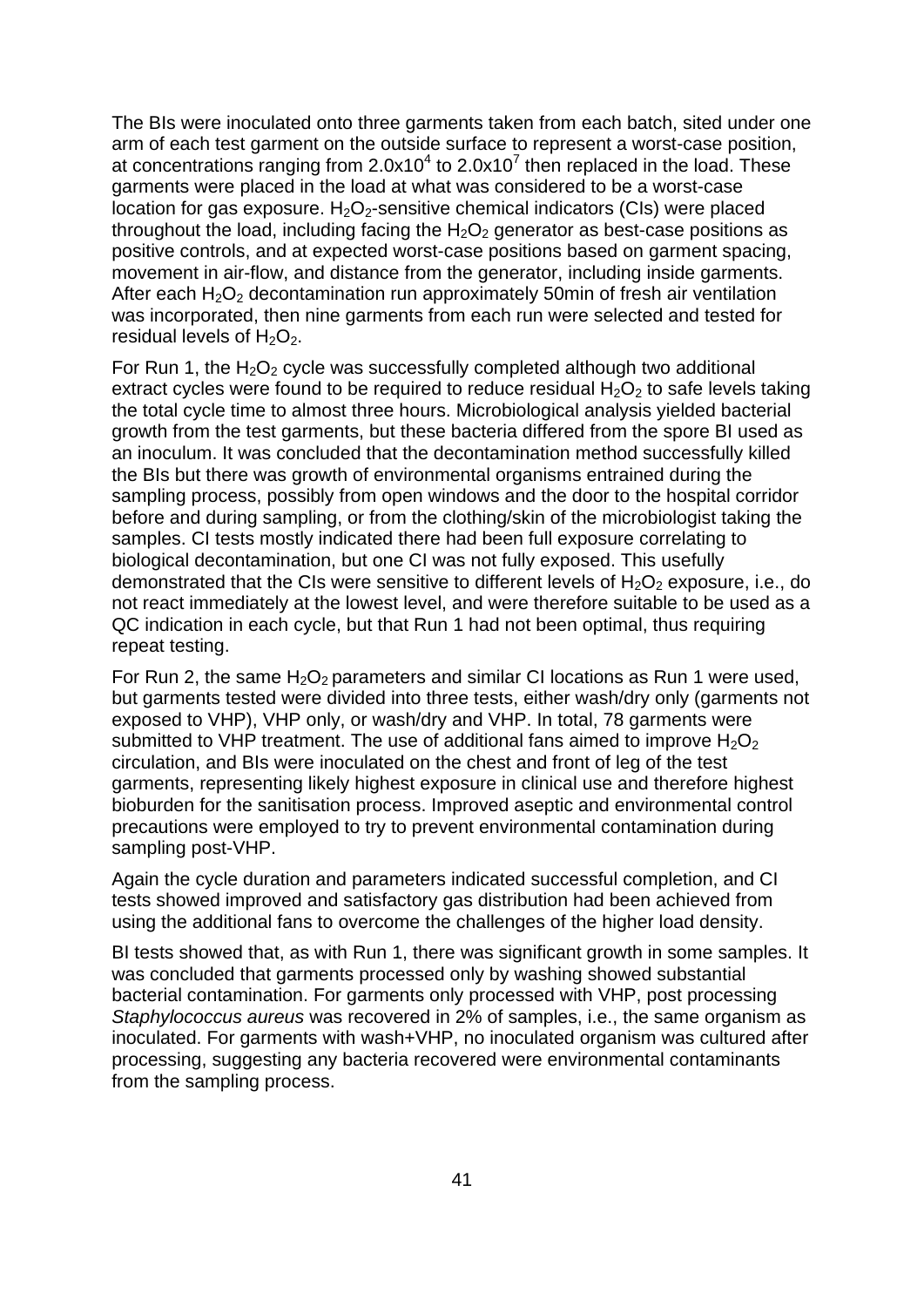Garment integrity tests comprised visual examination and in-house spray challenge tests to look for breakthrough as shown by damp patches on scrubs worn underneath. No integrity problems were identified.

It was concluded that:

- VHP reached all areas of the chamber, as shown by CI results, indicating that with revision a suitable loading pattern was achieved and that cycle parameters showed the process to be reproducible.
- Garment integrity was not affected by the process (single cycle).
- No VHP was detected outside the processing room, and effective end-of-cycle removal of  $H_2O_2$  residues from environment and garments was demonstrated, indicating process safety.
- Reprocessing by laundering followed by VHP exposure achieved satisfactory standards of disinfection, based on limited microbiology testing using organisms considered to be worst-case surrogates for SARS-CoV-2, including successful removal of heavy inoculum of *Staphylococcus aureus*, *Klebsiella pneumoniae* and *Bacillus oceanisedemenis* spores.
- The results therefore provided reasonable assurance this method would remove SARS-CoV-2 from the garments tested.
- Non-pathogenic environmental organisms identified in the garment samples were of no clinical significance and thought to originate from the sampling process.
- Because of the environment where this process is conducted and post-cycle presence of environmental organisms, the method can achieve sufficient decontamination of PPE garments to be used in clinical areas but that these should not be used for sterile process, for example, theatres.

Subject to Trust approval it was to be developed into operating procedures within UHS Sterile Services for PPE garment reprocessing in the event of supply chain failure. It was considered that the process could be transferred to other centres, provided prior qualification of local conditions was undertaken with this study providing a basis for such qualification. It was recognised that the work had low statistical power and only tested one garment type (brand), but was promising and with a 3hr cycle time gave capacity for reprocessing around 450 garments per day. Although that was well below the daily demand for PPE garments at UHS, it would offer some relief to demand.

#### **International advice about reuse of disposable gowns/over suits**

The US Association of Linen Management (ALM) undertook a study of three types of used disposable protective gowns, which were procured directly from a regional healthcare system. The gowns used in the assessments were categorised as medium light soiled, but not blood soaked or heavily soiled. Specifically, the test items comprised:

• Polyethylene Thumb Loop Isolation Gowns (blue); the material only passes ASTM F1670 synthetic blood penetration tests and was sold in bags of 15. Five gowns were included in the trial load.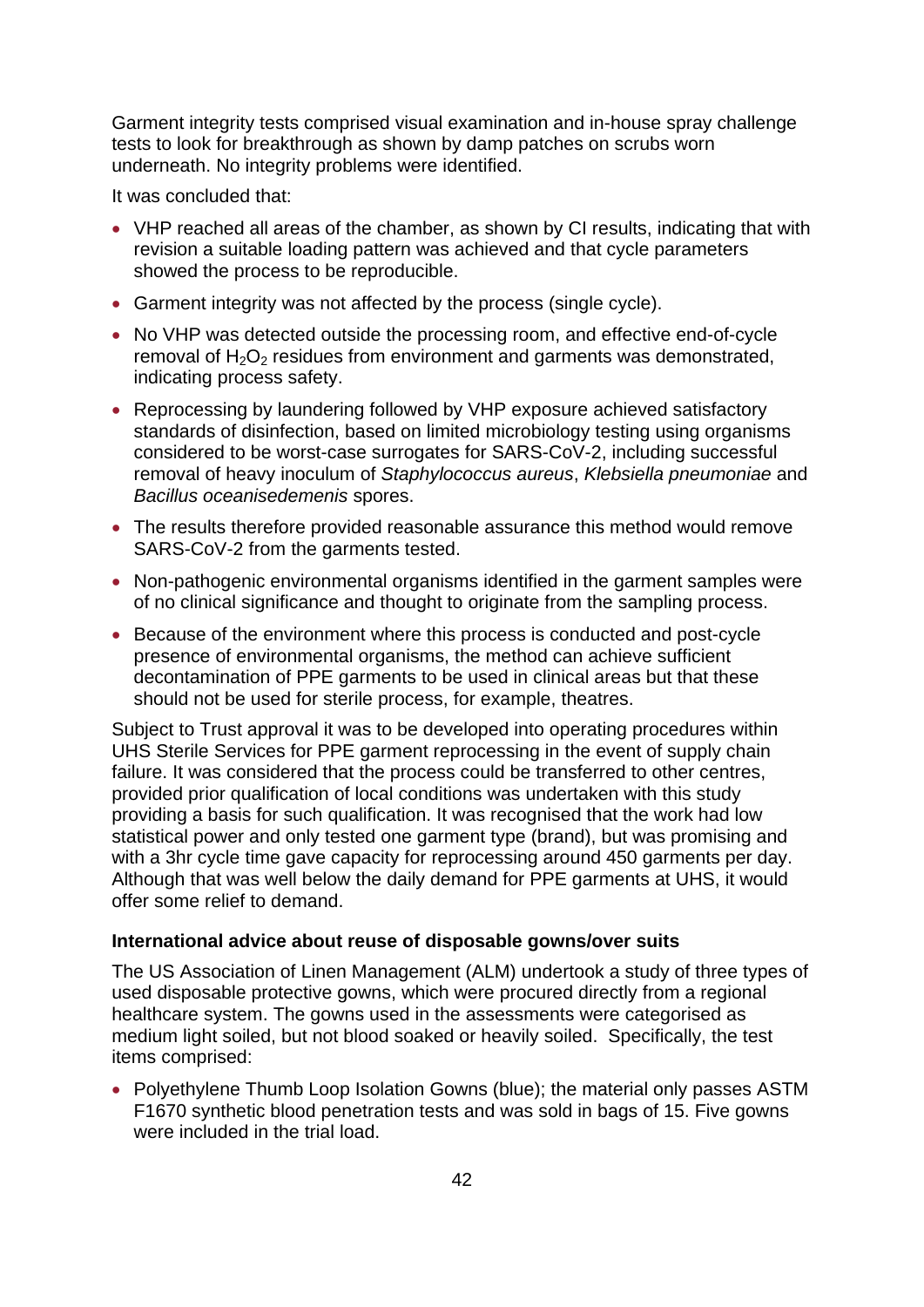- Non-Reinforced Surgical Gowns with critical zones for front chest, sleeve, sleeve seam and front belt attachment point, blue spunbond-meltblown-spunbond (SMS), non-woven, polypropylene fabric with polyester cuffs, AAMI Level 3. Three extralarge gowns were included in the trial load.
- Sterile Polyethylene-reinforced front and breathable film sleeve gowns with hook & loop closures (blue); AAMI Level 4. Twenty-two large gowns were included in the trial load.

The test items were processed using a gentle washer-disinfector cycle and highwater levels to inhibit mechanical action and to maintain the integrity of the gowns. Wash cycle temperatures of up to  $104^{\circ}$ C were used, along with enzymatic cleaning fluid and a 'finish' sanitiser containing a quaternary ammonium compound. The gowns were then dried using a tumbling process to allow trapped water to drain and examined for their overall condition, the effectiveness of the wash formulation, and effects of the washing process on the gowns.

The study found that although some gowns used in the trial process contained polyurethane this did not appear to be affected by the wash process. However, the author states that it is important to closely manage dryer temperatures with these products; a maximum temperature of 120°F is desired to avoid destruction of the gowns. Other findings included that the PPE gowns manufactured as an AAMI level 3 or 4 barrier gown held up best in the wash process. However, these are manufactured for a single/one-time use at that level and the authors conclude it is unlikely – under US requirements at least - that laundries could determine the suitability of these reprocessed PPE for further use at that level.

Importantly, no final re-waterproofing of the garments was performed but the study stated this is an option that a laundry can choose to add this treatment in the final rinse. The limitations of this work are clear and the study stated, "these gowns, *although intended for single-use, have been reprocessed and no claims can be made as to their protection abilities i.e., they should not be used as PPE*".

The US-CDC (2020d) provides advice for the re-use of different types of gown. They state that disposable gowns are not typically amenable to being doffed and re-used because the ties and fasteners typically break during doffing. CDC (2020d) advise that cloth isolation gowns could potentially be untied and retied and could be considered for re-use without laundering in between. However, for care of patients with suspected or confirmed sars-CoV-2 infection, the CDC concedes that the infection risk from re-use of cloth isolation gowns without laundering is unclear. They indicate that goal of this strategy is to minimize the exposures of the healthcare worker and not necessarily to prevent transmission between patients. As with other PPE advice, it is recommended that any gown that becomes visibly soiled during patient care should be disposed of and cleaned.

#### <span id="page-42-0"></span>**Disposable aprons**

Generally, these are not re-used as typical infection prevention and control measures involve snapping the straps during doffing. This is the easiest way to doff without creating a cross-contamination risk to the wearer or others and renders the item unusable thereafter.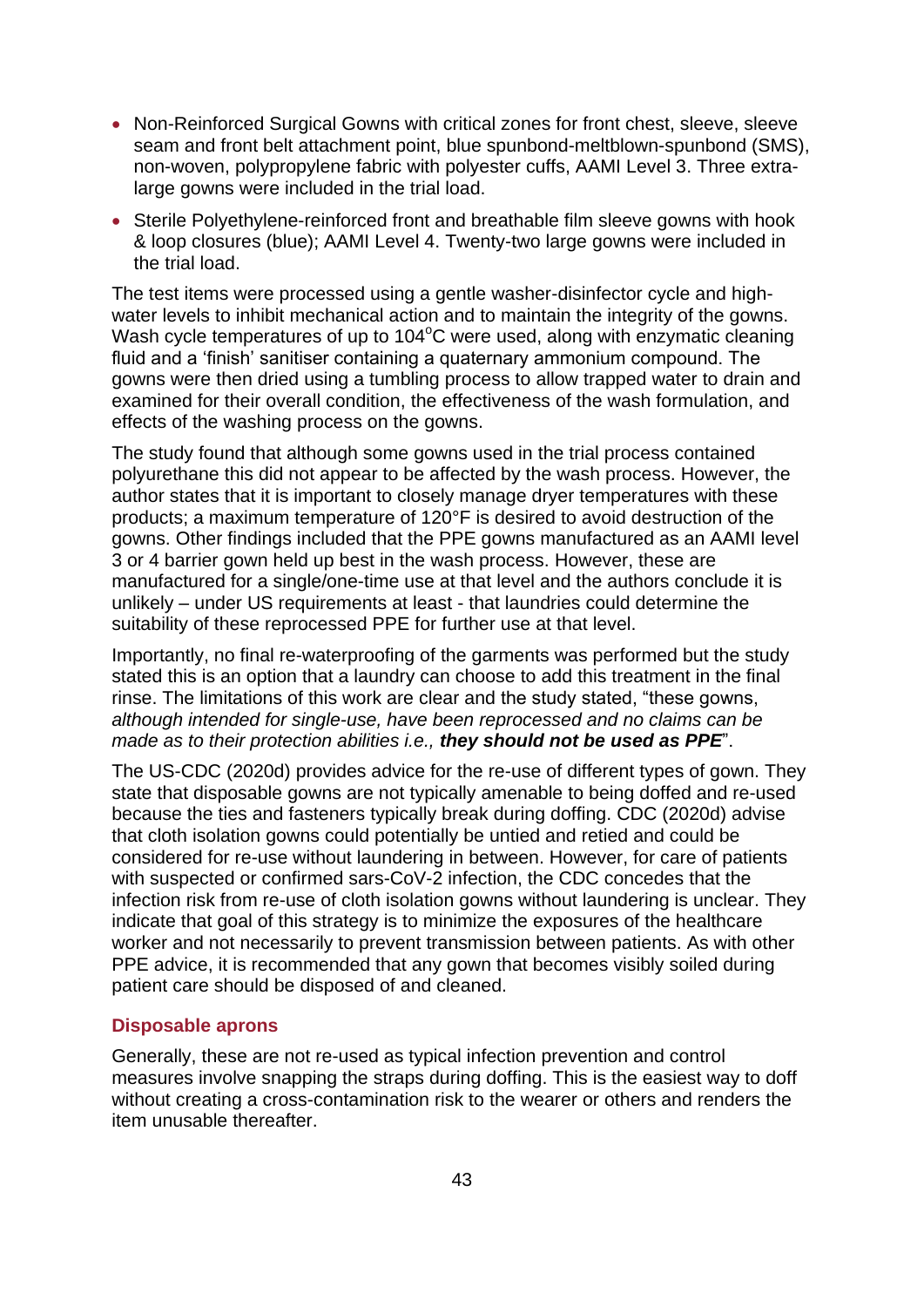#### <span id="page-43-0"></span>**Gloves**

Work in this area was discussed by the NHS Infection Prevention and Control cell, and focussed on prevention of over-use of the existing glove stock (evidence communicated to HSE). This work stream was not taken forward as it was not deemed a realistic proposition. One option for re-use was to extend the usage of gloves during shortages by potentially disinfecting with a dilute (0.5-1%) sodium hypochlorite solution between patients. There was some scepticism regarding how practical this was for healthcare workers on a busy COVID-19 ward. Concerns were also raised around storage of the bleach solution and contact and drying times thereafter, as well as the increased risk of skin damage and skin conditions to the healthcare worker.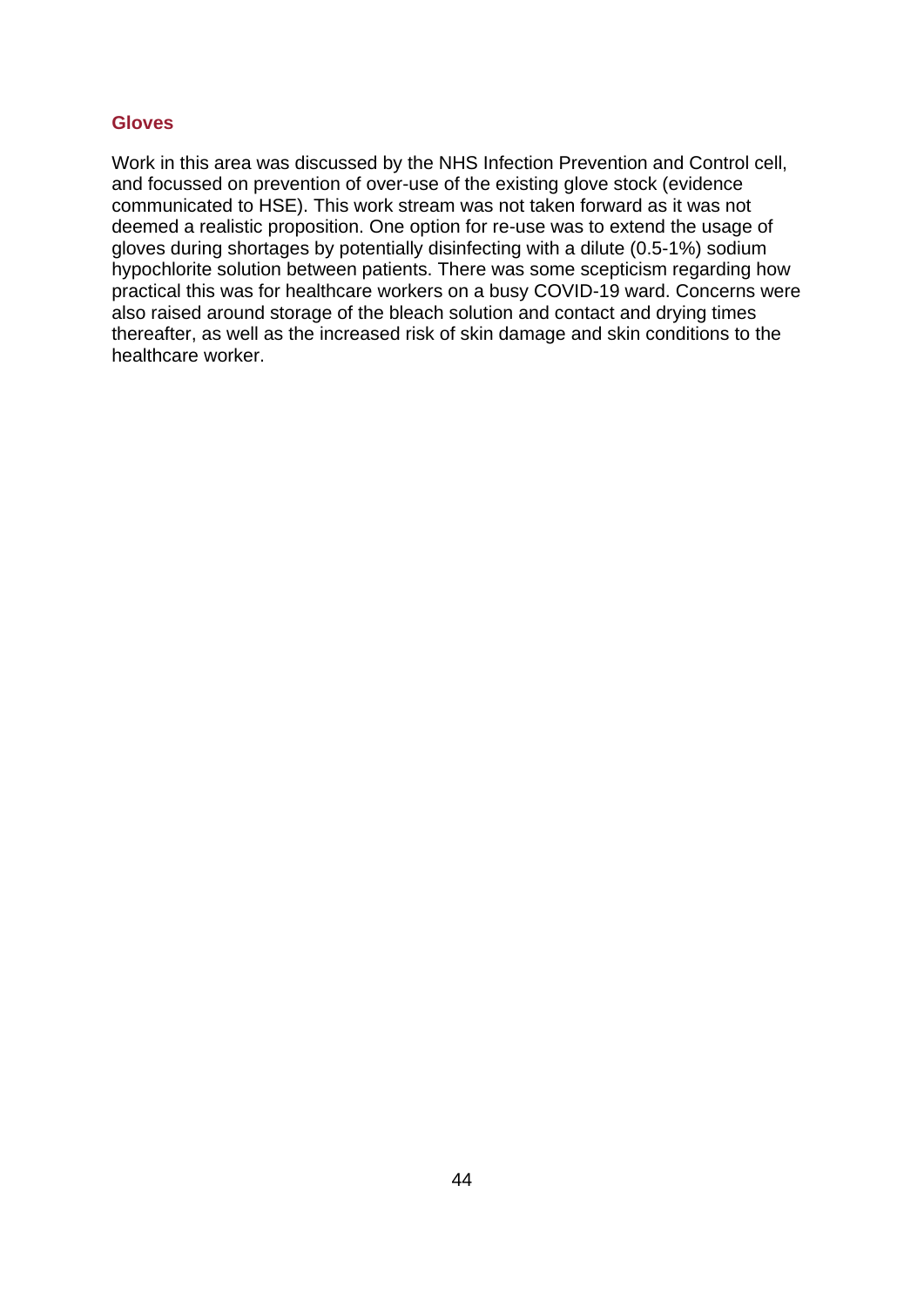# <span id="page-44-0"></span>**5. Face coverings (not classed as PPE)**

## <span id="page-44-1"></span>**5.1 Clinical settings**

Within the peer reviewed literature, one cluster randomised study investigated the comparative efficacy of cloth masks and surgical masks in the clinical setting (MacIntyre, et al. 2015). Participating healthcare staff on seventy-four wards emergency, infectious/respiratory disease, intensive care and paediatrics – were regarded as working in high-risk settings for occupational exposure to respiratory infections. 1607 healthcare workers (an 86% participation rate) working in one of 14 hospitals in Hanoi were randomised to; constant medical mask wearing, constant cloth mask wearing or usual clinical practice. The main outcome measures of the study were:

- clinical respiratory illness (CRI),
- influenza-like illness (ILI) and
- laboratory-confirmed respiratory virus infection.

Participants were instructed to wear their designated mask on every shift for four consecutive weeks. Participants in the medical mask arm were supplied with two masks daily for each 8 h shift, while participants in the cloth mask arm were provided with five masks in total for the study duration, which they were asked to wash and rotate over the study period. They were asked to wash cloth masks with soap and water every day after finishing the shifts and were supplied with written instructions on how to do this. Masks used in the study were locally manufactured medical (three layer, made of non-woven material) or cloth masks (two layer, made of cotton) commonly used in Vietnamese hospitals. The control group was asked to continue with their normal practices, which may or may not have included mask wearing. Mask wearing was measured and documented for all participants, including the control arm. Rates of influenza-like illness were highest in the cloth mask arm (RR 13.00 [1.45 – 28.65] when compared to medical masks and RR 3.49 [1.00 – 12.17] when compared to control). Supporting mask filtration tests showed that the penetration of particles through the cloth masks was high (97%) compared with medical masks (44%) used in trial and 3M 9320 N95 (<0.01%), 3M Vflex 9105 N95  $(0.1\%)$ .

In a 2020 opinion piece, the same authors – MacIntyre, et al. (2020) - offered the following comments regarding utilisation cloth masks in the current healthcare setting: "*We recommend that health workers should not work during the COVID-19 pandemic without respiratory protection as a matter of work health and safety. In addition, if health workers get infected, high rates of staff absenteeism from illness may also affect health system capacity to respond. Some health workers may still choose to work in inadequate PPE. In this case, the physical barrier provided by a cloth mask may afford some protection, but likely much less than a surgical mask or a respirator.*" (MacIntyre, et al. 2020).

The European Centre for Disease Prevention and Control (ECDC) advises against use of cloth masks in the clinical setting, as penetration of viral particles is significantly higher than when wearing surgical masks. Specifically, ECDC states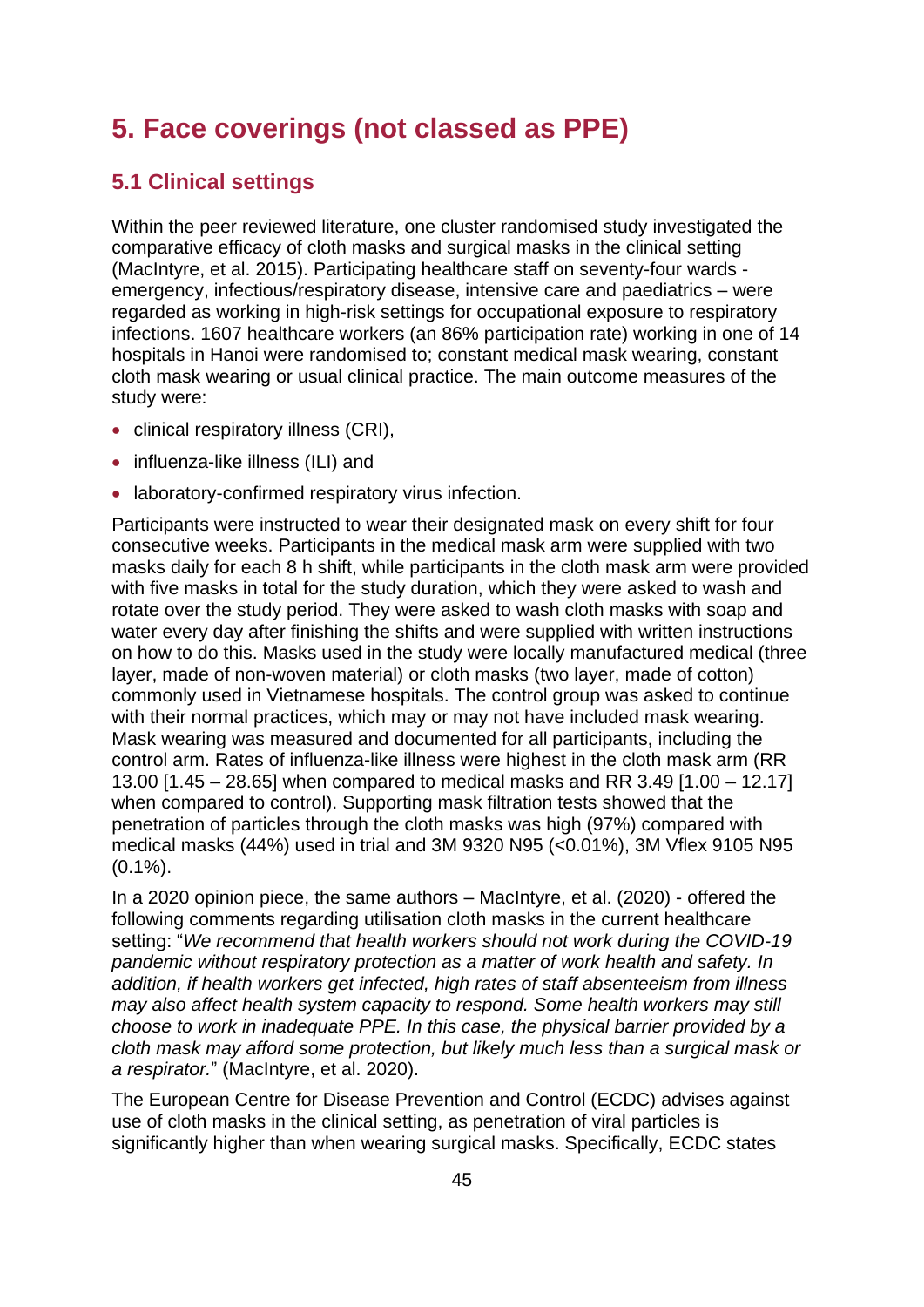that common fabric cloth masks are not considered protective against respiratory viruses and their use should not be encouraged. As such, they do not provide any guidance for cleaning of cloth masks in the clinical setting (ECDC, 2020b). Within this report, ECDC also refer to CDC guidance in this area. The CDC only recommends the use of cloth facemasks in a clinical setting as a last resort when surgical masks are not available and that these should ideally be used in combination with a face shield. This guidance also provides no advice on washing/re-use (CDC, 2020e).

### <span id="page-45-0"></span>**5.2 Community settings**

There is little data surrounding use or re-use of cloth masks in the community setting. Numerous journalistic sources aimed at the general public advise washing of masks after use, however guidelines about frequency and method of washing vary between sources.

John's Hopkins Medicine, (2020) recommend washing after every period of use. However, the UK government do not give specific recommendations on frequency, instead recommending that people should '*wash it in line with manufacturer's instructions at the highest temperature appropriate for the fabric'* (Gov.uk, 2020b).

The CDC (2020f) provides advice to the public about face coverings, much of it in simplified and in pictorial form, including basic information on how to choose, remove and wash the item. CDC (2019f) states this can be done either by hand or in a washing machine. Machine washing suggests putting the 'mask' with other regular laundry, using regular laundry detergent and the warmest appropriate water setting for the cloth used to make the mask. The CDC hand washing method recommends the use of bleach intended for disinfection purposes rather than textile bleaching agent (5.25%–8.25% sodium hypochlorite). It also advises avoiding this method if the hypochlorite is not available in this concentration range or if bleach is not compatible with the textile used to make the face covering.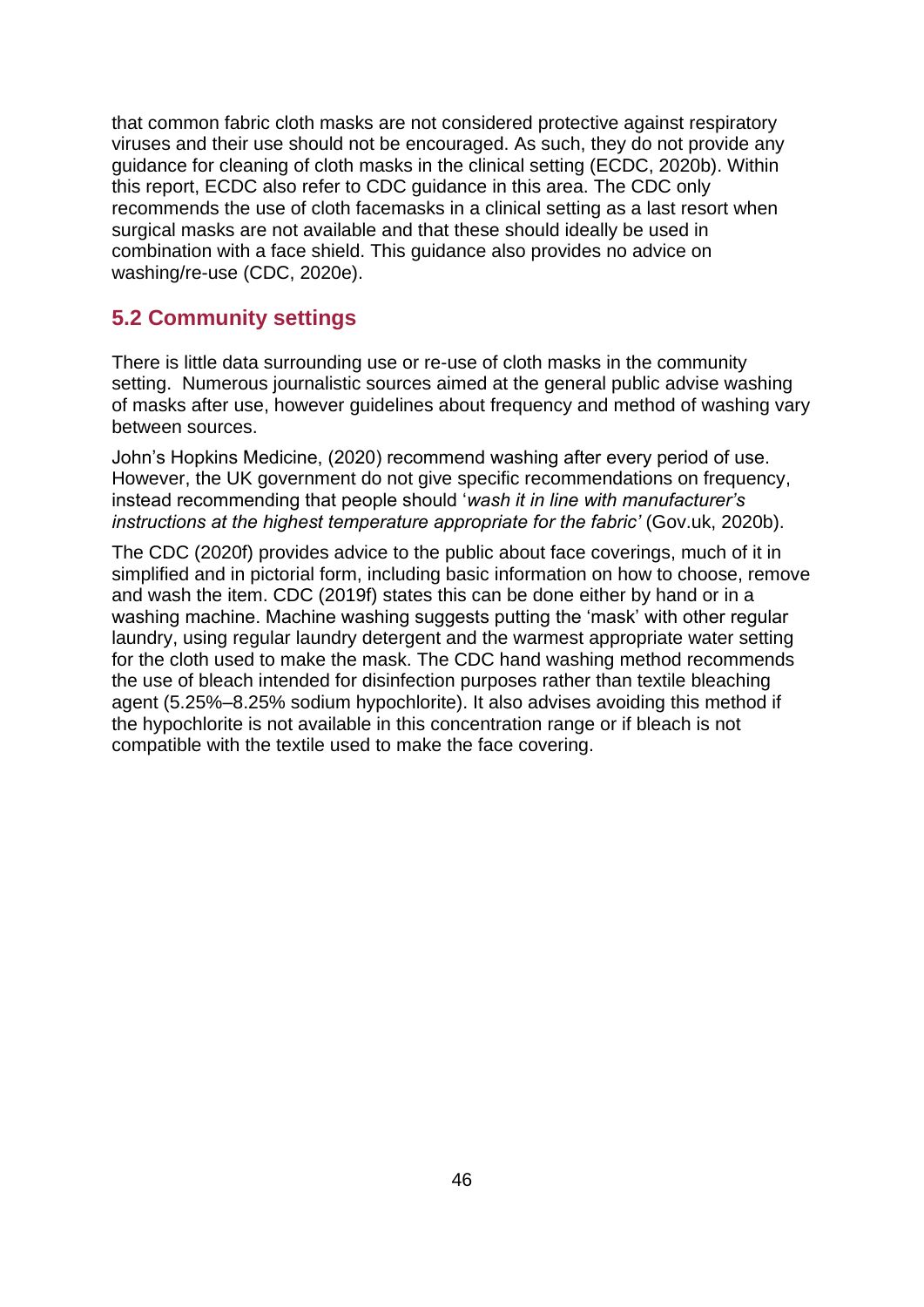# <span id="page-46-0"></span>**6. Behavioural responses to re-used PPE**

Published evidence about the psychological and behavioural aspects of PPE re-use is scarce. The NEPC (2020) draft commentary acknowledges that 'confidence' in PPE reprocessing was identified as a factor in its cited case studies. This confidence was associated with rigorous testing of the PPE treatment protocol. This commentary also highlighted that, for hygiene reasons, re-used respirators need to be identified and returned to the same user after reprocessing to meet acceptability of re-use.

A 4-year study of the re-use of FFR by Heimbuch and Harnish (2019) included a questionnaire in which health care workers were asked about mask re-use and their preferences related to the process. The authors reported that the major preference was that re-used FFRs are retained for personal use not sharing.

The National Nurses United (NNU), the largest labour union for registered nurses in the US, published its concerns about their members having to wear re-used N95 RPE. They concluded that the system developed by Battelle cannot be both safe and effective (NNU, 2020).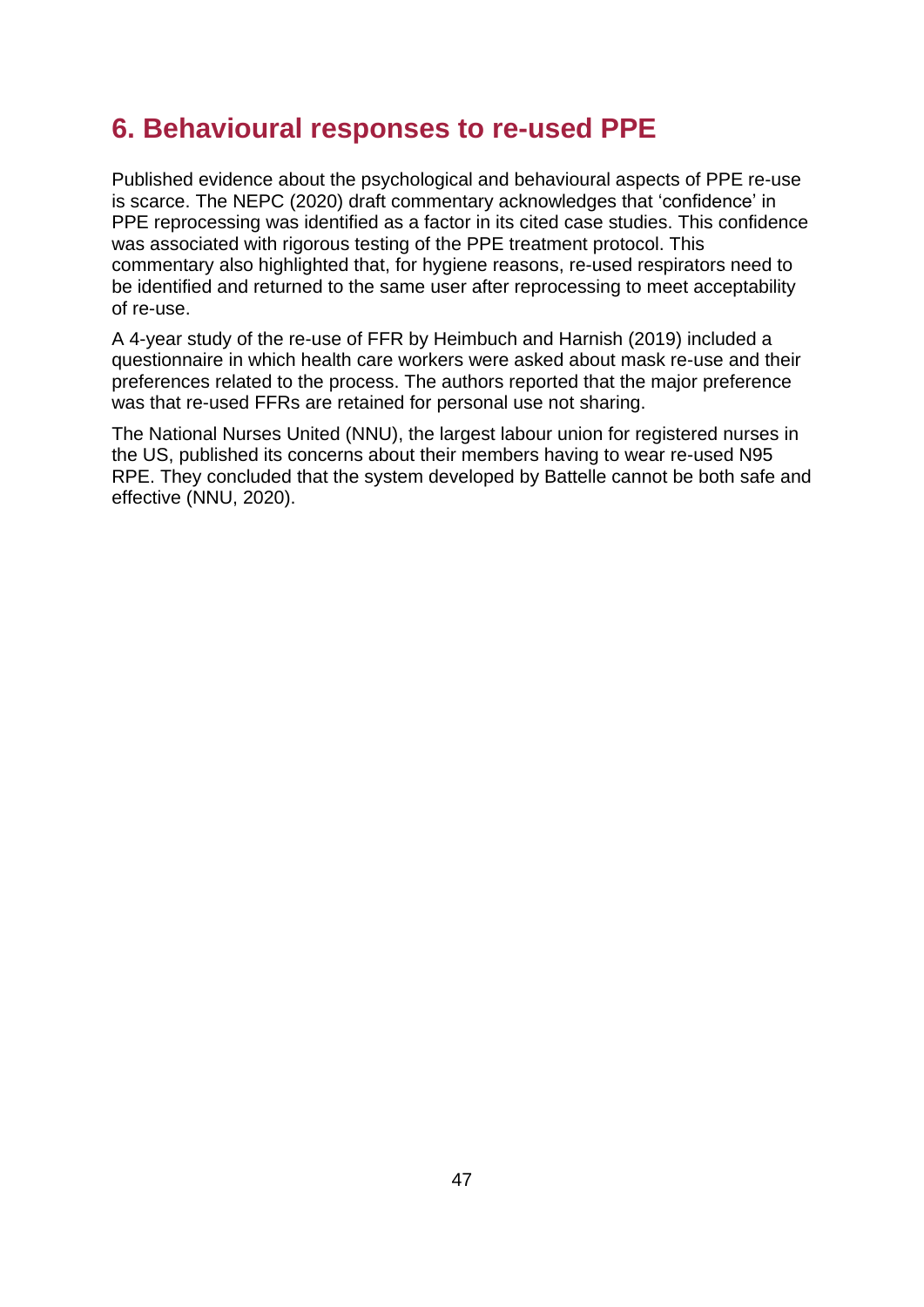# <span id="page-47-0"></span>**7. Bibliography**

Where published online, all references were accessed between mid- August and mid-October 2020. Article links may change over time:

# <span id="page-47-1"></span>**Bibliography: A to B**

Bergman, M.S., et al. (2010) Evaluation of multiple (3-cycle) decontamination processing for filtering facepiece respirators. J Engineered Fibers Fabrics **5:** 33-41. [Last accessed 13](https://journals.sagepub.com/doi/abs/10.1177/155892501000500405)<sup>th</sup> January 2021.

Bessesen, M., et al. (2015) Disinfection of reusable elastomeric respirators by health care workers: A feasibility study and development of standards operating procedures. American Journal of Infection Control. 43: 6. [Last accessed 13](https://doi.org/10.1016/j.ajic.2015.02.009)<sup>th</sup> [January 2021](https://doi.org/10.1016/j.ajic.2015.02.009)

British Standard Institute (BSI). (2008/2016). BS EN ISO 17491-4:2008+A1:2016 Protective clothing – Test methods for clothing providing protection against chemicals Part4: Determination of resistance to penetration by a spray of liquid (spray test) (ISO17491-4:2008)

British Standard Institute (BSI). (2009). Respiratory protective devices – filtering half masks to protect against particles – requirements, testing, marking. BS EN 149:2001 + A1:2009

Brosseau, L.M., and Sietsema, M. (2020). Commentary: Respirators can be re-used, but decontamination not well studied. University of Minnesota: Center for Infectious Disease Research and Policy. [Last accessed 13](https://www.cidrap.umn.edu/news-perspective/2020/04/commentary-respirators-can-be-reused-decontamination-not-well-studied)<sup>th</sup> January 2021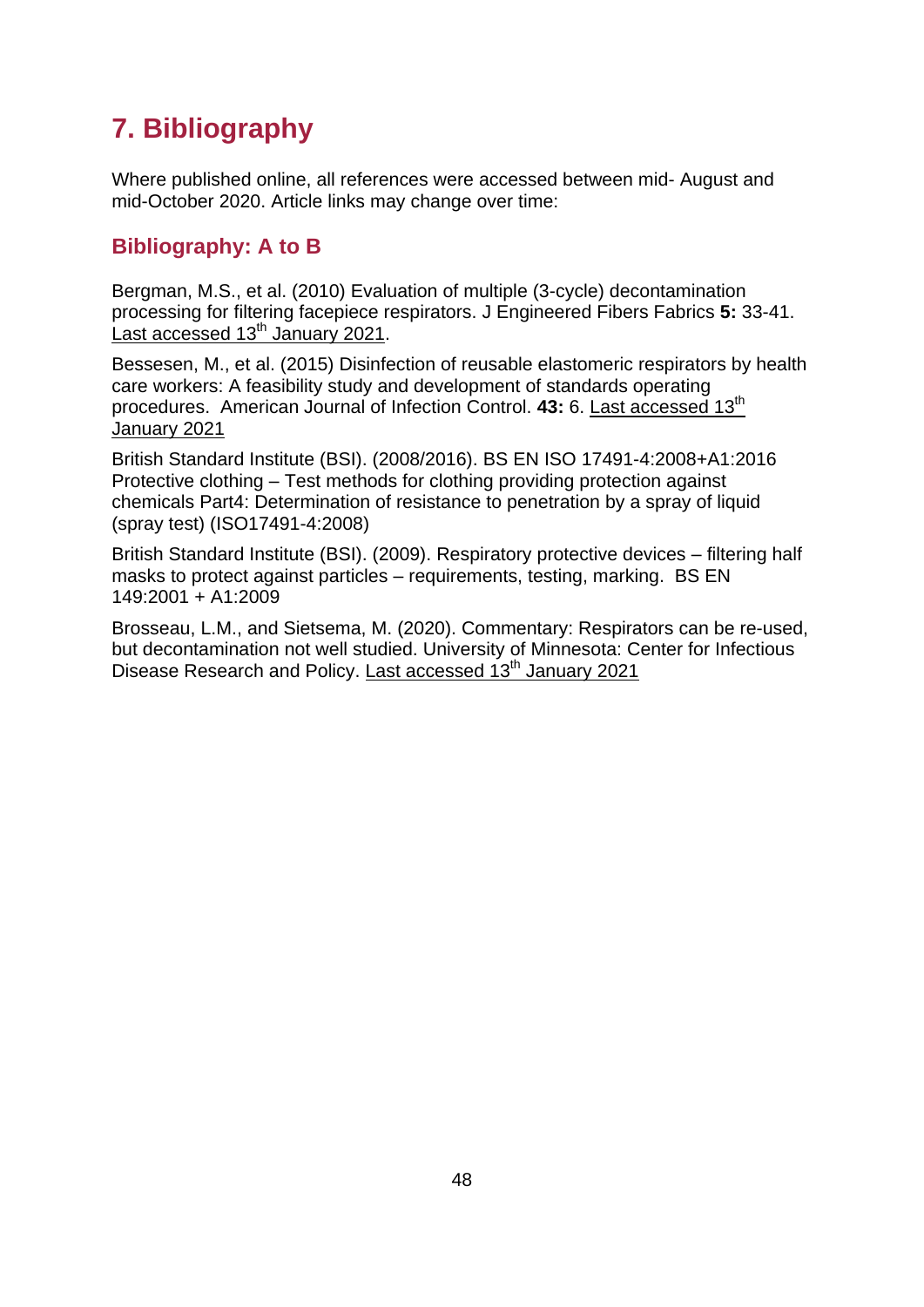# <span id="page-48-0"></span>**Bibliography: C**

CDC (2019a) Centers for Disease Prevention and Control. Guidelines for environmental infection control in health-care facilities. Part II: Recommendations for environmental infection control in health care facilities; recommendations for laundry and bedding; 153-154. Last accessed  $13<sup>th</sup>$  January 2021

CDC (2019b) Strategies for Optimizing the Supply of Eye Protection. [Last accessed](https://www.cdc.gov/coronavirus/2019-ncov/hcp/ppe-strategy/eye-protection.html) 13<sup>th</sup> [January 2021](https://www.cdc.gov/coronavirus/2019-ncov/hcp/ppe-strategy/eye-protection.html)

CDC (2020a) Optimizing Supply of PPE and Other Equipment during Shortages. Last accessed  $13<sup>th</sup>$  January 2021

CDC (2020b) Strategies for Optimizing the Supply of Eye Protection [Last accessed](https://www.cdc.gov/coronavirus/2019-ncov/hcp/ppe-strategy/eye-protection.html)   $16<sup>th</sup>$  [March 2021](https://www.cdc.gov/coronavirus/2019-ncov/hcp/ppe-strategy/eye-protection.html)

CDC (2020c) Implementing Filtering Facepiece Respirator (FFR) Re-use, Including Re-use after Decontamination, When There Are Known Shortages of N95 Respirators. [Last accessed 16th March 2021](https://www.cdc.gov/coronavirus/2019-ncov/hcp/ppe-strategy/decontamination-reuse-respirators.html)

CDC (2020d). Strategies for optimizing the supply of isolation gowns. [Last accessed](https://www.cdc.gov/coronavirus/2019-ncov/hcp/ppe-strategy/isolation-gowns.html) [16th March 2021](https://www.cdc.gov/coronavirus/2019-ncov/hcp/ppe-strategy/isolation-gowns.html)

CDC (2020e) Strategies for Optimizing the Supply of Facemasks: COVID-19 | CDC [Internet]. [cited 2020 Aug 21]. [Last accessed 16th March 2021](https://www.cdc.gov/coronavirus/2019-ncov/hcp/ppe-strategy/face-masks.html)

CDC (2020f) How to wash masks. [Last accessed 16th March 2021](https://www.cdc.gov/coronavirus/2019-ncov/prevent-getting-sick/how-to-wash-cloth-face-coverings.html)

Clever, L.H., et al. (2019). Reusable Elastomeric Respirators in Health Care: Considerations for Routine and Surge Use. Book: 226 pages. ISBN 978-0-309- 48515-9 | DOI 10.17226/25275. [Last accessed](https://www.nap.edu/catalog/25275/reusable-elastomeric-respirators-in-health-care-considerations-for-routine-and) 13<sup>th</sup> January 2021

Cramer, A., et al. (2020a) Analysis of SteraMist ionized hydrogen peroxide technology in the sterilization of N95 respirators and other PPE: a quality improvement study. Pre-reviewed manuscript. medRxiv 2020.04.19.20069997; [Last](https://doi.org/10.1101/2020.04.19.20069997)  accessed 13<sup>th</sup> [January 2021](https://doi.org/10.1101/2020.04.19.20069997)

Cramer A., et al. (2020b) Assessment of the Qualitative Fit Test and Quantitative Single-Pass Filtration Efficiency of Disposable N95 Masks Following Gamma Irradiation. JAMA Network Open. 2020;3(5):e209961. [Last access 13](https://jamanetwork.com/journals/jamanetworkopen/fullarticle/2766200)<sup>th</sup> January 2021

# <span id="page-48-1"></span>**Bibliography: D to F**

Department of Health (2016) Health Technical Memorandum 01-01: Management and decontamination of surgical instruments (medical devices) used in acute care. Part C: Steam sterilization. [Last accessed](https://assets.publishing.service.gov.uk/government/uploads/system/uploads/attachment_data/file/545863/HTM0101PartC.pdf)  $13<sup>th</sup>$  January 2021

Department of Health (2016) Health Technical Memorandum 01-01: Management and decontamination of surgical instruments (medical devices) used in acute care. Part D: Washer-disinfectors. [Last accessed 13](https://assets.publishing.service.gov.uk/government/uploads/system/uploads/attachment_data/file/545864/HTM0101PartD.pdf)<sup>th</sup> January 2021

Department of Health (2016a). Health Technical Memorandum 01-04: Decontamination of linen for health and social care. Management and provision. [Last](https://assets.publishing.service.gov.uk/government/uploads/system/uploads/attachment_data/file/527542/Mgmt_and_provision.pdf)  accessed 13<sup>th</sup> [January 2021](https://assets.publishing.service.gov.uk/government/uploads/system/uploads/attachment_data/file/527542/Mgmt_and_provision.pdf)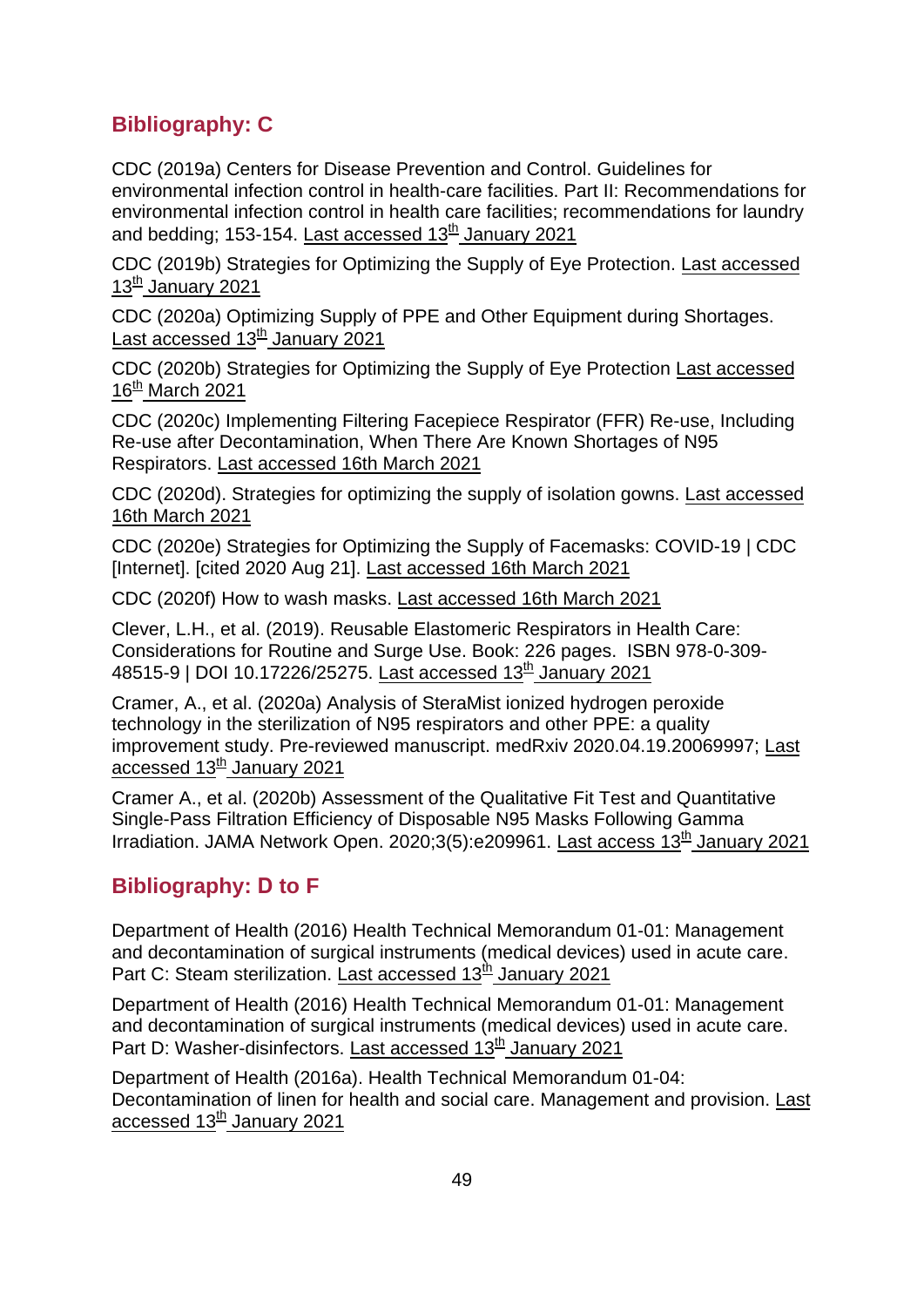Department of Health (2016b). Health Technical Memorandum 01-04: Decontamination of linen for health and social care Guidance for linen processors implementing BS EN 14065. [Last accessed 13](https://www.gov.uk/government/publications/decontamination-of-linen-for-health-and-social-care)<sup>th</sup> January 2021

European Centre for Disease Prevention and Control (2020a) Infection prevention and control and preparedness for COVID-19 in healthcare settings - fourth update. Last accessed  $13<sup>th</sup>$  January 2021

European Centre for Disease Prevention and Control (2020b) Cloth masks and mask sterilization as options in case of shortage of surgical masks and respirators Use of cloth face masks for protection against COVID-19 in clinical settings Are there cleaning / sterilisation methods that make it possible to re-use sing. [Last accessed](https://www.ecdc.europa.eu/sites/default/files/documents/Cloth-face-masks-in-case-shortage-surgical-masks-respirators2020-03-26.pdf)  13<sup>th</sup> [January 2021](https://www.ecdc.europa.eu/sites/default/files/documents/Cloth-face-masks-in-case-shortage-surgical-masks-respirators2020-03-26.pdf)

Fisher, E.M., and Shaffer, R.E. (2011) A method to determine the available UVc dose for the decontamination of filtering face piece respirators. J. Appl. Microbiol. **110** (910): 287–295. Last accessed  $13^{\text{th}}$  January 2021

GOV.UK. (Sept. 2020a) Personal protective equipment (PPE) strategy: stabilise and build resilience. [Last accessed 13](https://www.gov.uk/government/publications/personal-protective-equipment-ppe-strategy-stabilise-and-build-resilience)th January 2021

GOV.UK. (2020b). Face coverings: when to wear one and how to make your own - GOV.UK [Internet]. [Last accessed 13](https://www.gov.uk/government/publications/face-coverings-when-to-wear-one-and-how-to-make-your-own/face-coverings-when-to-wear-one-and-how-to-make-your-own)th January 2021

# <span id="page-49-0"></span>**Bibliography: H to J**

Hankett, J.M., et al. (2013) Molecular Structural Changes of Plasticized PVC after UV Light Exposure. J. Phys. Chem. **117**: 50. 16336–16344. [Last accessed 13th](https://doi.org/10.1021/jp409254y)  [January 2021](https://doi.org/10.1021/jp409254y)

Hao, L., et al. (2019) Disinfection efficiency of positive pressure respiratory protective hood using fumigation sterilization cabinet. Biosafety and Health. **1**:1. [Last accessed](https://doi.org/10.1016/j.bsheal.2019.02.006)   $13<sup>th</sup>$  [January 2021](https://doi.org/10.1016/j.bsheal.2019.02.006)

Heimbuch, B. and Harnish, D. (2019) Research to Mitigate a Shortage of Respiratory Protection Devices During Public Health Emergencies. FDA Contract number: HHSF223201400158C. [Last accessed 13](https://www.ara.com/news/ara-research-mitigate-shortage-respiratory-protection-devices-during-public-health-emergencies/)<sup>th</sup> January 2021

Hines, S.E., et al (2019) User acceptance of reusable respirators in health care. American Journal of Infection Control. 47: 6. [Last accessed 13](https://doi.org/10.1016/j.ajic.2018.11.021)<sup>th</sup> January 2021

IOSH Magazine (2020) Meiko respirator mask washing at Babcock. [Last accessed](https://www.ioshmagazine.com/2020/08/06/meiko-respirator-mask-washing-babcock)  13<sup>th</sup> [January 2021](https://www.ioshmagazine.com/2020/08/06/meiko-respirator-mask-washing-babcock)

Jena, A.K. and Sharan, J. (2020) Decontamination Strategies for Filtering Facepiece Respirators (FFRs) in Healthcare Organizations: A Comprehensive Review. Annals of Work Exposures and Health. [Last accessed 13](https://doi.org/10.1093/annweh/wxaa090)<sup>th</sup> January 2021

Jinia, A.L., et al. (2020). Review of Sterilization Techniques for Medical and Personal Protective Equipment Contaminated With SARS-CoV-2. IEEE Access. **8**: 111347- 111354. Last accessed  $13<sup>th</sup>$  January 2021

Johns Hopkins Medicine (2020) Coronavirus: How to Care for Your Face Mask [Internet]. Last accessed  $13<sup>th</sup>$  January 2021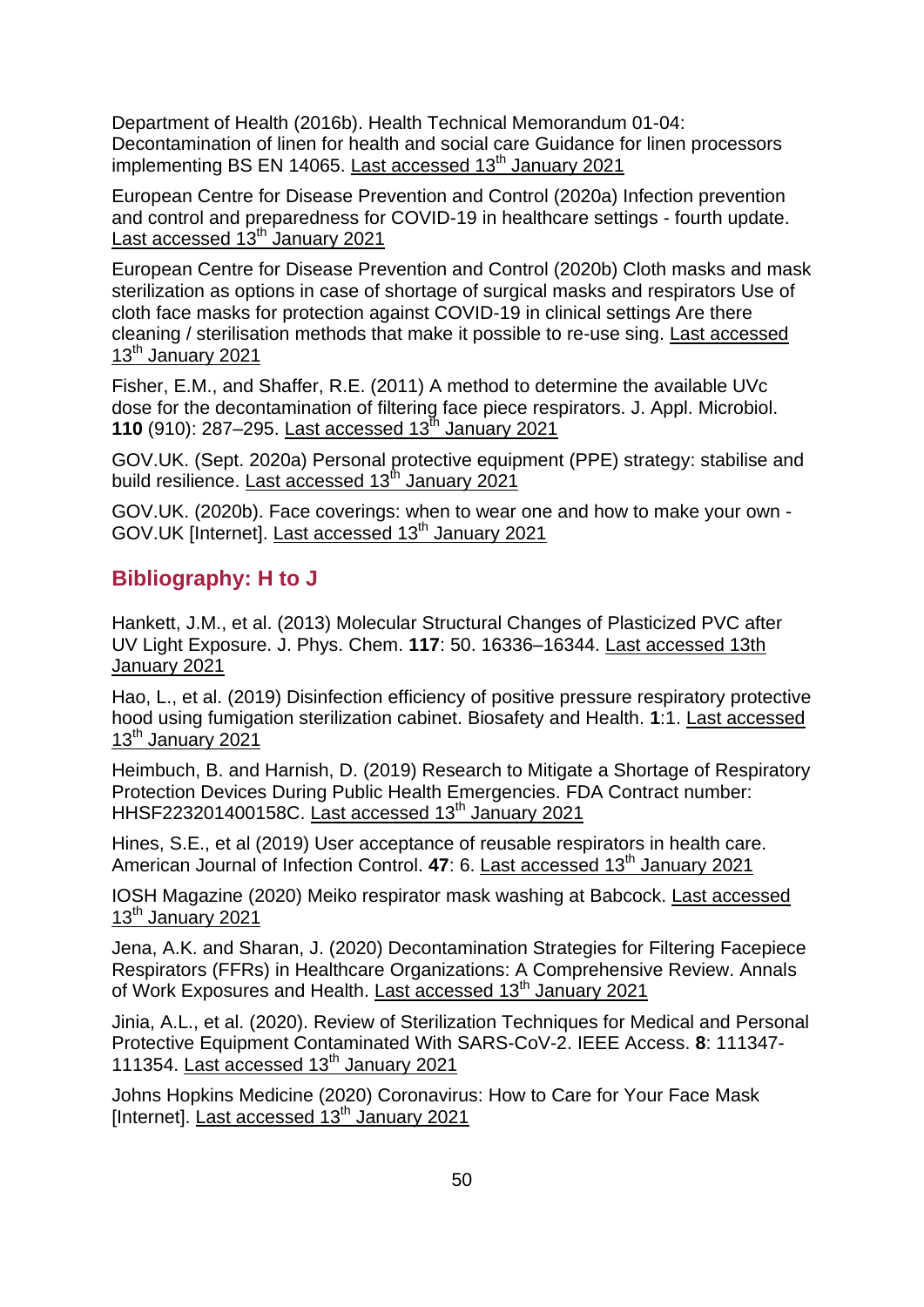# <span id="page-50-0"></span>**Bibliography: K to R**

Kratz, T., et al. (2019) Clinical Management of Patients Infected with Highly Pathogenic Microorganisms. *In:* Singh S., Kuhn J. (eds) Defense Against Biological Attacks. Springer, Cham. [Last accessed 13](https://doi.org/10.1007/978-3-030-03053-7_9)<sup>th</sup> January 2021

Kumar, A., et al. (2020) N95 Mask Decontamination using Standard Hospital Sterilization Technologies. medRxiv 2020.04.05.20049346. [Last accessed 13](https://doi.org/10.1101/2020.04.05.20049346)<sup>th</sup> [January 2021](https://doi.org/10.1101/2020.04.05.20049346)

Lindsley, W.G., et al. (2015) Effects of Ultraviolet Germicidal Irradiation (UVGI) on N95 Respirator Filtration Performance and Structural Integrity. Journal of Occupational and Environmental Hygiene. **12**: 8. [Last accessed 13](https://doi.org/10.1080/15459624.2015.1018518)th January 2021

MacIntyre, C.R., et al. (2015) A cluster randomised trial of cloth masks compared with medical masks in healthcare workers. BMJ. 5:  $e006577$ . [Last accesed 13](https://bmjopen.bmj.com/content/5/4/e006577.info) $^{\text{th}}$ [January 2021](https://bmjopen.bmj.com/content/5/4/e006577.info)

MacIntyre, C.R et al. (2020) Covid-19: Should cloth masks be used by healthcare workers as a last resort? The BMJ [Internet]. [Last accessed 13](https://blogs.bmj.com/bmj/2020/04/09/covid-19-should-cloth-masks-be-used-by-healthcare-workers-as-a-last-resort/)<sup>th</sup> January 2021

National Nurses United, US; NNU. (2020) Warning: Battelle N95 decontamination system is not safe and may not work. [Last accessed 13](https://www.nationalnursesunited.org/sites/default/files/nnu/0520_Covid19_H%26S_BattelleDecontamination.pdf)<sup>th</sup> January 2021

Public Health England via Gov.uk. (advice live from April 2020 and withdrawn 16.09.20). Guidance Considerations for acute personal protective equipment (PPE) shortages. Updated 21<sup>st</sup> August 2020. [Last accessed 13](https://www.gov.uk/government/publications/wuhan-novel-coronavirus-infection-prevention-and-control/managing-shortages-in-personal-protective-equipment-ppe)<sup>th</sup> January 2021

Public Health Ontario (2020). (April 2020). Synopsis: COVID-19 - What We Know So Far About Re-use of Personal Protective Equipment. [Last accessed 13](https://www.publichealthontario.ca/-/media/documents/ncov/covid-wwksf/what-we-know-reuse-of-personal-protective-equipment.pdf?la=en)<sup>th</sup> January [2021](https://www.publichealthontario.ca/-/media/documents/ncov/covid-wwksf/what-we-know-reuse-of-personal-protective-equipment.pdf?la=en)

Rowan, N.J. and Laffey, J.G. (2020) Challenges and solutions for addressing critical shortage of supply chain for personal and protective equipment (PPE) arising from Coronavirus disease (COVID19) pandemic-Case study from the Republic of Ireland. Science of the Total Environment. **725**. [Last accessed 13](https://doi.org/10.1016/j.scitotenv.2020.138532)<sup>th</sup> January 2021

# <span id="page-50-1"></span>**Bibliography: R to Z**

Royal Academy of Engineering. (2020). Considerations for PPE reprocessing based on international practices. Personal communication of pre-publication version, Alexandra Smyth, Royal Academy of Engineering. Publication planned for October 2020

Saini, V., et al. (2020) Development of a highly effective low-cost vaporized hydrogen peroxide-based method for disinfection of personal protective equipment for their selective re-use during pandemics. Gut Pathogens **12**: 29. [Last accessed](https://doi.org/10.1186/s13099-020-00367-4)   $13<sup>th</sup>$  [January 2021](https://doi.org/10.1186/s13099-020-00367-4)

Silindir-Gunay, M. and Ozer, Y. (2012) The Effect of Radiation on a Variety of Pharmaceuticals and Materials Containing Polymers. PDA journal of pharmaceutical science and technology. **66:** 184-99. [Last accessed 16th March 2021](https://www.researchgate.net/publication/223974016_The_Effect_of_Radiation_on_a_Variety_of_Pharmaceuticals_and_Materials_Containing_Polymers)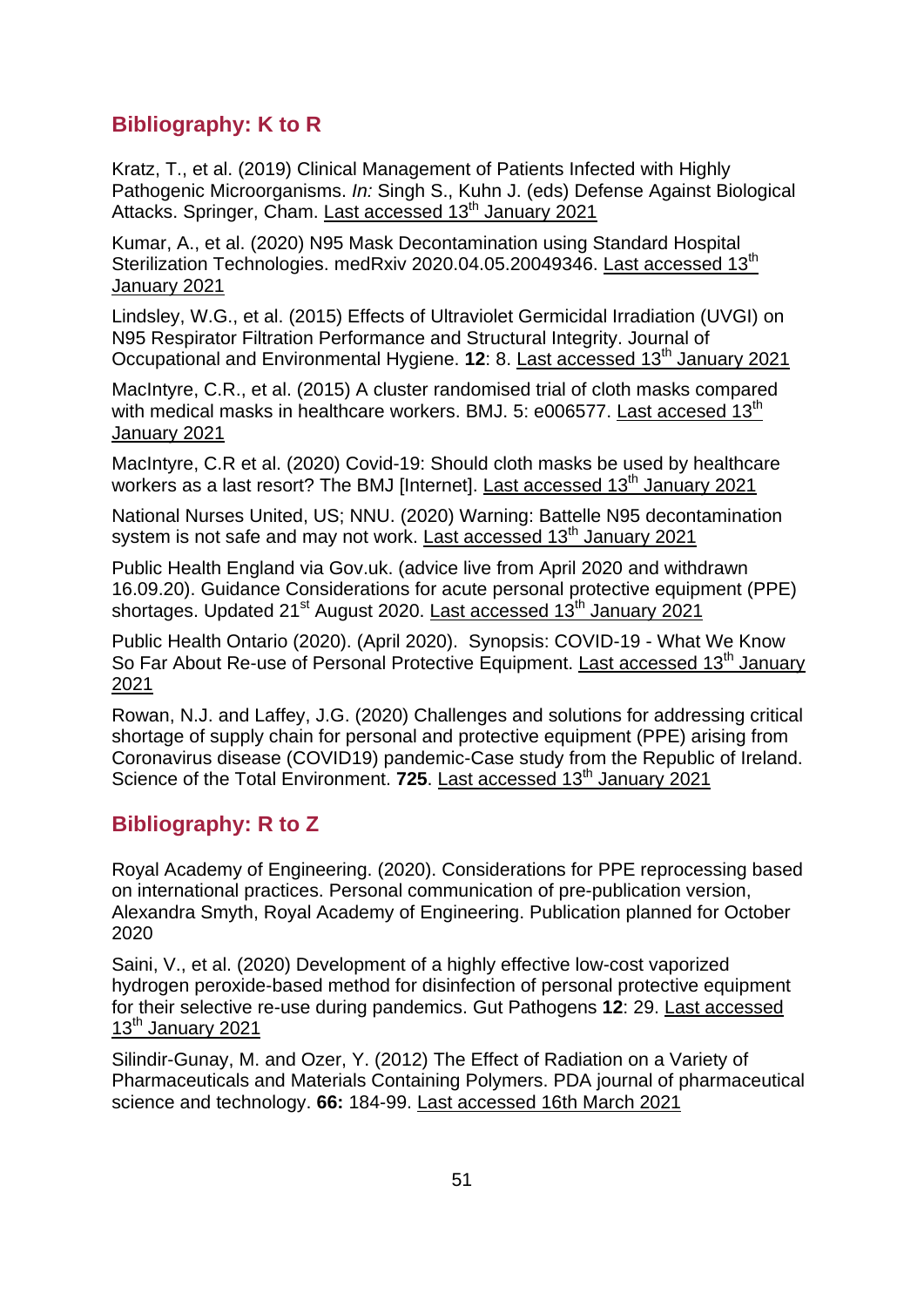UK Government (2020).. COVID-19: Guidance for maintaining services within health and care settings: Infection prevention and control recommendations (PDF version). [Last accessed 16th March 2021](https://assets.publishing.service.gov.uk/government/uploads/system/uploads/attachment_data/file/893320/COVID-19_Infection_prevention_and_control_guidance_complete.pdf)

Vernez, D., et al. (2020) Reusability of filtering facepiece respirators after decontamination through drying and germicidal UV irradiation. British Medical Journal (BMJ) Global Health. [Last accessed 13](https://gh.bmj.com/content/5/10/e003110)<sup>th</sup> January 2021

Viscusi, D.J., et al. (2010) Impact of Three Biological Decontamination Methods on Filtering Facepiece Respirator Fit, Odor, Comfort, and Donning Ease, Journal of Occupational and Environmental Hygiene. 8(7): 426-436. [Last accessed 13](https://oeh.tandfonline.com/doi/full/10.1080/15459624.2011.585927)<sup>th</sup> [January 2021](https://oeh.tandfonline.com/doi/full/10.1080/15459624.2011.585927)

WHO (2020) Rational use of personal protective equipment for coronavirus disease (COVID-19): interim guidance, 6 April 2020. Geneva: World Health Organization. Last accessed  $13<sup>th</sup>$  January 2021

Ziegenfuss, S.J., et al. (2018) Ultraviolet Light Efficacy for Decontamination of Safety Glasses. Applied Biosafety, 23(4): 242–248. [Last accessed 13](https://doi.org/10.1177/1535676018786962)<sup>th</sup> January 2021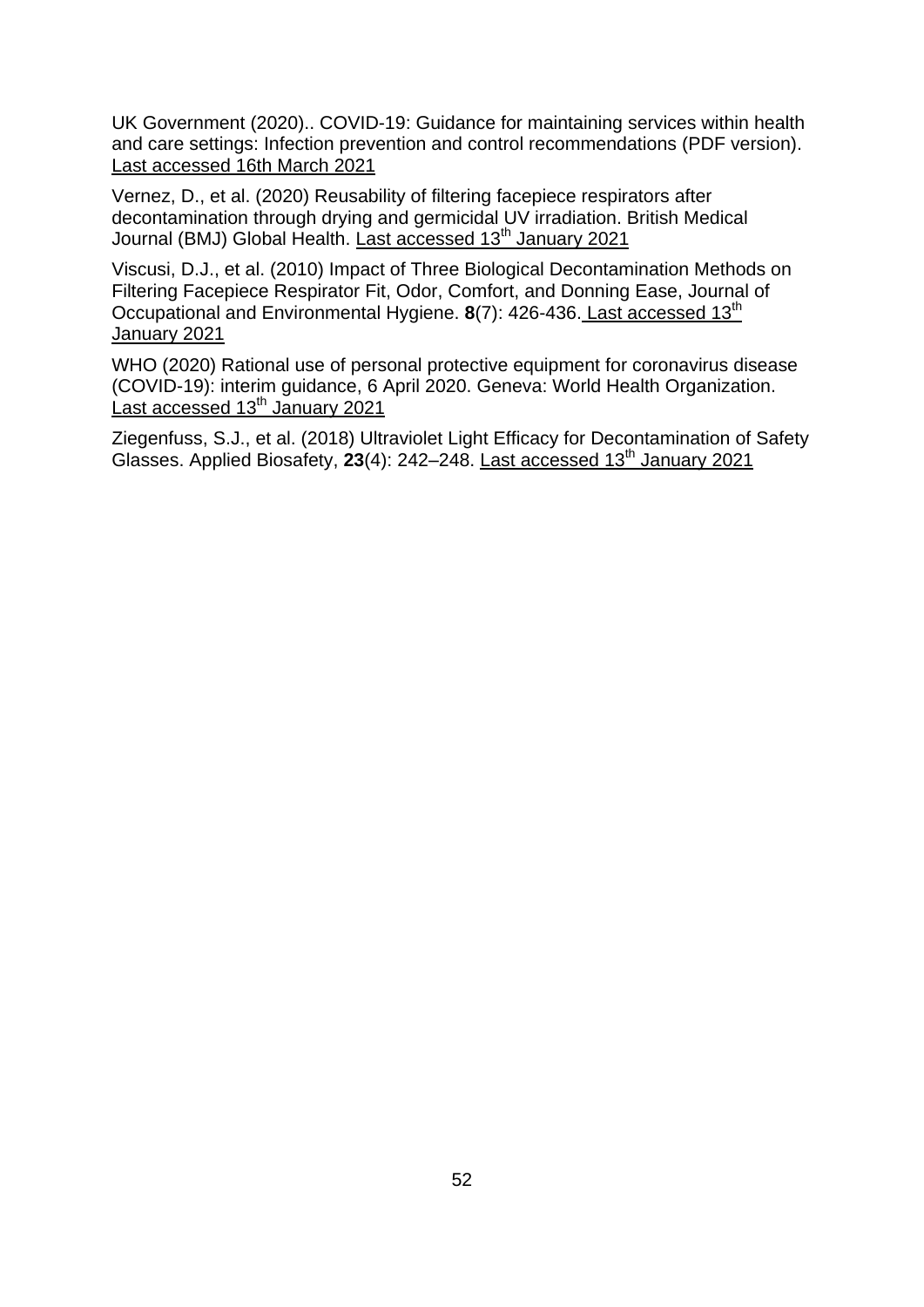# <span id="page-52-0"></span>**Appendix 1. CDC flowchart for RPE re-use**

From an N95 resuse decision process published by the US CDC, 2020, [https://www.cdc.gov/coronavirus/2019-ncov/hcp/ppe-strategy/decontamination-re](https://www.cdc.gov/coronavirus/2019-ncov/hcp/ppe-strategy/decontamination-reuse-respirators.html)[use-respirators.html](https://www.cdc.gov/coronavirus/2019-ncov/hcp/ppe-strategy/decontamination-reuse-respirators.html)

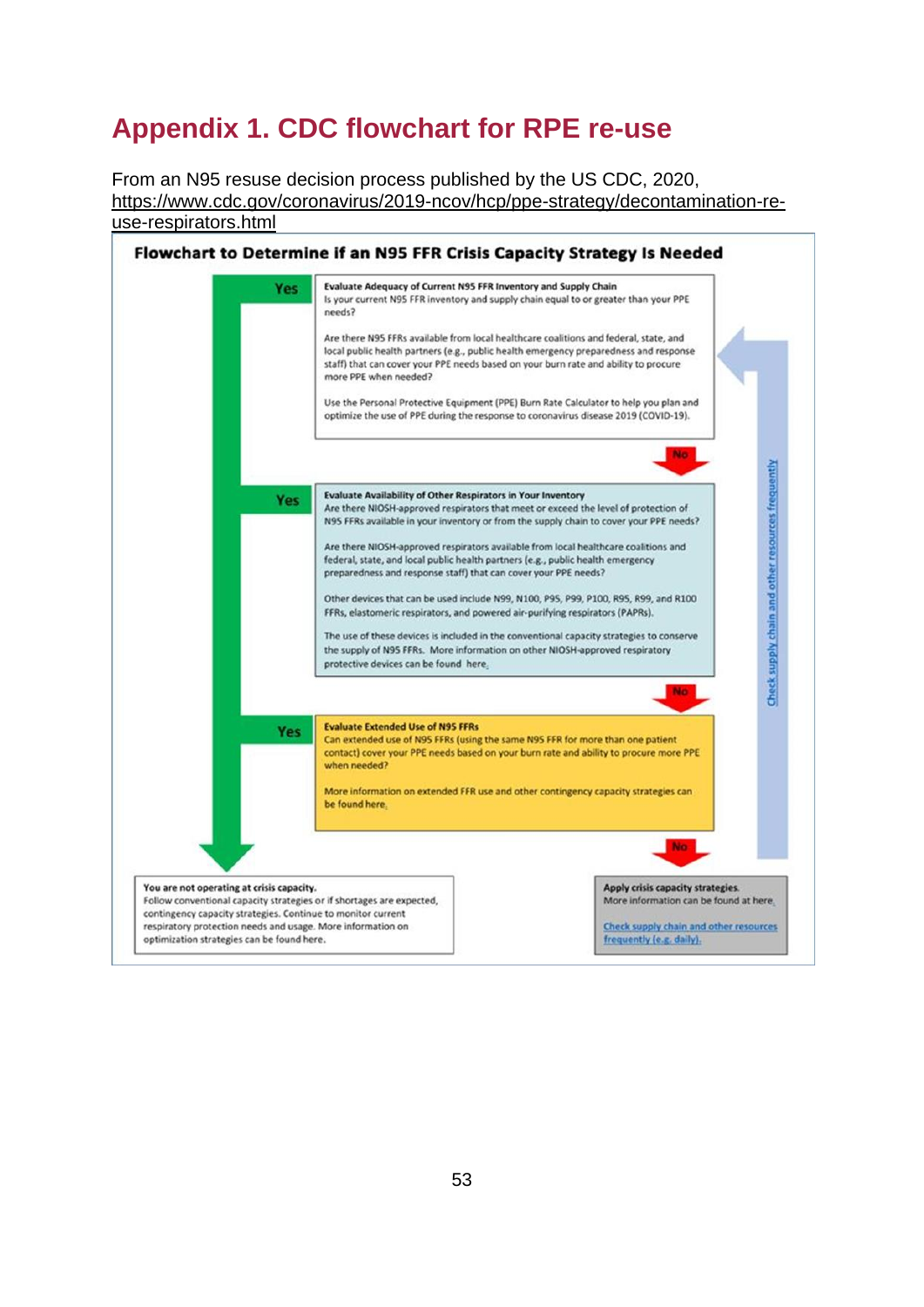# **Appendix 2. PPE Decontamination heat map**

Heat map devised in mid-April 2020 by the Cross-Government PPE Decontamination and Reuse Group (DRG)- considering different decontamination technologies for re-using respiratory protective equipment

<span id="page-53-0"></span>

| <b>Assessment</b><br>criteria                   | <b>HPV</b> (centralised solutions)<br><b>Battelle or Bioquell</b>                                                                                                                                                             | HPV (localised solution)<br><b>VPro/Sterad</b>                                                                                                   | <b>Steam</b>                                                                                                                                                                                  | <b>UV light</b>                                                                                                                                                                                             | Ozone                                                                                                                                                       | Ethylene oxide                                                                                                      |
|-------------------------------------------------|-------------------------------------------------------------------------------------------------------------------------------------------------------------------------------------------------------------------------------|--------------------------------------------------------------------------------------------------------------------------------------------------|-----------------------------------------------------------------------------------------------------------------------------------------------------------------------------------------------|-------------------------------------------------------------------------------------------------------------------------------------------------------------------------------------------------------------|-------------------------------------------------------------------------------------------------------------------------------------------------------------|---------------------------------------------------------------------------------------------------------------------|
| Performance                                     | • Testing available so far suggests<br>effective sterilization. Concerns<br>about FIT. Mask need to be<br>returned to original user<br>• Battelle system FDA exemption<br>provided in US for N95 masks                        | • Testing available so far<br>suggests effective<br>sterilization. Concerns about<br>FIT. Mask need to be returned<br>to original user           | • High steam - v effective<br>sterilization but concerns<br>around damage to mask<br>FIT.<br>• Lower steam - less<br>effective sterilisation but<br>less damage to FIT                        | • Some concerns around<br>performance that need further<br>testing                                                                                                                                          | • Limited scientific<br>evidence or testing<br>available                                                                                                    | • Effective at<br>sterilization. Unclear<br>about FIT                                                               |
| Longevity                                       | $\bullet$ <12 re-uses                                                                                                                                                                                                         | • V-Pro 10 re-uses<br>$\bullet$ Sterrad <2 re-uses                                                                                               | $\bullet$ 1-2 re-uses                                                                                                                                                                         | $\bullet$ >10 re-uses                                                                                                                                                                                       | • Unknown                                                                                                                                                   | $\bullet$ 3 re-uses                                                                                                 |
| Safety and<br>environmental<br>concerns         | • No environmental concerns<br>• Off gassing required                                                                                                                                                                         | • No environmental concerns<br>• Off gassing required                                                                                            | • Minimum concerns.<br>Existing technology with<br>minimal residues                                                                                                                           | • Some safety concerns Depends<br>on if a room contained or self-<br>contained system                                                                                                                       | • Ozone highly reactive<br>and toxic                                                                                                                        | • Concerns around<br>carcinogenic residues<br>being left, particularly<br>with Masks                                |
| Logistics,<br>scalability and<br>implementation | • Require shipping from US (Battelle)<br>but staff, equipment etc. all come<br>with it vs already available in via<br><b>Bioquell</b>                                                                                         | • Some staff trained locally at<br>sites but would need to<br>increase that                                                                      | • Relatively easy to scale as<br>steam sterilisations exits<br>within most hospitals<br>• Need work to adjust<br>cycles of sterilisers for this<br>purpose and relevant<br>training for staff | • Require working with<br>manufacturers to develop a<br>bespoke scaled room solution<br>but possible in weeks                                                                                               | • Single unit proposed to<br>be operational by June.<br>Unclear on further units                                                                            | • Site in Scotland.                                                                                                 |
| Applicability to<br>different loads             | • Battelle are currently testing this in<br>the US. Awaiting results<br>• Incompatible with cellulose                                                                                                                         | • Unknown<br>• Incompatible with cellulose<br>and nylon                                                                                          | • Unknown                                                                                                                                                                                     | • Unknown                                                                                                                                                                                                   | • Large numbers of<br>material compatibility<br>concerns raised                                                                                             | • Could be used for<br>gowns already used<br>for medical devices                                                    |
| <b>Types of costs</b><br>involved               | • Depends on the manufacturers TOT<br>example, Battelle offer would<br>require procuring from US, flying<br>over and would come with all the<br>staff. kit etc.<br>• Bioquell offers a UK based solution<br>but costs unknown | • Only available in a limited<br>number of local sites<br>currently, so additional costs<br>to expand to more sites                              | • Existing technology onsite,<br>so training mainly, repair<br>costs from increased used                                                                                                      | • Scaling up a new bespoke<br>solution                                                                                                                                                                      | • New approach<br>proposed by company<br>£50-60k per unit                                                                                                   | • Unknown                                                                                                           |
| <b>Further work</b>                             | • Performance validation testing<br>• Further detailed work to understand<br>and compare the differences<br>between the two manufacturers'<br>offering.<br>• Develop feasible implementation<br>roadmap                       | • Performance validation testing<br>• Understand trade-offs<br>compared to centralised<br>system<br>• Develop feasible<br>implementation roadmap | • Performance validation<br>testing<br>• Work with manufacturer to<br>determine cycle testing<br>• Develop feasible<br>implementation roadmap                                                 | • Performance validation testing<br>• Work with manufacturer to<br>develop bespoke room-based<br>solution and understand<br>availability of units in the UK<br>• Develop feasible implementation<br>roadmap | • No. Only evidence<br>based on submission<br>from potential supplier.<br>Enough concerns over<br>the effectiveness.<br>longevity and safety to<br>rule out | • No. Significant<br>concerns writ to re-<br>using masks. Could<br>be considered for<br>wider PPE such as<br>gowns. |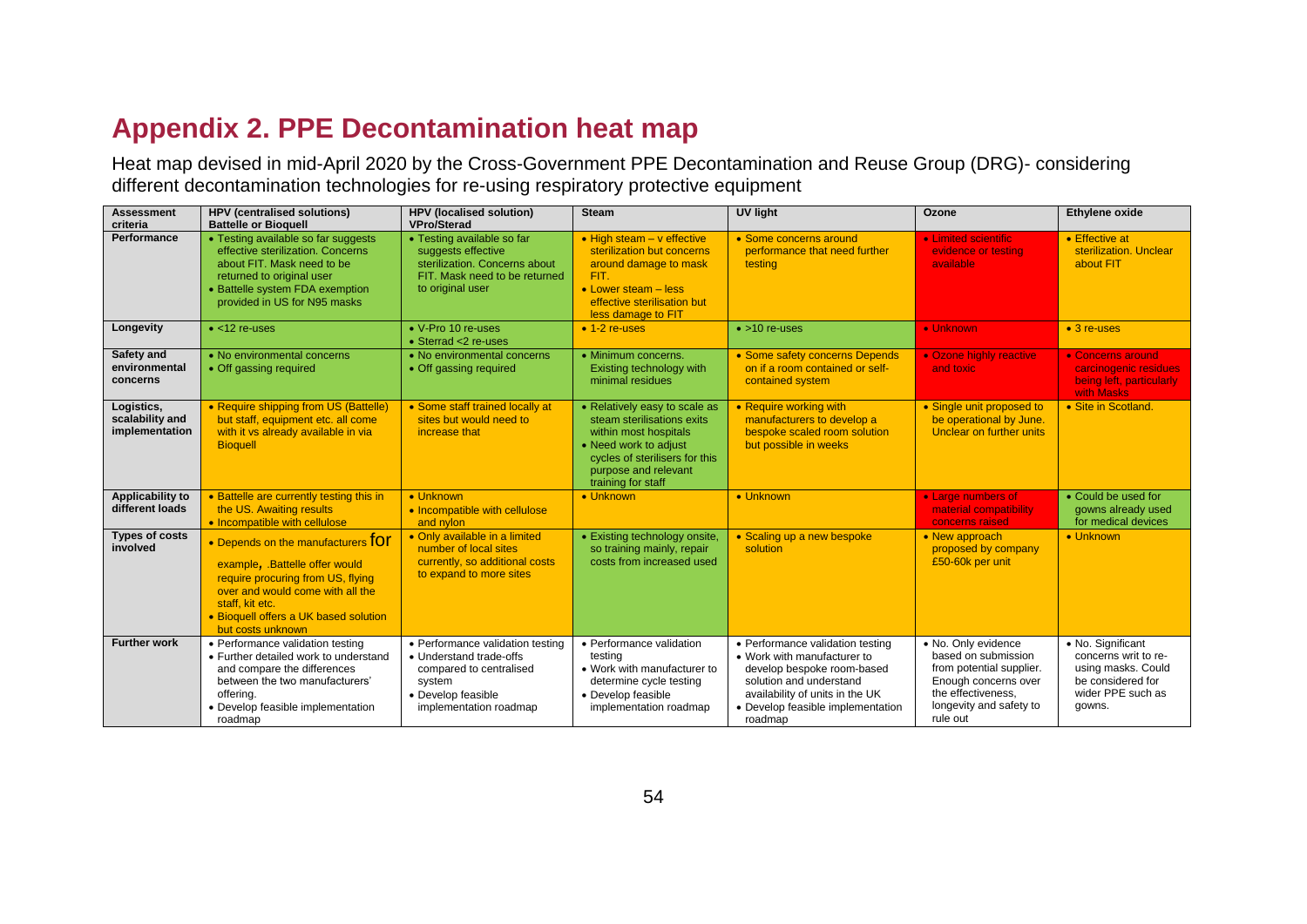# <span id="page-54-0"></span>**Appendix 3. Literature search methodology**

# **1) How this rapid review of evidence was prepared**

**Literature search:** Published literature searches were based on specific key search words that related to the original research request (see Table below). This provided a focused approach but one that was not likely to exclude important papers. The information systems analyst who performed the searches was also well briefed on the topic to allow iterative/adjustments to the searches, in particular to help exclude non-relevant material. The search period included publications between Jan 2000 and August 2020, thus incorporating relevant studies related to Sars-CoV-1 and MERS, as well as the recent Sars-CoV-2 pandemics.

The searches for peer-reviewed studies were undertaken using the search engines Web of Science™, EMBASE<sup>™</sup> and PubMed<sup>™</sup>. Additional 'grey literature' searches for government guidance and studies' in press were identified using Google and Google Scholar search engines. The citations and abstracts for relevant studies were imported into the Endnote V9.0 bibliographic database and organised into thematic topic folders.

Each study was assessed based on criteria for the relevance and quality of the study in terms of:

- The research provided evidence to answer the research questions
- The paper was written in English (time did not permit translation of other languages)
- Where possible the paper had been accepted after peer review for publication in an established scientific journal
- The methodology used was clearly described and traceable.
- That in addition to their conclusions the authors had identified uncertainties introduced by their methodology or constraints on the research.

Given the urgent requirement for this evidence summary a systematic review was not undertaken. However, the authors adopted a structured approach to searching, sifting and summarising evidence as used in rapid evidence review methodology. Each paper was additionally considered in terms of the adequacy of the methodology and data analysis, and whether the results were likely to be relevant in the context of PPE re-use in the UK and EU. However, some studies were published as short rapid publications and therefore did not provide detailed explanation about methodology or other results obtained.

**Topic:** PPE re-use + including grey literature

**Search log No:** 12459

| <b>Language Limit?</b> | <b>Year Limit?</b> | <b>Other Limiters?</b> |
|------------------------|--------------------|------------------------|
|------------------------|--------------------|------------------------|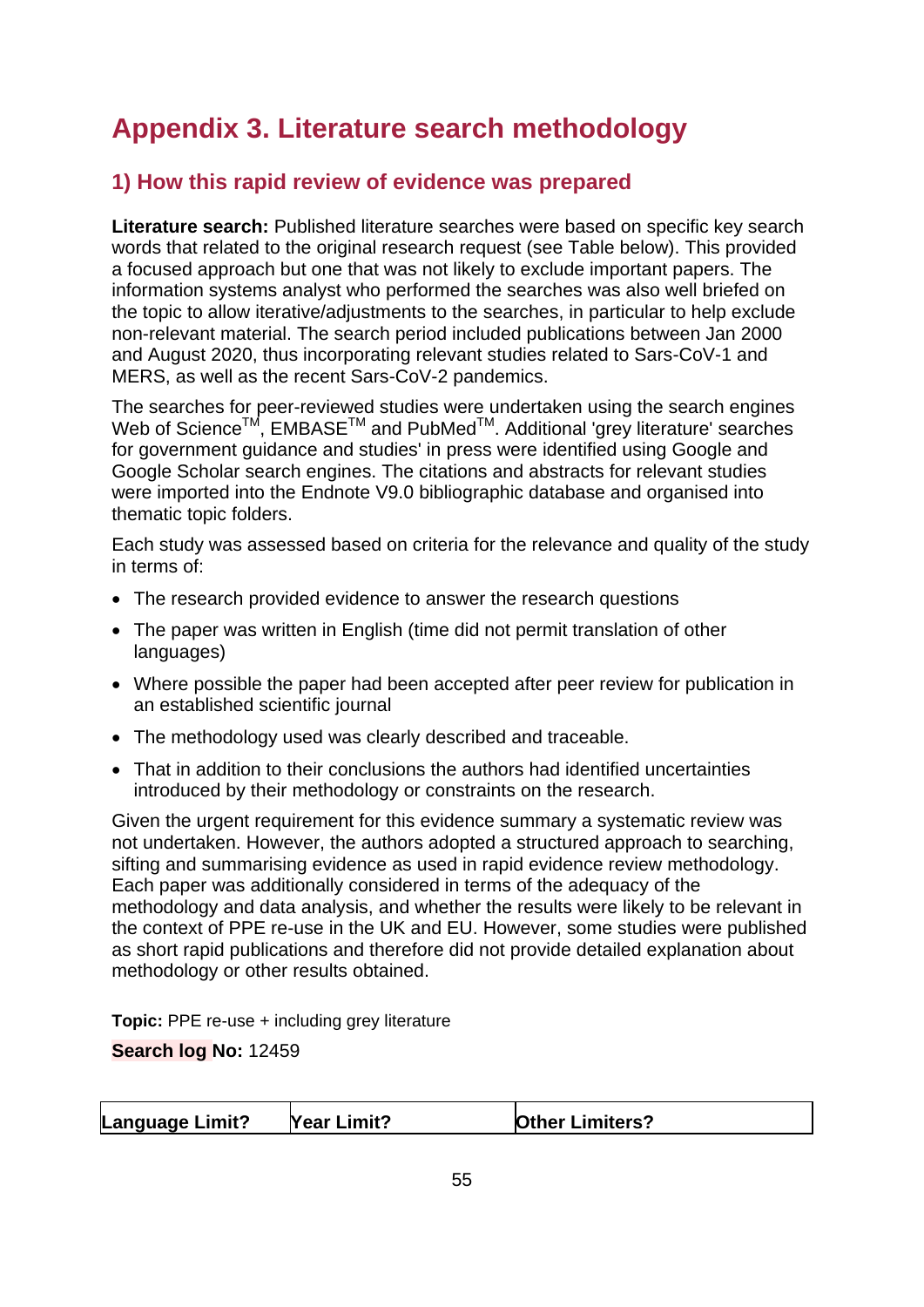| <b>Language Limit?</b> | Year Limit? | <b>Other Limiters?</b> |
|------------------------|-------------|------------------------|
| <b>Nc</b>              | 2000-2020   | <b>No</b>              |

#### **Search Concept 1:**

PPE or RPE or "personal protective equipment" or "respiratory protective equipment" or FFP3 or FFP2 or N95 or "filtering facepiece\*" or "face mask\*" or "face cover\*" or "fabric mask\*" or "fabric cover\*" or "eye protection" or visor\* or goggles or "protective gown\*" or "disposable gown\*" or "disposable mask\*" or "reusable apron\*" or "disposable apron\*" or "disposable oversuit\*"

#### **Search Concept 2: AND**

Re-use or repurpose or reprocess\* or wash\* or disinfect\* or sterilis\* or steriliz\* or single use\*" or decontaminat\* or eradicate\* or clean\* or treat\*

#### **Search Concept 3: OR**

(decontamin\* or eradicate\*) and (virus\* or viral)

| Database Name:                                      | <b>Number of Results:</b>                       |
|-----------------------------------------------------|-------------------------------------------------|
| Web of Science                                      | $16$ (first file) + 15 (second file of results) |
| <b>Embase and Medline (on Proquest</b><br>platform) | 32<br>10                                        |
| Google Scholar / web search for grey<br>literature  |                                                 |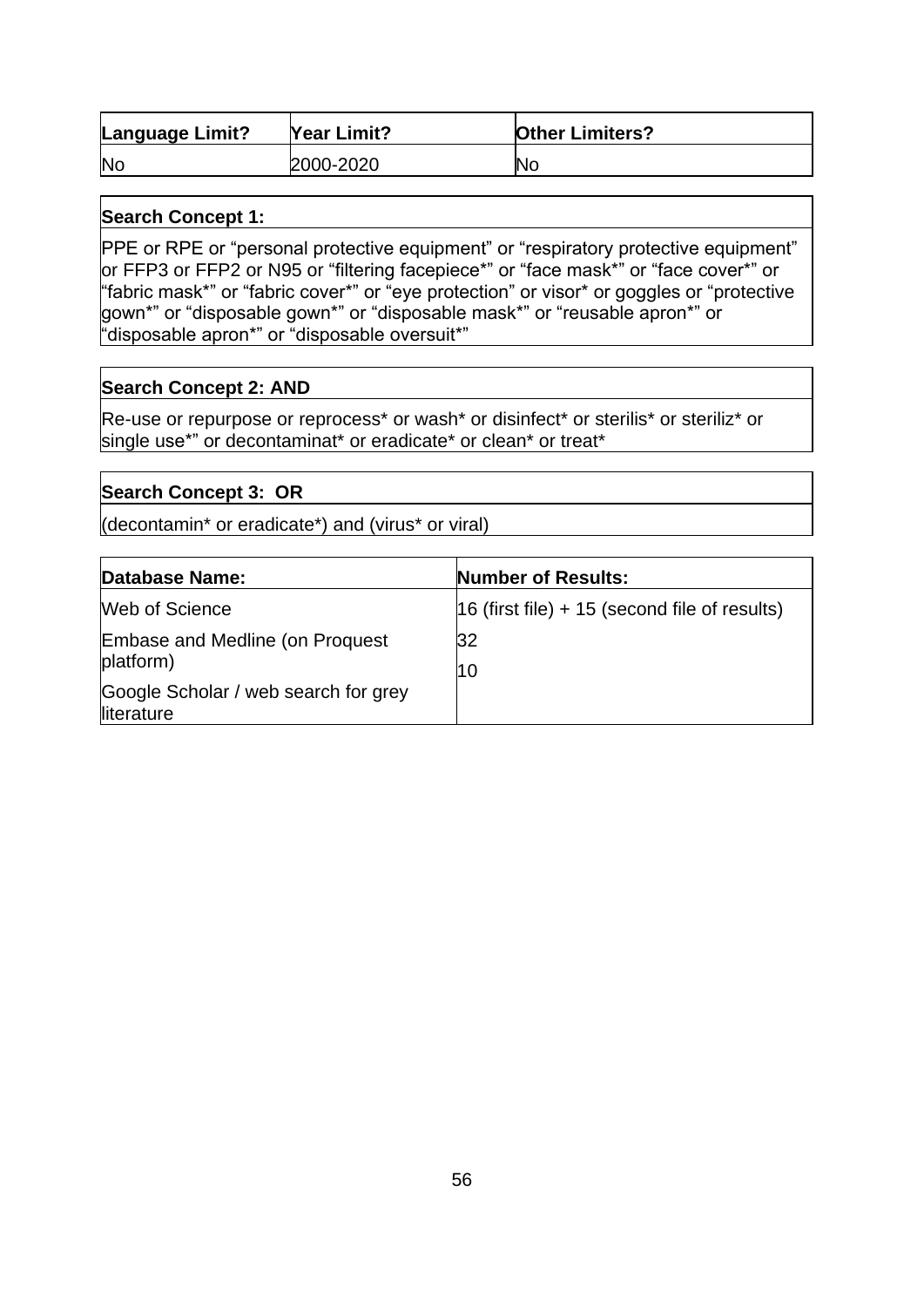### **Topic:** PPE re-use

**Searchlog No:** 12459

| <b>Language Limit?</b> | <b>Year Limit?</b> | <b>Other Limiters?</b> |
|------------------------|--------------------|------------------------|
| <b>Nc</b>              | 2000-2020          | <b>N</b> c             |

#### **Search Concept 1:**

PPE or RPE or "personal protective equipment" or "respiratory protective equipment" or FFP3 or FFP2 or "filtering facepiece\*" or "face mask\*" or "face cover\*" or "fabric mask\*" or "fabric cover\*" or "eye protection" or visor\* or goggles or "protective gown\*" or "disposable gown\*" or "disposable mask\*" or "reusable apron\*" or "disposable apron\*" or "disposable oversuit\*"

#### **Search Concept 2: AND**

Re-use or repurpose or wash\* or disinfect\* or sterilis\* or steriliz\* or "single use\*" or decontaminat\* or eradicate\* or clean\* or treat\*

#### **Search Concept 3: OR**

(decontamin\* or eradicate\*) and (virus\* or viral)

| <b>Database Name:</b> | <b>Number of Results:</b> |
|-----------------------|---------------------------|
| Web of Science        | 57                        |
| Embase                |                           |
| <b>Medline</b>        |                           |